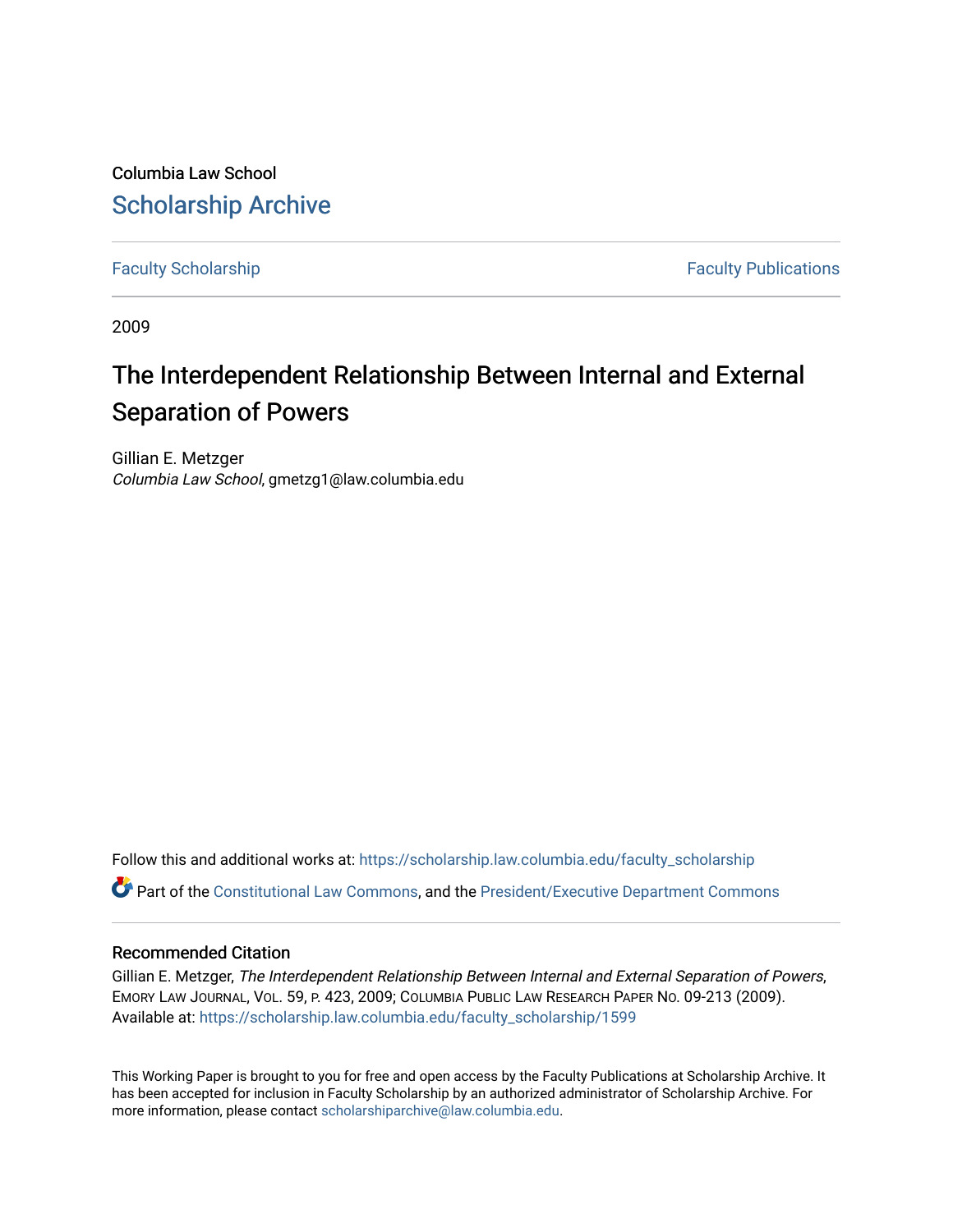# **Columbia Law School**

Public Law & Legal Theory Working Paper Group

Paper Number 09-213

# **THE INTERDEPENDENT RELATIONSHIP BETWEEN INTERNAL AND EXTERNAL SEPARATION OF POWERS**

*(version of Oct. 7, 2009)* 

BY:

PROFESSOR GILLIAN E. METZGER COLUMBIA LAW SCHOOL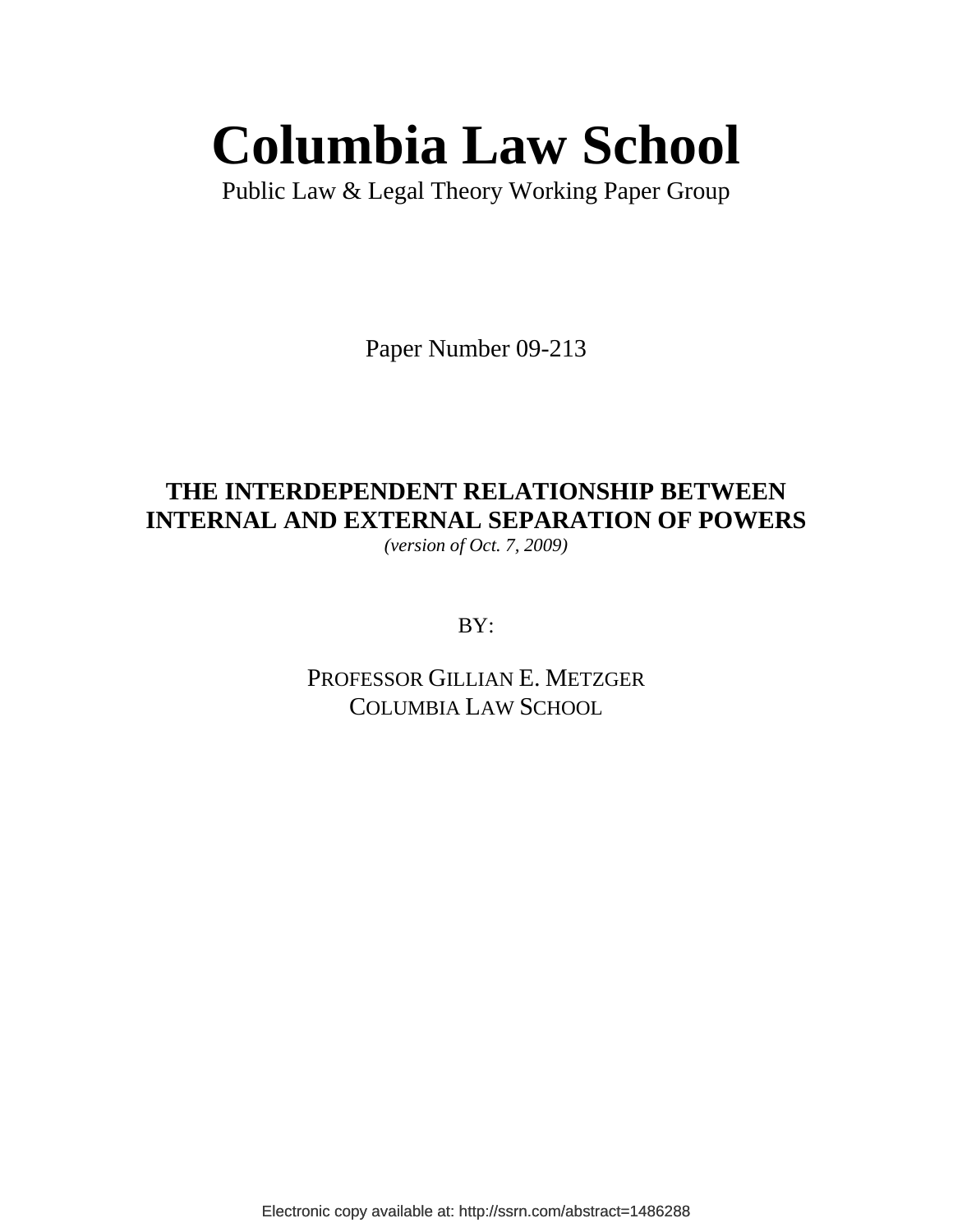# ESSAY: THE INTERDEPENDENT RELATIONSHIP BETWEEN INTERNAL AND EXTERNAL SEPARATION OF POWERS

# Gillian E. Metzger\*

It has been the best of times and the worst of times for internal separation of powers. Over the past few years, internal checks on executive power have been central topic of legal academic debate — rarely have details of public administrative structure received so much attention. To some extent, this sudden popularity reflects growing interest in questions of institutional design.<sup>1</sup> Unfortunately, however, another reason for this attention is the prominent erosion and impotence of such internal constraints under the Bush administration.

 Though differing in subject area and form, the instances in which the Bush administration appeared to evade and perhaps violate internal constraints on administrative decisionmaking can largely be grouped under the heading of politicization of administration.<sup>2</sup> Some involved allegations that White House ideology and politics were determining agency decisions instead of statutory criteria and professional assessment, like EPA's denial of California's application for a waiver to set automobile emission limits for greenhouse gases or FDA's refusal to allow the Plan B emergency contraceptive to be sold over-the-counter.<sup>3</sup> Others involved charges of misuse of

Professor of Law, Columbia Law School. \*

<sup>1</sup> See, e.g., Michael C. Dorf, Legal Indeterminancy and Institutional Design, 78 N.Y.U. L. Rev. 678, 875, 886-88 (2003); Elizabeth Garrett & Adrian Vermeule, Institutional Design of a Thayerian Congress, 50 Duke L. J. 1277, 1279-86 (2001); Jerry L. Mashaw, Accountability and Institutional Design: Some Thoughts on the Grammar of Governance, in Michael Dowdle ed., Public Accountability: Designs, Dilemmas and Experiences 115-156 (2006).

<sup>2</sup> David J. Barron, From Takeover to Merger: Reforming Administrative Law in an Age of Agency Politicization, 76 Geo. Wash. L. Rev. 1095, 1096 (2008); Donald P. Moynihan & Alasdair S. Roberts, The End of an Idea? The Bush Administration and the Exhaustion of the Politicized Presidency 4 (La Follette School, Working Paper No. 2008-024, 2008), *available at* http://www.lafollette.wisc.edu/publications/workingpapers.

<sup>3</sup> See Memorandum Re: EPA's Denial of the California Waiver, House Committee on Oversight and Government Reform 1–2 (May 19, 2008), *available at* http://oversight.house.gov/story.asp?ID=1956 (follow link to "Memo: EPA's Denial of the California Waiver") (noting that "[t]he record before the Committee suggests that the White House played a pivotal role in the decision to reject the California petition," and also that "[i]nternal EPA documents and transcribed interviews with EPA staff show that the agency career staff all supported granting the California petition"); Nina A. Mendelson, The California Greenhouse Gas Waiver Decision and Agency Interpretation: A Response to Professors Galle and Seidenfeld, 57 Duke L.J. 2157, 2169 (2008) (noting "apparent (though informal) White

1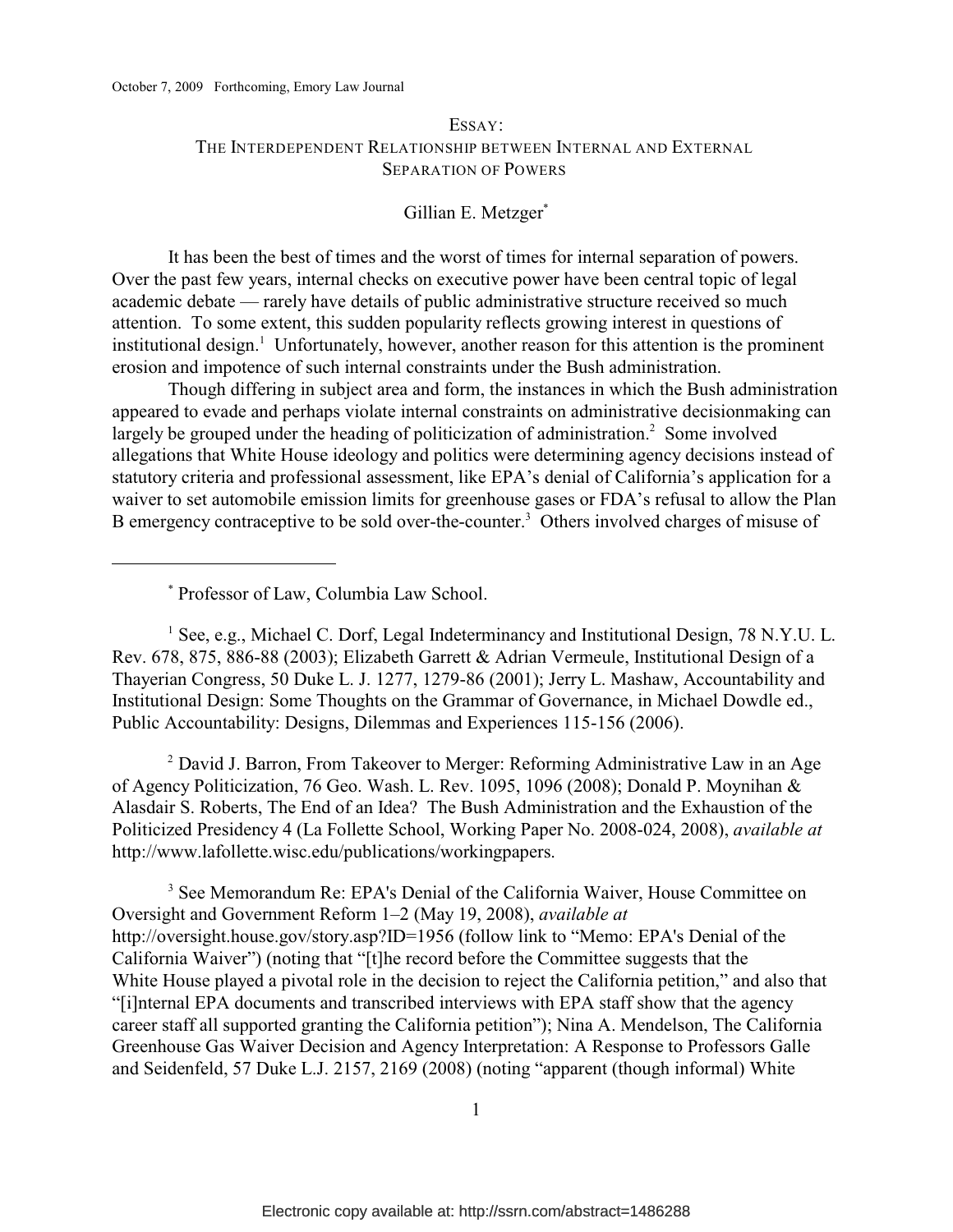personnel decisions for political purposes, such as claims that political affiliation and ideology were a basis for civil service hiring at the Department of Justice  $(DOJ)<sup>4</sup>$  Still others involved efforts to restrict information dissemination and insert White House appointees into agency rulemaking decisions allegedly to serve the administration's political agenda.<sup>5</sup> Yet another category involved efforts to evade or silence dissenting internal voices, a phenomenon particularly documented with respect to development of national security policy.6

<sup>4</sup> See, e.g., Office of the Inspector Gen. & Office of Prof'l Responsibility, U.S. Dep't of Justice, ?An Investigation of Allegations of Politicized Hiring and Other Improper Personnel Actions in the Civil Rights Division 1 (2008), *available at* http://www.usdoj.gov/oig/special/index.htm (follow "An Investigation of Allegations of Politicized Hiring and Other Improper Personnel Actions in the Civil Rights Division, July 2, 2008 (Released Publicly January 13, 2009)); Office of the Inspector Gen. & Office of Prof'l Responsibility, U.S. Dep't of Justice, An Investigation into the Removal of Nine U.S. Attorneys in 2006 (2008), *available at* http://www.usdoj.gov/oig/special/s0809a/index.htm.

 $5$  See, e.g., Mark Bowen, Censoring Science 15–16, 34, 36, 49–50, 56, 124, 227 (2008) (describing how NASA scientists were required to pre-clear media appearances); Holly Doremus, Scientific and Political Integrity in Environmental Policy, 86 Tex. L. Rev. 1601, 1603–17 (2008) (describing complaints lodged against Bush Administration for editing scientific evaluations and censoring agency scientists); Michele Estrin Gilman, The President as Scientist-in-Chief, 45 Willamette L. Rev. 565, 566 (2009) (noting allegations by government scientists of political litmus tests, censorship, and political interference by the Bush administration); Michael Specter, The Bush Administration's War on the Laboratory, New Yorker, March 13, 2006 (reporting administration officials "repeatedly altered government climate reports in order to minimize the relationship between [greenhouse gas emissions] and global warming"); see also Exec. Order No. 13,422 §§ 4(b). 5(b), 72 Fed. Reg. 2763, 2764 (Jan.18, 2007) (adding requirement that approval of agency regulatory policy officers ordinarily be required for rulemaking to commence and that such officers be presidential appointee chosen in consultation with the Office of Management and Budget).

 $6$  Jack Goldsmith, The Terror Presidency: Law and Judgment Inside the Bush Administration 166–68 (2007) (explaining White House "made it a practice to limit readership of controversial legal opinions," and that "under directions from the White House, O.L.C. did not show [the 2002 torture memo] to the State Department, which would have strenuously objected," a practice Goldsmith "came to believe ... was done to control outcomes in opinions and minimize

House involvement" in reviewing California's waiver application); Gillian E. Metzger, Abortion, Equality, and Administrative Regulation, 56 Emory L.J. 865, 901–02 (2007) [hereinafter Metzger, Administrative Regulation] (arguing that, "after-the-fact justifications reinforce the suspicion that the FDA's decision [to deny over-the-counter status to Plan B emergency contraceptives] was driven more by moral opposition to teenage sex and politics than the public health concerns that constitute the agency's statutory mandate").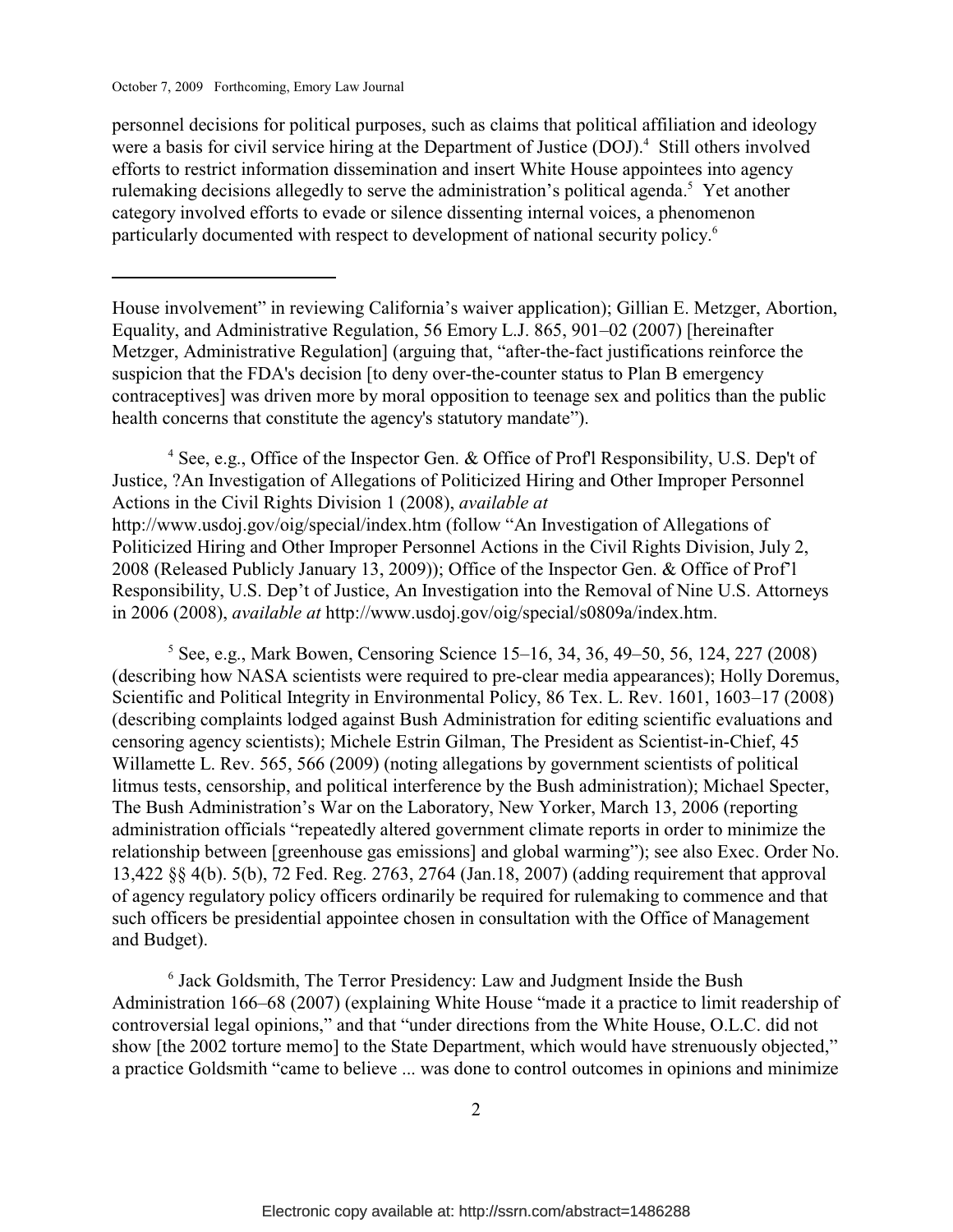A possible lesson to draw from these incidents is that internal constraints are ultimately of limited effect in checking aggrandized presidential authority. To my mind, that conclusion is unduly pessimistic. Examples also exist of internal resistance playing an important role in constraining the Bush administration's efforts to push its policy beyond legal limits.<sup>7</sup> In addition, constraints that are ineffective in high profile policy disputes may have significant greater potency in less public and politically charged contexts—and in high profile contexts, even internal checks with limited effect may be preferable to no checks at all. Moreover, presidential insistence on a policy position over internal resistance may not actually be an example of internal constraint failure. Instead, sometimes such insistence may be constitutionally desirable instances of direct presidential oversight of the executive branch decisionmaking that foster political accountability. At a minimum, no clear line separates forceful presidential assertion of regulatory priorities and presidential aggrandizement, as recent discussion of the Obama administration's expansion of White House policy staff demonstrates.<sup>8</sup>

I therefore see benefits from paying greater attention to internal administrative design, and in particular to analyzing what types of administrative structures are likely to prove effective and appropriate in different contexts.<sup>9</sup> But I believe that attending to internal constraints alone

<sup>7</sup> Dan Eggen & Paul Kane, Gonzales Hospital Episode Detailed, Wash. Post, May 16, 2007, at A1 (describing incident in which Attorney General John Ashcroft rebuffed White House aides attempting to obtain his approval for re-authorization of National Security Agency surveillance program); David Johnston & Scott Shane, Notes Detail Pressure on Ashcroft Over Spying, N.Y. Times, Aug. 17, 2007, at A14 (same); see also Julian E. Barnes, Military Fought to Abide by War Rules, L.A. Times, June 30, 2006, at A1 (describing conflict between administration and military lawyers over military commissions).

<sup>8</sup> President Obama, has, for example, appointed numerous so-called "czars" to coordinate legislative and policy initiatives in the White House, see, e.g., Bruce Ackerman, A Role for Congress to Reclaim, Wash. Post, March 11, 2009, at A15 (arguing White House Czars likely to overshadow Cabinet officials); Christi Parsons & Tom Hamburger, White House Czars' Power Stirs Criticism, Chicago Tribune, March 5, 2009, at XXX (describing criticism of expanded use of White House officials to coordinate policy matters).

<sup>9</sup> A recent example of political attention to institutional design is the Obama administration's proposal to pull responsibility for consumer protection from current federal financial regulators and instead house this function, with expanded powers, in a new single-focus agency, in order to ensure that consumer protection in financial contexts receives adequate attention. Binyamin Appelbaum and David Cho, Obama Blueprint Deepens Federal Role in Markets, Wash. Post, June 17, 2009, at XXX (describing White House plan to create consumer protection agency).

resistance to them") (referencing Memorandum from Jay S. Bybee, Assistant Attorney General, Department of Justice Office of Legal Counsel, to Alberto R. Gonzales, Counsel to the President (Aug. 1, 2002) ).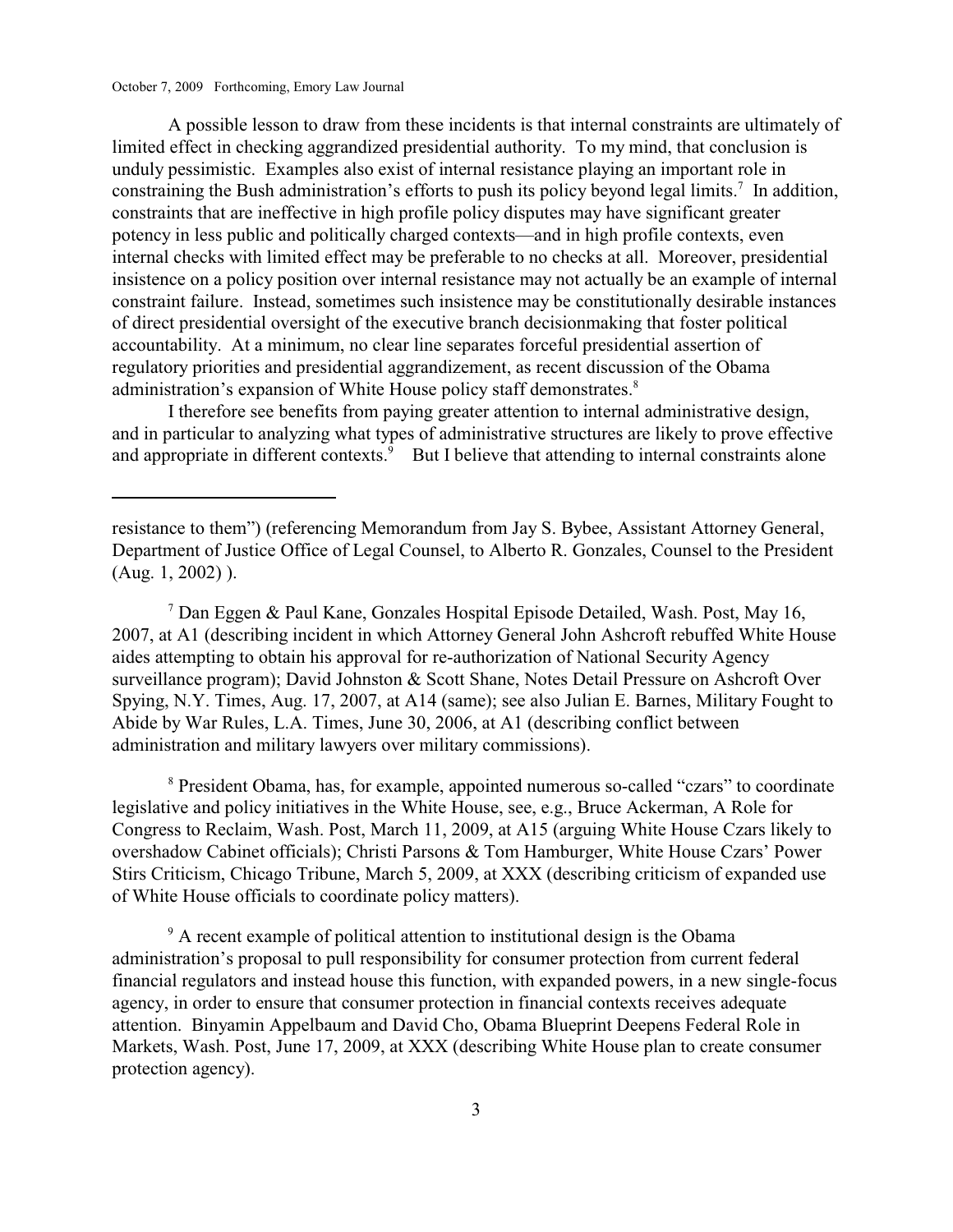is too narrow a focus because it excludes the crucial relationship between internal and external checks on the executive branch. Internal checks can and often are reinforced by a variety of external forces—including not just Congress and the courts, but also state and foreign governments, international bodies, the media, and civil society organizations. Moreover, the reinforcement can also work in reverse, with internal constraints serving to enhance the ability of external forces, in particular Congress and the courts, to exert meaningful checks on the executive branch. Greater acknowledgment of this reciprocal relationship holds import both for fully understanding the separation of powers role played by internal constraints and for identifying effective reform strategies.

One internal-external connection meriting additional attention is the link between internal executive branch constraints and external legal doctrine. Contemporary separation of powers doctrine makes little effort to reinforce internal executive branch constraints and instead largely focuses on whether internal constraints intrude too far on presidential power, to the extent it considers such constraints at all. This stands in some contrast to administrative law doctrine, which focuses primarily on internal executive branch behavior and often seeks to encourage executive branch adherence to constraints on agency action. This division of labor is not coincidental; the availability of administrative law restrictions on agencies is one reason why the courts have not sought to link internal and external constraints as a matter of separation of powers analysis. Judicial concerns about not unduly intruding into congressional and presidential choices in structuring administration, and about the courts' limited competency on questions of institutional design, are likely in play as well. Yet greater exploration of how separation of powers doctrine could be used to reinforce internal executive branch constraints appears justified, given the important separation of powers function that internal constraints can serve.

In what follows, I first describe internal separation of powers mechanisms and constitutional role they can play. I next take up the question of whether these constraints are effective checks on executive branch overreaching, and emphasize the mutually reinforcing relationship between these internal constraints and external checks on the executive branch. Finally, I discuss the general failure of current separation of powers doctrine to directly connect internal and external constraints and analyze whether including such a linkage would be appropriate.

# I. INTERNAL SEPARATION OF POWERS MECHANISMS AND THEIR CONSTITUTIONAL IMPLICATIONS

The meaning of "internal separation of powers" is not immediately self-evident. The Constitution says rather little on separation of powers, but the provisions it does include focus overwhemingly on external relations between the branches—whether it be the branches' division and assignment of distinct powers (as in the Vesting Clauses) or their subsequent intermixing (as in provisions for a presidential veto and senate advice and consent).<sup>10</sup> Although constitutional

<sup>&</sup>lt;sup>10</sup> U.S. Const. art. I, § 1; id. art. I, § 7, cl. 2–3; id. art. II, § 1, cl. 1; id. art. II § 2, cl. 2; id. art. III, § 1.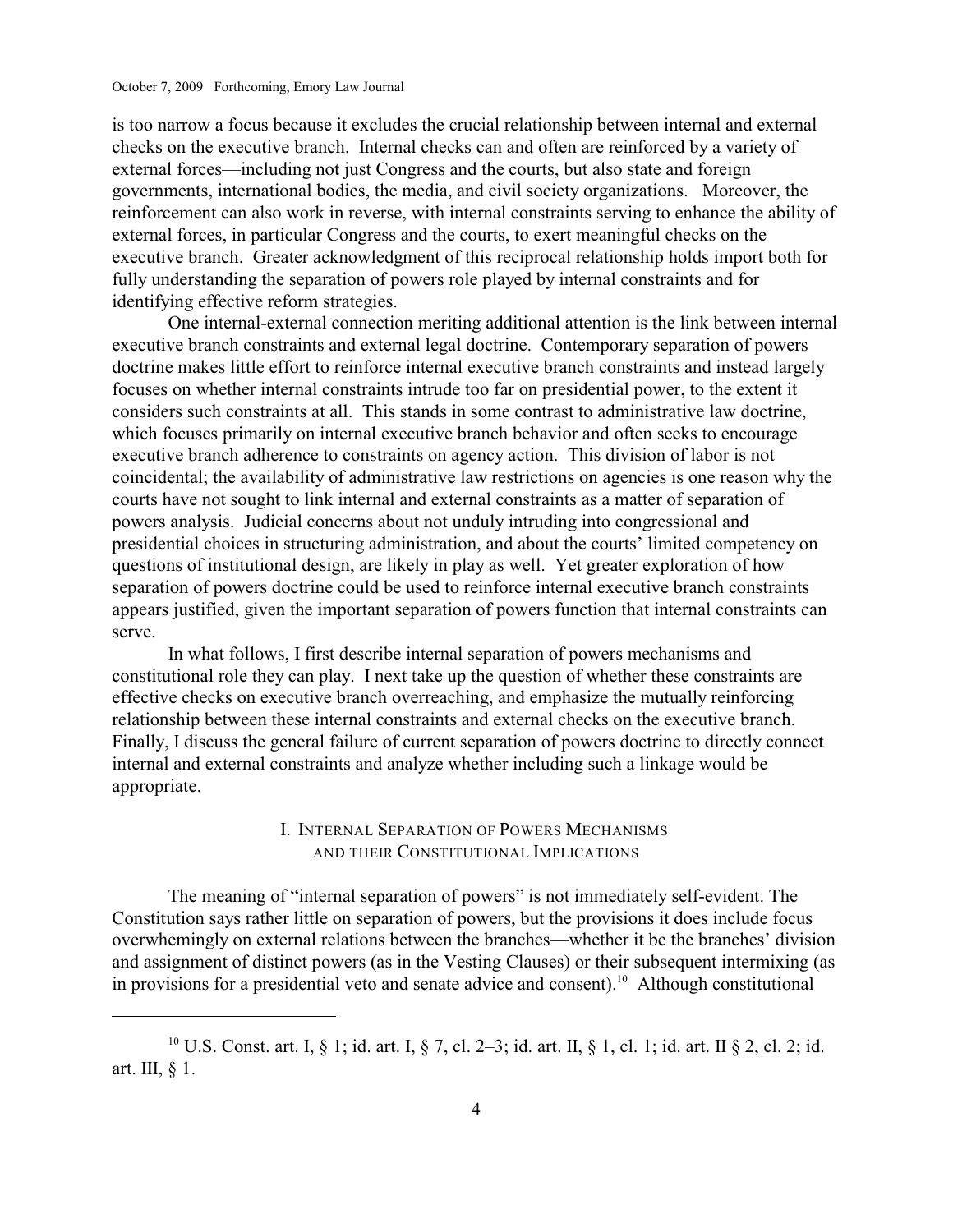requirements directed at operations within each branch do exist,  $\frac{11}{11}$  they are few and the constitutional pattern is either silence or express grants of discretion on internal branch arrangements.<sup>12</sup> Indeed, to a constitutional formalist intent on sharp divisions among the branches and on policing against efforts by each branch to exceed its proper sphere, $\frac{13}{13}$  the concept of internal separation of powers may seem a contradiction in terms. As a result, some explication and description of what are internal separation of powers measures and assessment of their constitutional status is warranted.

# *A. Internal Separation of Powers Defined*

The very idea of internal separation of powers is premised on a functionalist approach that emphasizes general separation of powers principles rather than their specific manifestations in the constitutional text.<sup>14</sup> These principles, well familiar from the Supreme Court's separation of powers case law, include the division of the federal government's powers "into three defined categories, Legislative, Executive, and Judicial"<sup>15</sup> as well as the intermixing of the branches through "a carefully crafted system of checked and balanced power."<sup>16</sup> Though often invoking these principles in a somewhat conclusory and inconsistent manner, $\frac{1}{7}$  the Court has identified the

<sup>11</sup> See, e.g., the opinions clause, id. art. II,  $\S$  2, cl. 1, the revenue bills originating clause, id. art. I, § 7, cl. 1, the provision for three classes of senators, id. art. I, § 3, cl. 2.

 $<sup>12</sup>$  For example, Article I gives discretion to the house and senate in determining their</sup> rules of procedure, id. art. I, § 5, cl. 2, and provides discretionary authority to congress in shaping the government through the "necessary and proper" clause, id. art. I,  $\delta$  7, cl. 18.

<sup>13</sup> See I.N.S. v. Chadha, 462 U.S. 919, 951 (1983).

 $<sup>14</sup>$  For an account of the contrasting functionalist and formalist approaches to separation of</sup> powers, see generally Peter L. Strauss, Formal and Functional Approaches to Separation-of-Powers Questions—A Foolish Inconsistency?, 72 Cornell L. Rev. 488 (1987) [hereinafter Strauss, Formal and Functional].

<sup>15</sup> INS v. Chadha, 462 U.S. 919, 951 (1983); see also Bowsher v. Synar, 478 U.S. 714, 721–22 (1986) .

<sup>16</sup> Mistretta v. United States, 488 U.S. 361, 381 (1989); see also Buckley v. Valeo, 424 U.S. 1, 121 (1976); Youngstown Sheet & Tube v. Sawyer, 343 U.S. 579, 635 (1952) (Jackson, J., concurring).

 $17$  See Rebecca L. Brown, Separated Powers and Ordered Liberty, 139 U. Pa. L. Rev. 1513, 1517 (1991) ("[T]he Supreme Court's treatment of the constitutional separation of powers is an incoherent muddle."); Elizabeth Magill, The Real Separation in Separation of Powers Law, 86 Va. L. Rev 1127, 1132, 1174–83 (2000) [hereinafter Magill, Real Separation] (explaining the "set of principles constituting 'separation of powers' is far more easily invoked than specified"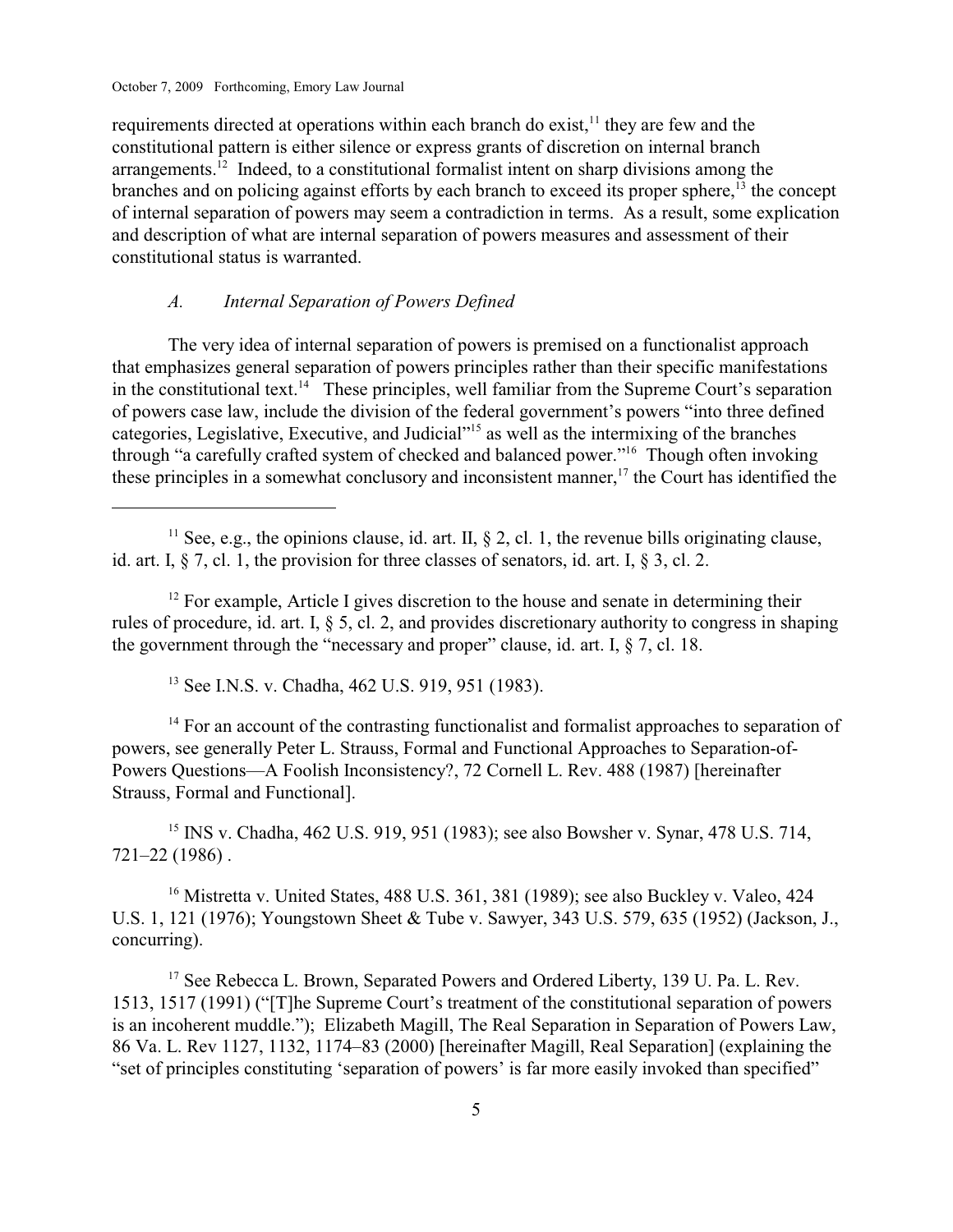ultimate goal of the separation of powers system as being to protect liberty and prohibit tyranny by preventing "the accumulation of excessive authority in a single Branch."<sup>18</sup> At the same time, in addition to deterring "arbitrary or tyrannical rule, . . . [b]y dispersing the federal power among three branches . . . . [and] allocating powers and responsibilities to a branch fitted to the task, the Framers created a National Government that is both effective and accountable."<sup>19</sup> The Court's efforts to secure these at times contradictory goals of diffused and checked power and accountability has focused on preventing "the encroachment or aggrandizement of one branch at the expense of another." $20$ 

The defining characteristic of internal separation of powers measures is that they seek to achieve these goals by operating within the confines of a single branch, as opposed to through interactions among the different branches of government or with other forces external to a particular branch's operations—mechanisms that I will here describe, to highlight the contrast, as external separation of powers measures. Although such internal measures are present in all the branches, $2<sup>1</sup>$  the focus of internal separation of powers scholarship is overwhelmingly on the

 $19$  Loving v. United States, 517 U.S. 748, 757 (1996). For descriptions of accountability as a core separation of powers value, see Steven G. Calabresi, Some Normative Arguments for the Unitary Executive, 48 Ark. L. Rev. 23, 42–45 (1995) (describing accountability as one basis for unitary executive theory); Lawrence Lessig & Cass R. Sunstein, The President and the Administration, 94 Colum. L. Rev. 1, 93-94 (1994).

<sup>20</sup> Buckley, 424 U.S. at 122; accord Mistretta, 488 U.S. at 382 ("It is this concern of encroachment and aggrandizement that has animated out separation-of-powers jurisprudence").

 $21$  Congressional analogues are easiest to identify; they include not just the bicameral character of Congress, but also the division of each branch into separate and sometimes competing committees, rules limiting the power of leadership to force votes and end debate, independent research arms, the presence of majority and minority committee staff, and so on. Judicial checks also exist, however, such as division of the federal courts into geographic-based circuits, the use of three-judge appellate panels, the possibility of en banc review, and also jurisdictional limitations. My focus here, following the literature, is on internal checks within the executive branch.

and noting inherent contradiction in current doctrine); see also Peter L. Strauss, The Place of and the Fourth Branch, 84 Colum. L. Rev. 573, 617 (1984) [hereinafter Strauss, Place of Agencies] (describing contrast between separation of powers and checks and balances approaches).

<sup>&</sup>lt;sup>18</sup> Mistretta v. US, 488 U.S. 361, 382 (1989); Youngstown, 343 U.S. at 635 ("the Constitution diffuses power the better to secure liberty"); cf. The Federalist No. 47, at 301 (James Madison) (Clinton Rossiter ed., 1961) (James Madison) ("[A]ccumulation of all powers, legislative, executive, and judiciary, in the same hands, whether of one, a few, or many, and whether hereditary, self appointed, or elective, may justly be pronounced the very definition of tyranny.").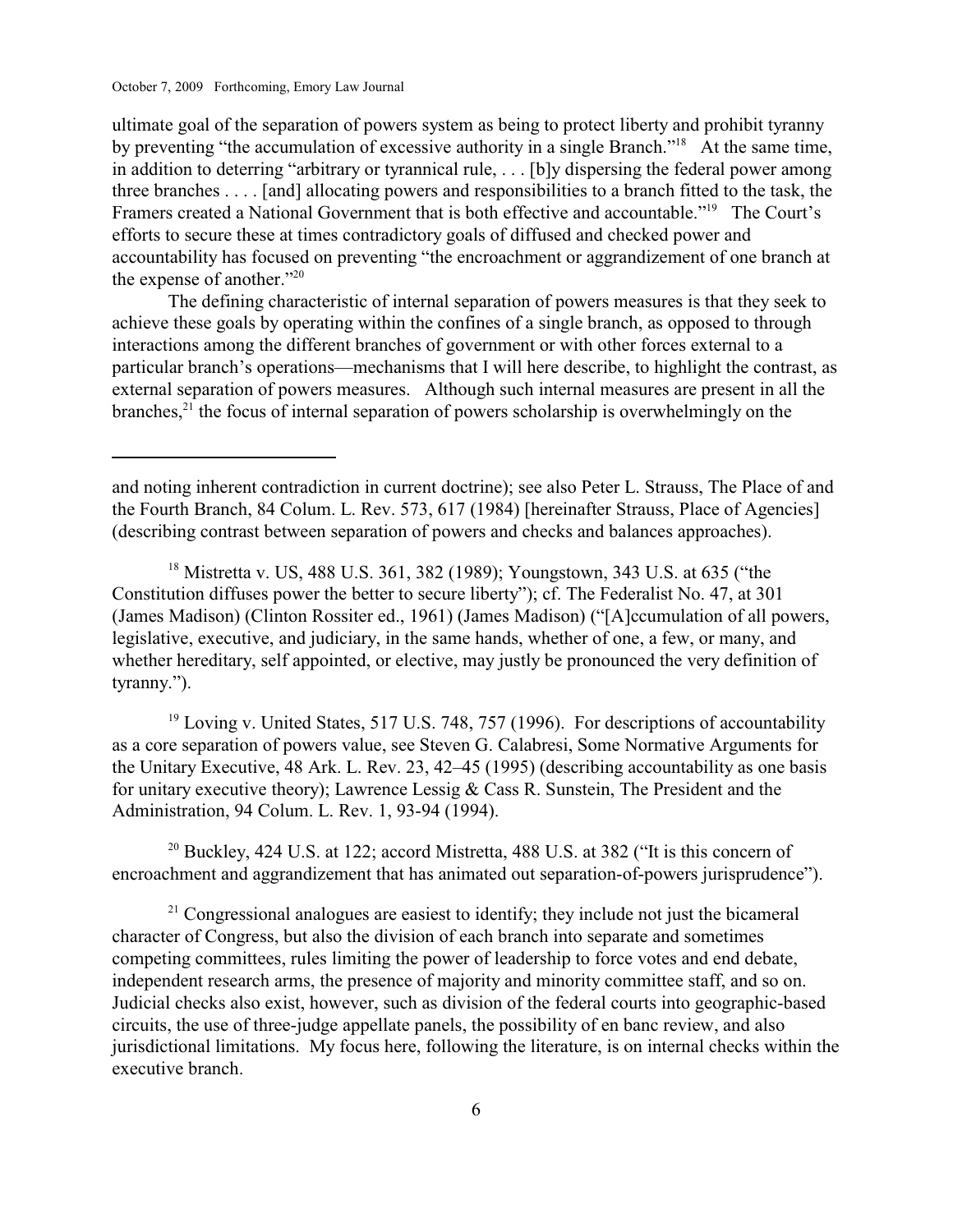executive branch, reflecting the view that the greatest threat of aggrandized power today lies in the broad delegations of power to the executive branch that characterize the modern administrative and national security state.<sup>22</sup> Moreover, as that suggests, internal separation of powers is most often equated with measures that check or constrain the executive branch and particularly presidential power.

A wide range of administrative structures and other mechanisms could be viewed as serving such an internal executive branch checking function. Some appear primarily animated by individual fairness concerns and have a due process edge, in particular the division of functions within agencies and the separation of adjudication from legislative, investigatory, and enforcement activities.<sup>23</sup> Many others have a more systemic focus and seek to ensure regularity and the rule of law by depoliticizing governmental administration. One example of the latter that is prominent in separation of powers literature and case law is the independent agency, the heads of which achieve some independence from the president as a result of term appointments and forcause removal protection.<sup>24</sup> Other internal personnel measures offer independence even within executive agencies, the prime instance here being the civil service and its prohibitions on politically-motivated employment decisions.<sup>25</sup> Another important structural feature is the

<sup>23</sup> See 5 U.S.C. §§ 554, 556; see also Strauss, Place of Agencies, supra note 17, at 622–25 (discussing individual fairness in considering separation of functions); Rachel E. Barkow, Institutional Design and the Policing of Prosecutors: Lessons from Administrative Law, 61 Stan. L. Rev. 869, 890, 896 (2009) (noting due process benefits to separating enforcement and adjudicative powers in law enforcement context).

<sup>24</sup> The extent of such independence is a matter of dispute. See Neal Devins & David E. Lewis, Not-So Independent Agencies: Party Polarization and the Limits of Institutional Design, 88 B. U. L. Rev. 459, 477-79, 485-95 (2008) (finding party polarization increases presidential control over supposedly independent agencies, but also delays the period before a new president can appoint a majority of the agency's commissioners).

 $25$  5 U.S.C. §§ 2301-2305 (2000) (merit system for personnel decisions); Katyal, Internal Separation, supra note 22, at 2331–335 (2006) (highlighting importance of independent civil service and arguing for stronger protection from politicization). Another example is the tenure protections for administrative law judges (ALJs). 5 U.S.C. § 7513 (2004) (requiring "good cause

 $22$  See, e.g., Neal Kumar Katyal, Internal Separation of Powers: Checking Today's Most Dangerous Branch from Within, 115 Yale L.J. 2314, 2316 (2006) [hereinafter Katyal, Internal Separation] ("The result [of the War on Terror] is an executive that subsumes much of the tripartite structure of government."); see also Martin S. Flaherty, The Most Dangerous Branch, 105 Yale L.J. 1725, 1816–20 (1996) (describing accumulation of authority and responsibility in th executive branch); Abner S. Greene, Checks and Balances in an Era of Presidential Lawmaking, 61 U. Chi. L. Rev. 123, 125 (1994) ("In the post-New Deal world, however, the framers' factual assumptions have been displaced. Now, it is the President whose power has expanded and who therefore needs to be checked.").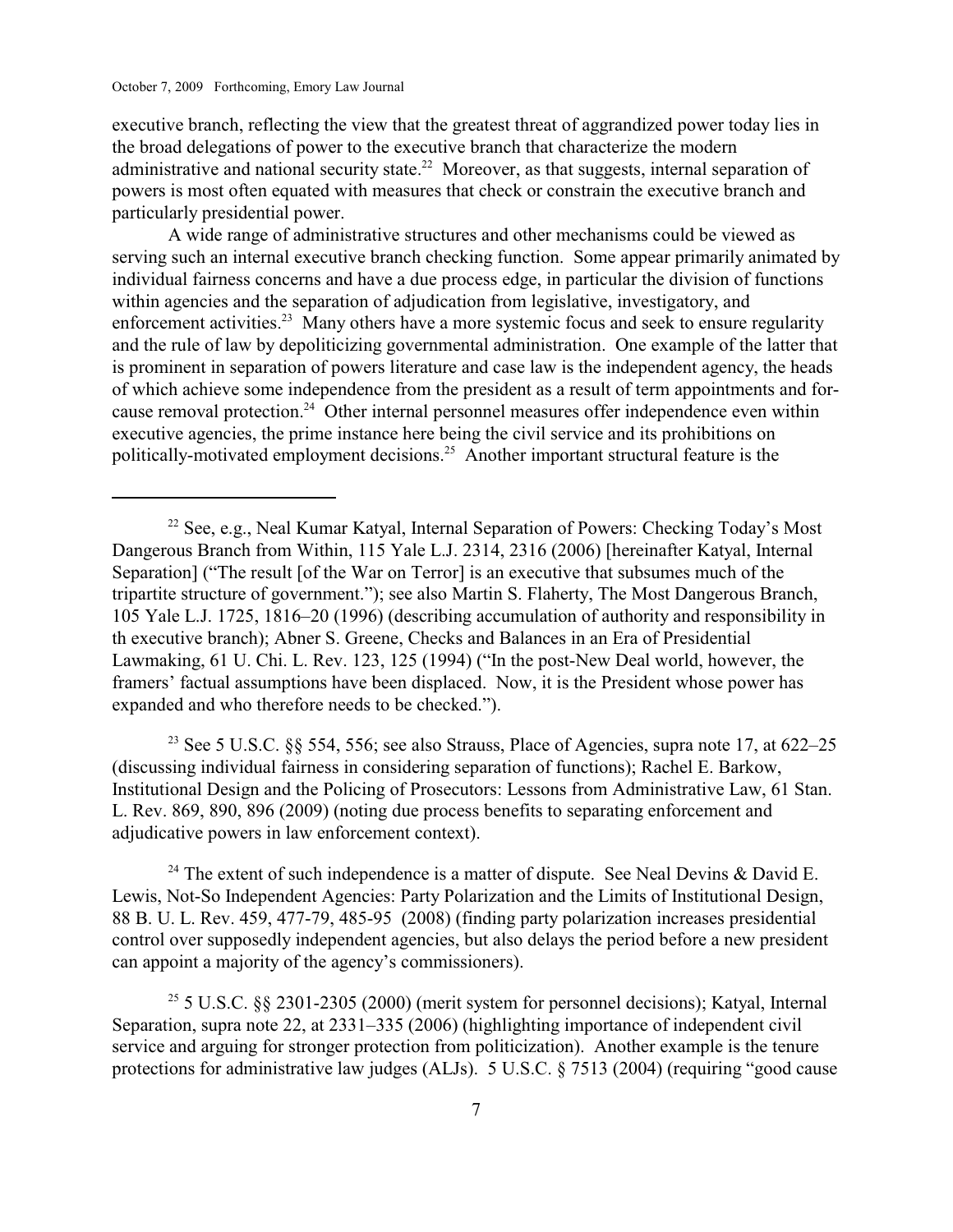presence of separate agency watchdogs, such as inspector generals, protected by structural insulation within agencies and independent reporting relationships with Congress.<sup>26</sup> Division of employees into distinct organizational units or agencies can also serve to limit the role of raw political calculations in policysetting, in part by breeding agency cultures that foster more professionalized and expertise-based decisionmaking.<sup>27</sup> Indeed, simply the structural mechanism of dividing staff with similar responsibilities into separate agencies can serve a checking function, as their separate administrative homes may foster different perspectives and lead to different sources of information.<sup>28</sup> Internal constraints can also take a "soft" form, being rooted more in agency traditions and culture than "hard" structural features. A case in point here is the Office of Legal Counsel (OLC) in the Department of Justice, which has at times operated as a check on the President as well as other agencies, despite being headed by political appointees and lacking structural insulation.<sup>29</sup>

established and determined by the Merit Systems Protection Board on the record after opportunity for hearing" prior to removal, suspension, or reduction in pay of ALJs).

 $26$  Paul C. Light, Monitoring Government: Inspectors General and the Search for Accountability 23-25, 56 (1993) [hereinafter Light, Monitoring Government].

 $27$  This dynamic was evident in the FDA's review of the application to make Plan B overthe-counter and is also frequently discussed in regard to the creation of separate national science and health research institutes. See Metzger, Administrative Regulation, supra note 3, at 880 (noting "FDA's decision to reject the recommendations of both its advisory committees and the directors and staff of the offices reviewing the application was a deviation from its usual practice regarding OTC applications," a signal of internal opposition); Thomas O. McGarrity & Sidney Shapiro, Workers at Risk : The Failed Promise of the Occupational Safety and Health Administration 194 (1993) (explaining "the Senate may have desired to protect NIOSH's 'scientific integrity' by sheltering it from the day-to-day political and interest group pressures to which OSHA is constantly subjected, thereby allowing NIOSH to serve as a check on any propensity in OSHA to reach conclusions inconsistent with scientific knowledge," but also noting attendant coordination problems).

 $28$  Some scholars have recently defended redundancy in national intelligence responsibilities on this ground. See Anne Joseph O'Connell, The Architecture of Smart Intelligence: Structuring and Overseeing Agencies in the Post 9-11 World, 94 Cal. L. Rev. 1655, 1689 (2006) ("[T]he most effective [national intelligence] structure probably would have redundant components as well as components that coordinate and centralize certain efforts."); see also Katyal, Internal Separation, supra note 22, at 2324–28 (advocating bureaucratic overlap in national security).

 $^{29}$  Goldsmith, supra note 6, at XXX ("OLC is, and views itself as, the front line institution responsible for ensuring that the executive branch charged with executing the law is itself bound by law."); Dawn E. Johnsen, Faithfully Executing the Laws: Internal Legal Constraints on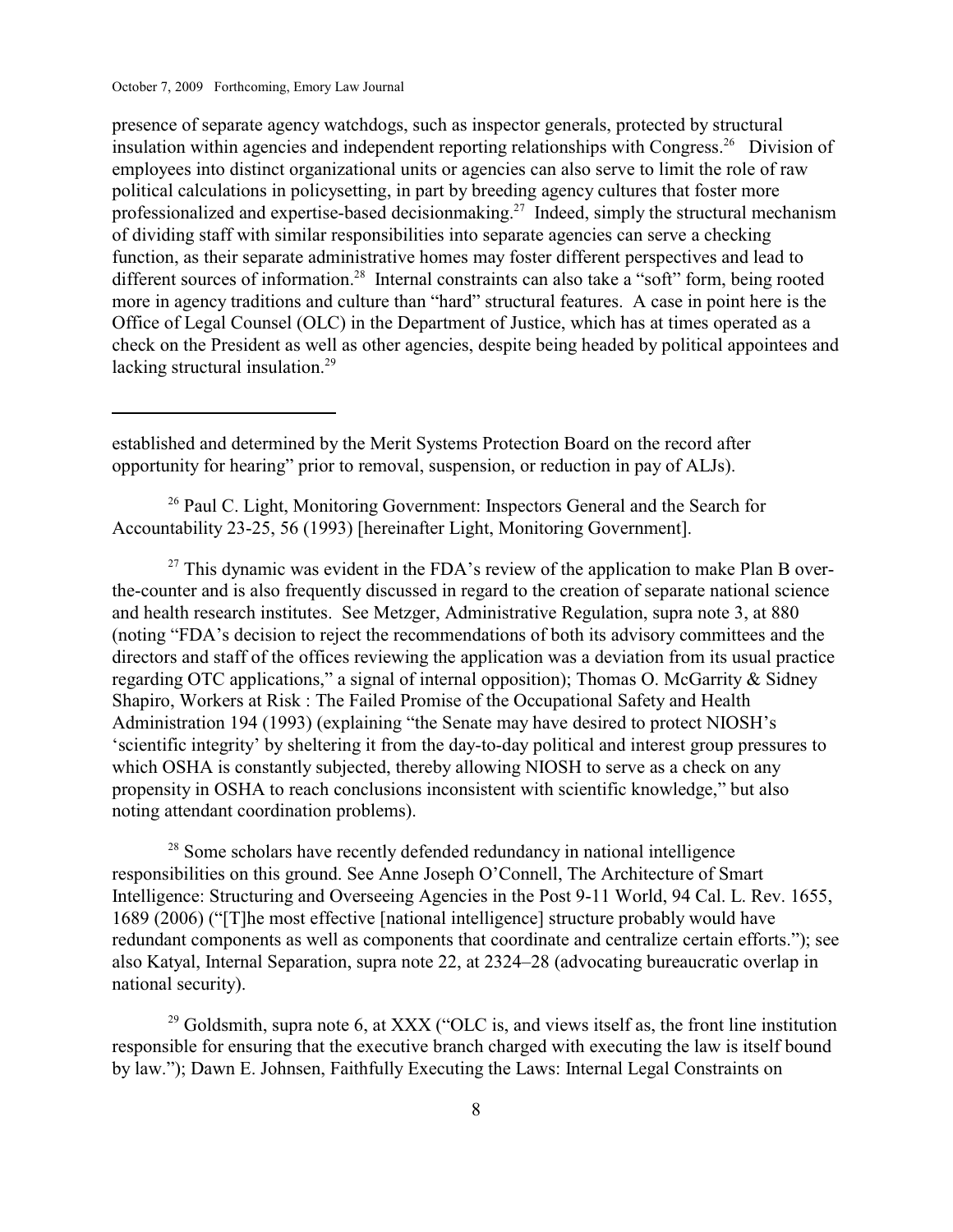Separate from agency structure, personnel measures, and culture are those internal constraints that target how agencies operate and their procedures. Most prominent among these might be thought the Administrative Procedure Act (APA), which imposes procedural requirements that agencies must follow in formal adjudication and in adopting or changing binding regulations—the latter feature receiving attention recently as the Obama administration sought to undo last-minute Bush administration rulemaking.<sup>30</sup> More important on a day-to-day basis are the agency guidance, policy manuals and agency regulations that govern much of the operation of federal programs.<sup> $31$ </sup> But although it regulates how agencies act, the APA is as much an external check as an internal one; not only does its procedural demands focus primarily on ensuring an opportunity for the public to participate in agency decisionmaking, the APA exempts many internal matters from its orbit.<sup>32</sup> Publication and procedural requirements that attach to agency guidance lend it external dimensions as well, $33$  and other procedural checks, such as the

<sup>30</sup> Jack M. Beerman, Combating Midnight Regulation, 103 Nw. U. L. Rev. Colloquy 352, 360 (2009) (noting actions to reverse last minute regulation by the Bush administration). Such efforts also occurred eight years earlier, when the Bush administration confronted a number of rules adopted by the Clinton administration just before leaving office. See Natural Res. Def. Council v. Abraham, 355 F.3d 179 (2d Cir. 2004) (describing Bush administration attempt to reverse Clinton era rule published Jan. 22, 2001).

<sup>31</sup> See Jerry L. Mashaw, Recovering American Administrative Law: Federalist Foundations, 1787-1801, 115 Yale. L. J. 1256, 1261-62 (2006) (discussing "internal law of administration" consisting of internal instructions issued by higher level officials to control subordinate officias's exercises of discretion).

<sup>32</sup> See 5 U.S.C. § 553(b–c) (describing notice and comment requirements). But see 5 U.S.C. § 553 (a) (exempting rules relating to agency management, including personnel matters, from notice an comment requirements); 5 U.S.C. § 553(b) (similarly exempting "rules of agency organization, procedure, or practice").

<sup>33</sup> See Peter L. Strauss, Publication Rules In the Rulemaking Spectrum: Assuring Proper Respect for an Essential Element, 53 Ad. L. Rev. 803, 804-07 (2001) (describing publication and procedural constraints that can apply to agency guidance).

Executive Power, 54 UCLA L. Rev. 1559, 1577–78 (2007) [hereinafter Johnsen, Internal Constraints] (explaining that "OLC's legal interpretations typically are considered binding within the executive branch, unless overruled by the attorney general or the President (an exceedingly rare occurrence)," and noting OLC's "tradition of accurate and principled legal advice"); Cornelia T.L. Pillard, The Unfulfilled Promise of the Constitution in Executive Hands, 103 Mich. L. Rev. 676, 703, 710–17 (2005) [hereinafter Pillard, Constitution] (discussing relative OLC independence and noting OLC "characterized by relative disengagement from [its] client entities, staffed largely with career lawyers whose principal credentials are their legal skills, and ha[s] tended to foster within [its] own legal culture<sup>[]</sup> a distinction between politics and law").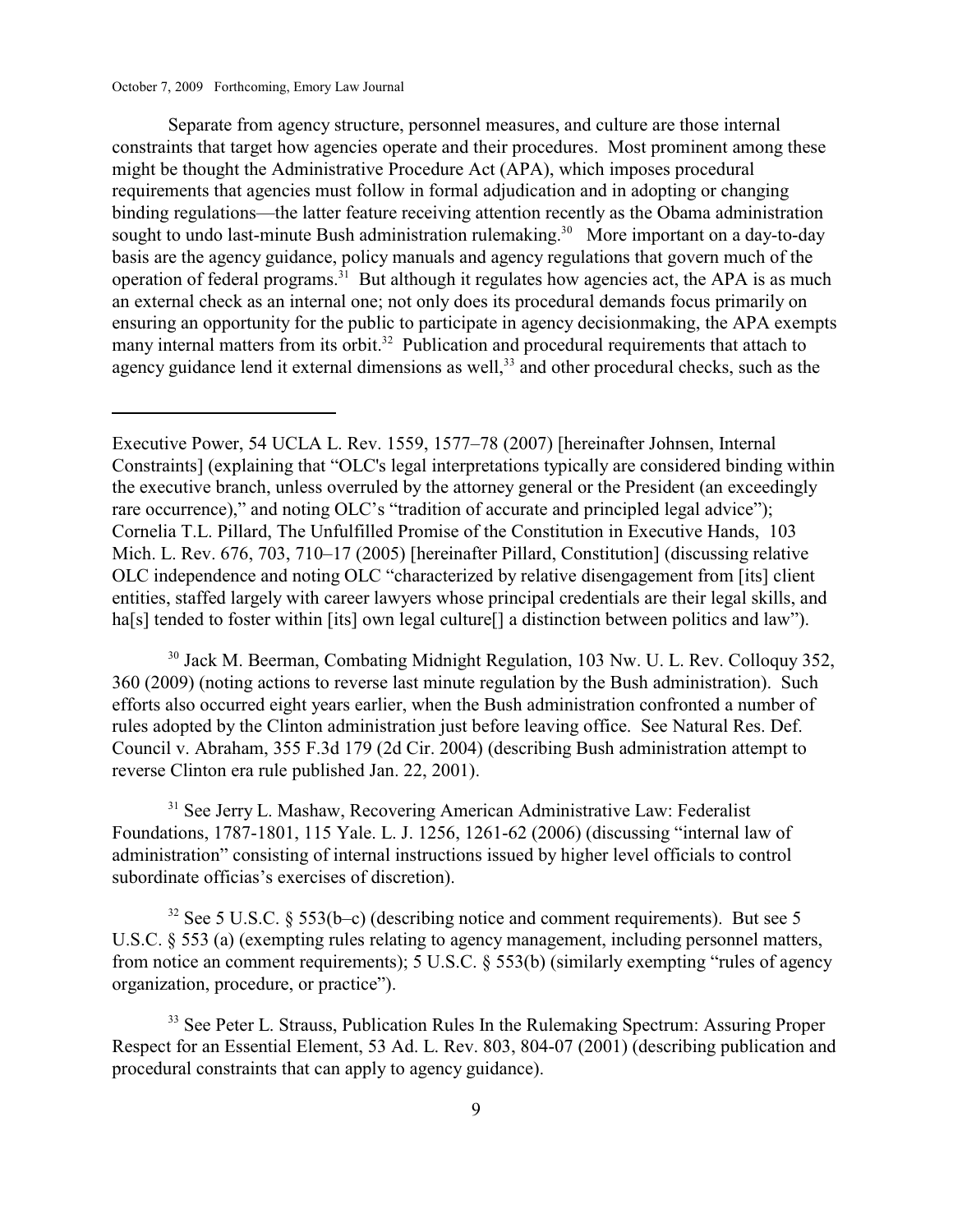requirement of advisory committee participation or review, similarly share a joint internal and external character.<sup>34</sup>

By contrast, one central constraint on rulemaking, the requirement of OMB regulatory review,  $35$  is acknowledgedly internal but is less often thought of as a separation of powers mechanism because it fosters rather than checks presidential control over agencies.<sup>36</sup> Without doubt, presidential interventions and assertions of decisionmaking power can undermine expertise and independence in administration, particularly if pushed too far into agency structures and personnel. Thus, for example, one of the more worrying trends during the Bush administration was the expansion of political appointees and their insertion deeper into agency structures than had been prior practice.<sup>37</sup> Nor is it clear that broad presidential political control is

 $35$  Exec. Order No. 12,866, 58, Fed. Reg. 51,735 (Oct. 4, 1993), amended by Exec. Order No. 13,422, 72, Fed. Reg. 2763 (Jan. 18, 2007).

<sup>36</sup> See Peter L. Strauss, Overseer, or "The Decider"? The President in Administrative Law, 75 Geo. Wash. L. rev. 696, 702 (2006) [hereinafter Strauss, Overseer] ("[Executive Orders 12,866 and 13,422] threaten the control of agency heads over their agencies' agendas and effect a dramatic increase in presidential control over regulatory outcomes"). Although OMB enhances presidential control, it might also undermine an administration's pro-regulatory agenda due to cost cutting biases. See Nicholas Bagley & Richard L. Revesz, Centralized Oversight of the Regulatory State, 106 Colum. L. Rev. 1260, 1267 (2006) (suggesting that regardless of administration political agenda, Executive Order 12,866, "contains within it several structural and institutional biases against regulation"). Moreover, as David Barron has argued, identifiable White House involvement in and centralization of policy setting may be less threatening to agency independence than some alternatives, such as increased politicization of agency appointments. See Barron, supra note 2, at 1120–21; see generally Terry M. Moe, The Politicized Presidency, *in* The New Direction in American Politics 235, 244–45 (John E. Chubb & Paul E. Peterson eds., 1985) (noting presidential incentives to centralize and politicize administration).

 $37$  Barron, supra note 2, at 1128, 1142 (noting "surge in the number of politically appointed positions created during the first term of President George W. Bush" and describing effect of politicization on the EPA during Bush administration); Strauss, Overseer, supra note 36, 42, at 701–02 (describing expanded role of Regulatory Policy Officers and requirement of

<sup>&</sup>lt;sup>34</sup> These panels often form a core part of an agency's regulatory approach, but are composed primarily of outside experts. A good example is the use of scientific advisory panels in drug regulation. See Lars Noah, Scientific "Republicanism": Expert Peer Review and the Quest for Regulatory Deliberation, 49 Emory L.J. 1033, 1054–57 (2000) (describing FDA use of technical advisory panels); see also 21 U.S.C. § 355(n) (setting out composition requirements for FDA advisory committees used in drug regulation and describing their functions); see generally 1 Food and Drug Admin. § 13:94 (2009) (describing role of advisory committees in new drug applications). In 2007, Congress added new controls to help prevent conflicts of interest on FDA advisory panels. See Pub. L. No. 110-85 (codified at 21 U.S.C. § 379d-1).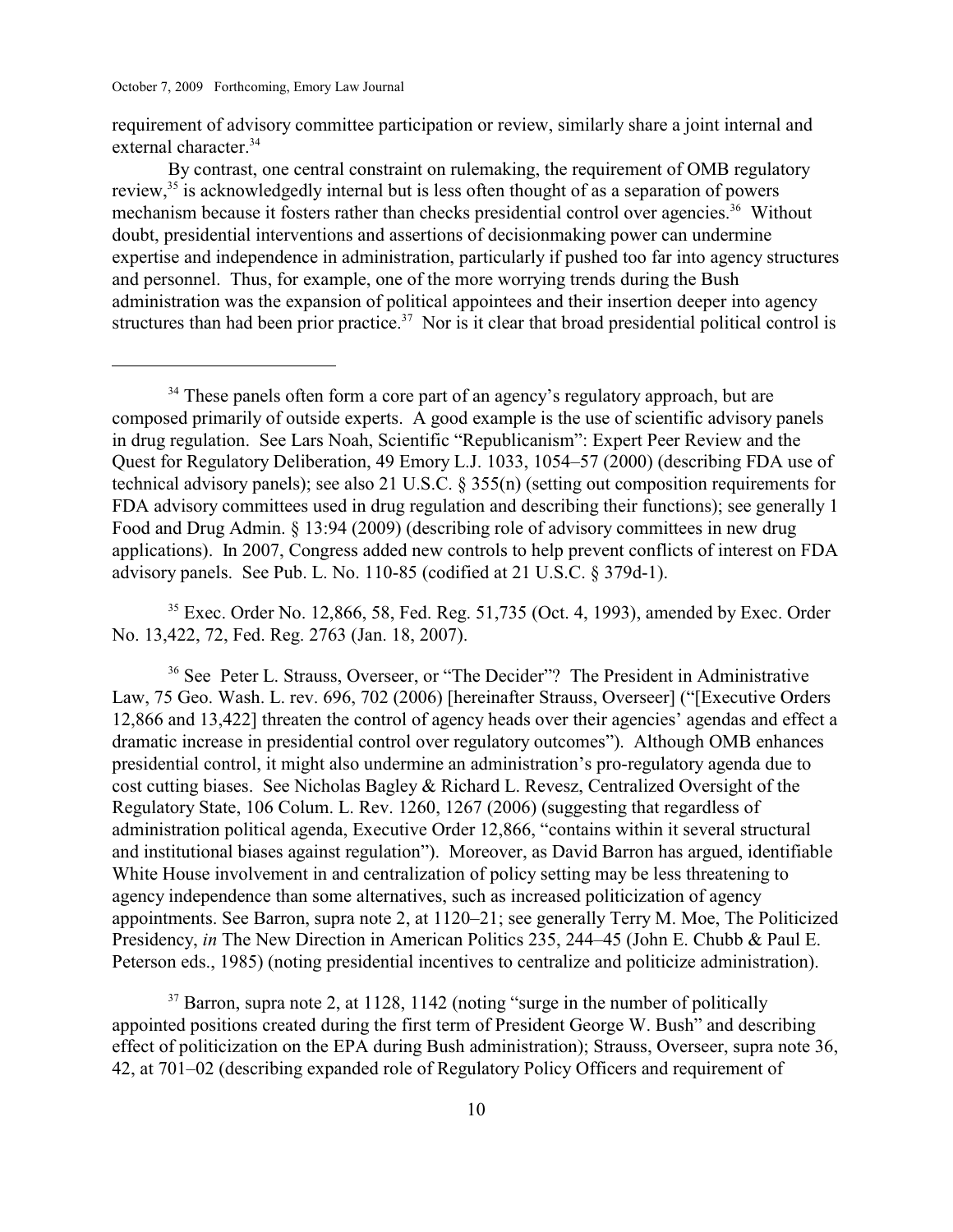the best method for ensuring politically responsive decisionmaking. Not only can such a presidential role undermine popular input on government policy through Congress, it can also restrict the political accountability of the executive branch, by limiting transparency and minimizing the effect of participatory and open administrative processes.<sup>38</sup>

Yet at the same time, unilateral agency decisionmaking is also problematic from a separation of powers perspective, raising dangers of an unaccountable fourth branch and ineffective government.<sup>39</sup> Such unilateral decision making is additionally at odds with constitutional provisions mandating some form of presidential oversight of executive branch officials and the constitutional decision to adopt a single rather than plural executive.<sup>40</sup> Put differently, the line between excessive politicization and appropriate presidential political input is

<sup>38</sup> See Heidi Kitrosser, The Accountable Executive, 93 Minn. L. Rev. 1741, 1743, 1774 (2009) [hereinafter Kitrosser, Accountable] (arguing that a unitary executive approach undermines accountability by increasing the president's ability to control information and "make or implement policy behind closed doors"); see also Cynthia R. Farina, The Consent of the Governed: Against Simple Rules for a Complex World, 72 Chi.-Kent L. Rev. 987, 992-1007 (1997) (arguing that accountability justifications for strong presidentialism are premised on false understandings of popular will); Flaherty, supra note 22, at (similarly arguing that political accountability justifications for broad presidential authority rest on an unduly simple understanding of accountability); Matthew C. Stephenson, Optimal Political Control of the Bureaucracy, 107 Mich L Rev 53, 55 (2008) (arguing that "a moderate degree of bureaucratic insulation alleviates rather than exacerbates the countermajoritarian problems inherent in bureaucratic policymaking").

<sup>39</sup> See Elena Kagan, Presidential Administration, 114 Harv. L. Rev. 2245, 2263-64, 2331-46 (2001) (emphasizing need for " direction and energy" as well as administrative constraints and arguing that presidential involvement leads to more accountable, responsive, and effective government); Lessig & Sunstein, supra note 19, at 98 (arguing that in the context of the modern administrative state, immunizing administrators from presidential control harms undermines separation of powers values by limiting accountability and increasing the risk of faction) .

 $40$  See Strauss, Formal and Functional, supra note 14, at 495 ("Any workable theory must not only avoid placing excessive power in the President's hands, but also maintain his claim to a central and unifying governmental role-that is, to a relationship with all agencies that permits the exercise of his characteristic functions.").

political appointment); David E. Lewis, The Politics of Presidential Appointments: Political Control and Bureaucratic Performance 19–21, 137 (2008) (showing number of political appointees increased during George W. Bush administration, and noting that today, half of all civilian workforce positions exempt from merit system compared to only 10 percent in 1951); see also Paul C. Light, Thickening Government: Federal Hierarchy and the Diffusion of Accountability 7 (1995) (finding 430 percent increase in senior executives and presidential appointees from 1960 to 1992).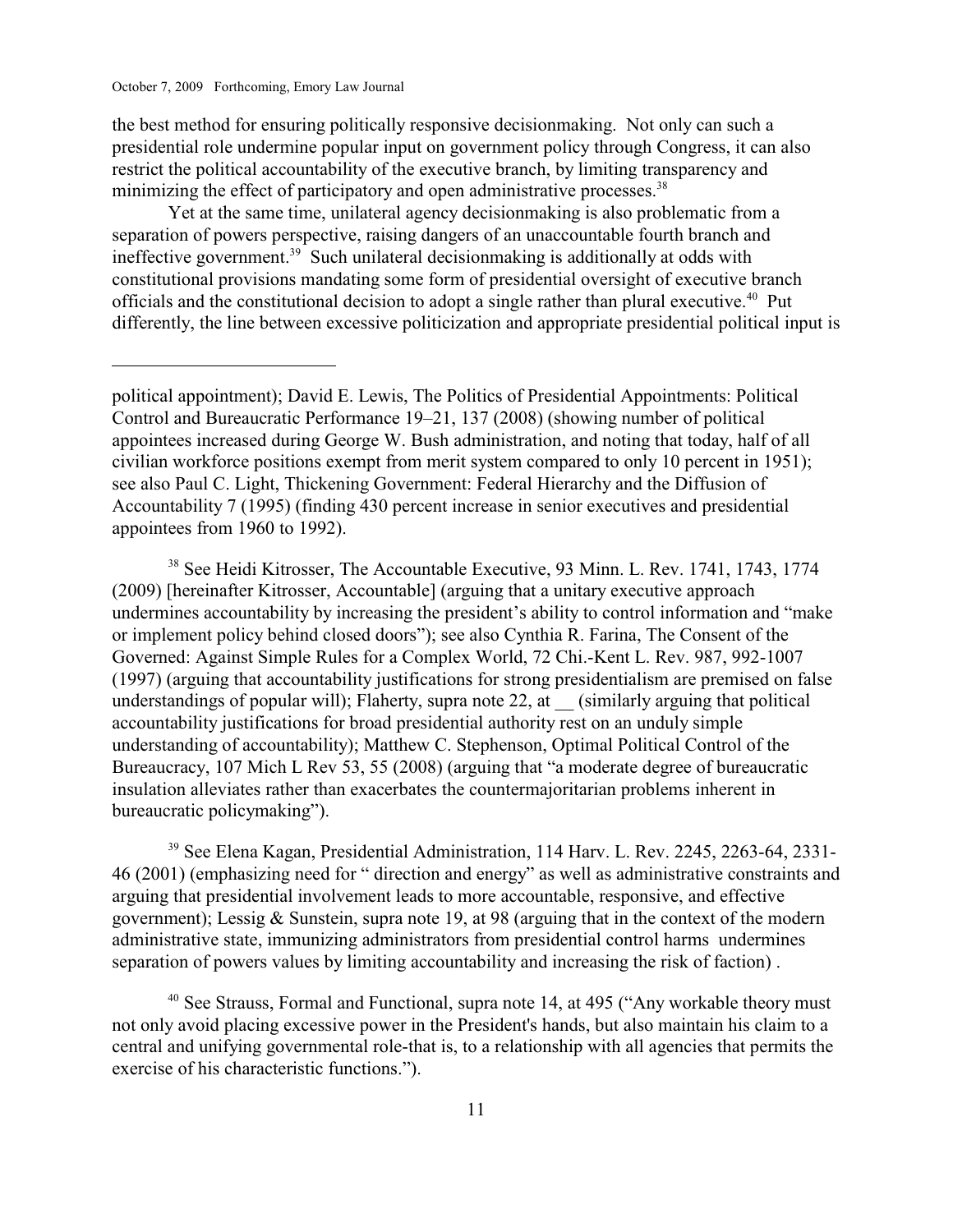often unclear. Presidential violation of governing statutes is plainly prohibited except in the rare instances when Congress intrudes on the president's constitutional powers, $41$  but statutes often leave broad room for presidential discretion. In those contexts at least, presidential oversight as assertions of authority may best reflect constitutional structure and separation of powers values.<sup>42</sup> As a result, categorically excluding mechanisms that enhance rather than check presidential oversight reflects an unjustifiably narrow conception of internal separation of powers.

It is also important not to lose sight of a centrally important fact: Presidents frequently support imposition of internal mechanisms that substantially constrain the executive branch, even sometimes adopting such measures voluntarily on their own or at agency initiative.<sup>43</sup> Part of the explanation for this is politics, but part is also that presidents are judged on their ability to govern effectively.<sup>44</sup> Terry Moe has argued that such presidential performance accountability leads to core dynamics of executive branch centralization and politicization, as a president wants "an institutional system responsive to his needs as a political leader. He values organizational competence, to be sure, but what he seeks is "responsive competence," not neutral competence."<sup>45</sup> Yet presidents' political accountability may also lead them to support

 $43$  For a recent analysis of the phenomenon of executive branch voluntary impositions, see Elizabeth Magill, Foreword: Agency Self-Regulation, 77 Geo. Wash. L. Rev. 859 (2009) [hereinafter Magill, Agency Self-Regulation].

<sup>44</sup> See David E. Lewis, The Politics of Presidential Appointments: Political Control and Bureaucratic Performance 1, 55 (2008) (noting abysmal federal response to Hurricane Katrina and role of political appointees and arguing that "[s]ince voters and history judge presidents for he performance of the entire federal government during their tenure, this creates incentives for presidents to ensure that policy outcomes, both legislative and administrative, are under their control"); see also Moe, supra note 36, at 238 (explaining president motivated by "political support and opposition, political strategy, and political tradeoffs," and therefore values "'responsive competence,' not neutral competence"); Jerry L. Mashaw, Prodelegation: Why Administrators Should Make Political Decisions, 1 J.L. Econ. & Org. 81, 95 (1985) (asserting that Presidents, unlike legislators, are judged based on the effect of general government policies).

<sup>45</sup> Moe, supra note 36, at 239, 244–45; see also Barron, supra note 2, at 1102 (identifying concepts of centralization and politicization); Kagan, supra note 39, at 2339 (describing presidential incentives).

<sup>&</sup>lt;sup>41</sup> Youngstown Sheet & Tube Co. v. Sawyer (Steel Seizure), 343 U.S. 579, 637 (1952) (Jackson, J., concurring) ("When the President takes measures incompatible with the expressed or implied will of Congress, his power is at its lowest ebb, for then he can rely only upon his own constitutional powers minus any constitutional powers of Congress over the matter.").

 $42$  See Kagan, supra note 39, at 2251, 2372–80; Strauss, Overseer, supra note 36, 42, at 715–18 (finding a presidential role uncontroversial where "presidential authority readily fit the "oversight" mold and/or may have been explicitly conferred by Congress").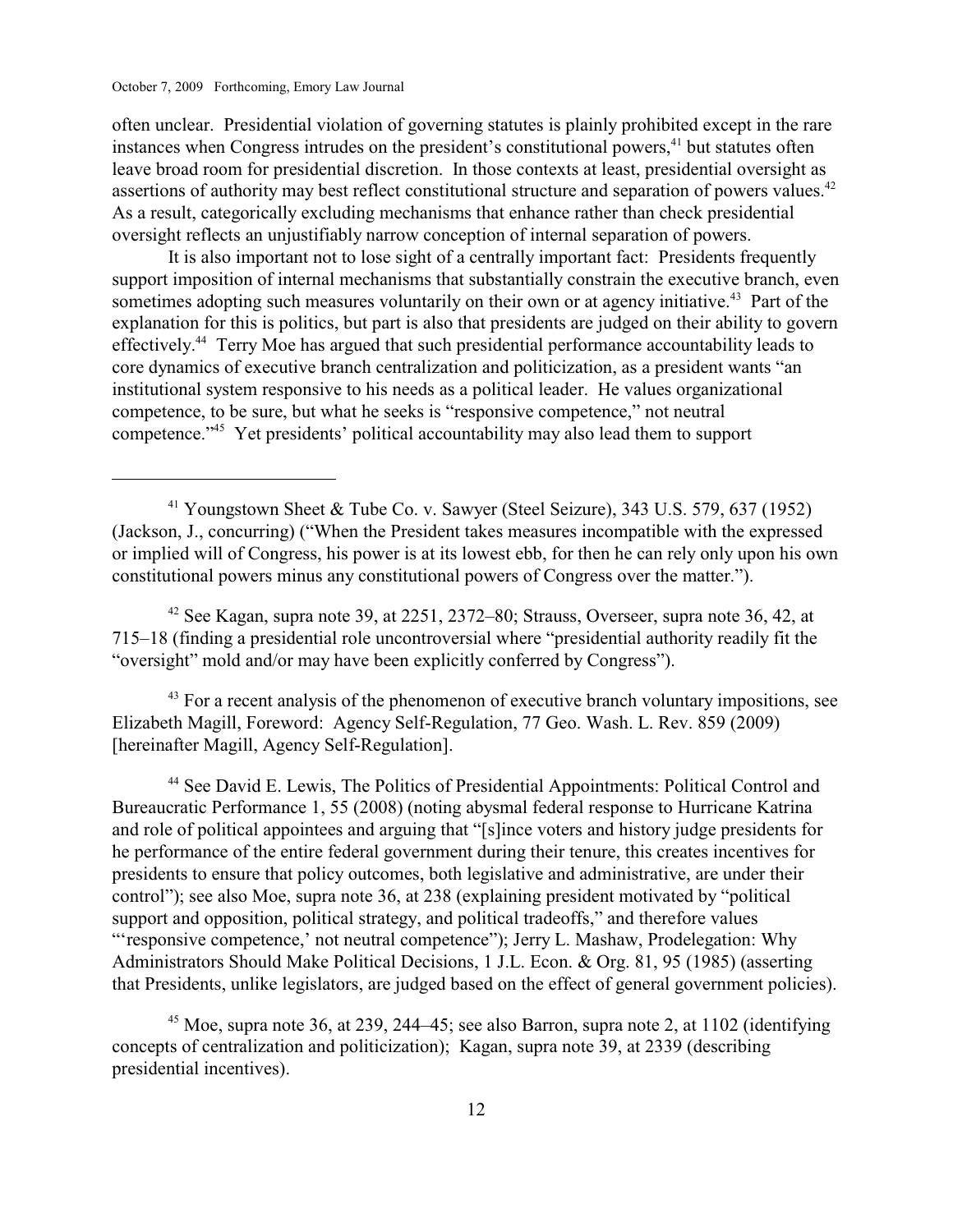administrative structures that are more independent. As David Barron has recently noted, sometimes "[a] system for making regulatory policy that is administrative in orientation may itself serve a given President's agenda," a situation Barron contends existed under President Franklin Roosevelt, who sought to "bulk[] up the regulatory state."<sup>46</sup> Presidents may also find that responsiveness and competence conflict; in a recent study David Lewis concluded that programs run by expert professional administrators perform better on the whole than those run by political appointees.<sup> $47$ </sup> Presidents may well be willing to forego politicization or centralization at times and opt for a form of administration they can less easily control, if they believe that doing so will yield more effective performance. Finally, presidents may also conclude that internal constraints are in fact essential to ensure their ability to control administration, by providing a mechanism that can limit on the ground discretion of agency officials.<sup>48</sup>

# *B. The Constitutional Legitimacy of Internal Separation of Powers*

The profusion of possible internal separation of powers mechanisms complicates assessments of their constitutional legitimacy. To be sure, many internal checks on presidential power are likely to be decried by unitary executive theorists who argue that under our constitutional scheme the President is granted control over all exercises of executive power. On the unitary executive view, the President must be able to remove any officer or employee and to set all administrative policy, even at the extreme of substituting his judgment for that of the agency head in whom a statute vested decision making authority.<sup>49</sup> For unitary executives, then,

 $47$  Lewis, supra note 37, at 195–97 (using Bush administration's Program Assessment Rating Tool (PART) scores to find lower performance ratings of political appointees, and suggesting that "reducing the number of political appointees is one means of improving performance").

<sup>48</sup> See Magill, Agency Self-Regulation, supra note ?, at 884-86; see also Jerry L. Mashaw, Reluctant Nationalists: Federal Administration and Administrative Law in the Republican Era, 1801–1829, 116 Yale L.J. 1636, 1685–86 (2007) ("Administrators ... fear the centrifugal effects of discretion vested in subordinates. If for no reason other than self-protection, .... they inevitably construct supervisory routines and modes of instruction to bend peripheral discretion toward centralized control."); Peter L. Strauss, Publication Rules in the Rulemaking Spectrum: Assuring Proper Respect for an Essential Element, 53, Admin. L. Rev. 803, 814 (2001) ("From an agency perspective, uniformity of administration nationwide is desirable and the agency may doubt whether its pool of not-so-well-paid inspectors will be able to handle so much discretion.").

 $49$  Steven G. Calabresi & Saikrishna B. Prakash, The President's Power to Execute the Laws, 104 Yale L.J. 541, 594–96 (1994) (arguing power of "removal, a power to act in [inferior officer's] stead, and a power to nullify [inferior officer's] acts when the President disapproves" are constitutionally required). For commentary critical of unitary executive claims, see Farina,

 $46$  Barron, supra note 2, at  $1111-12$ .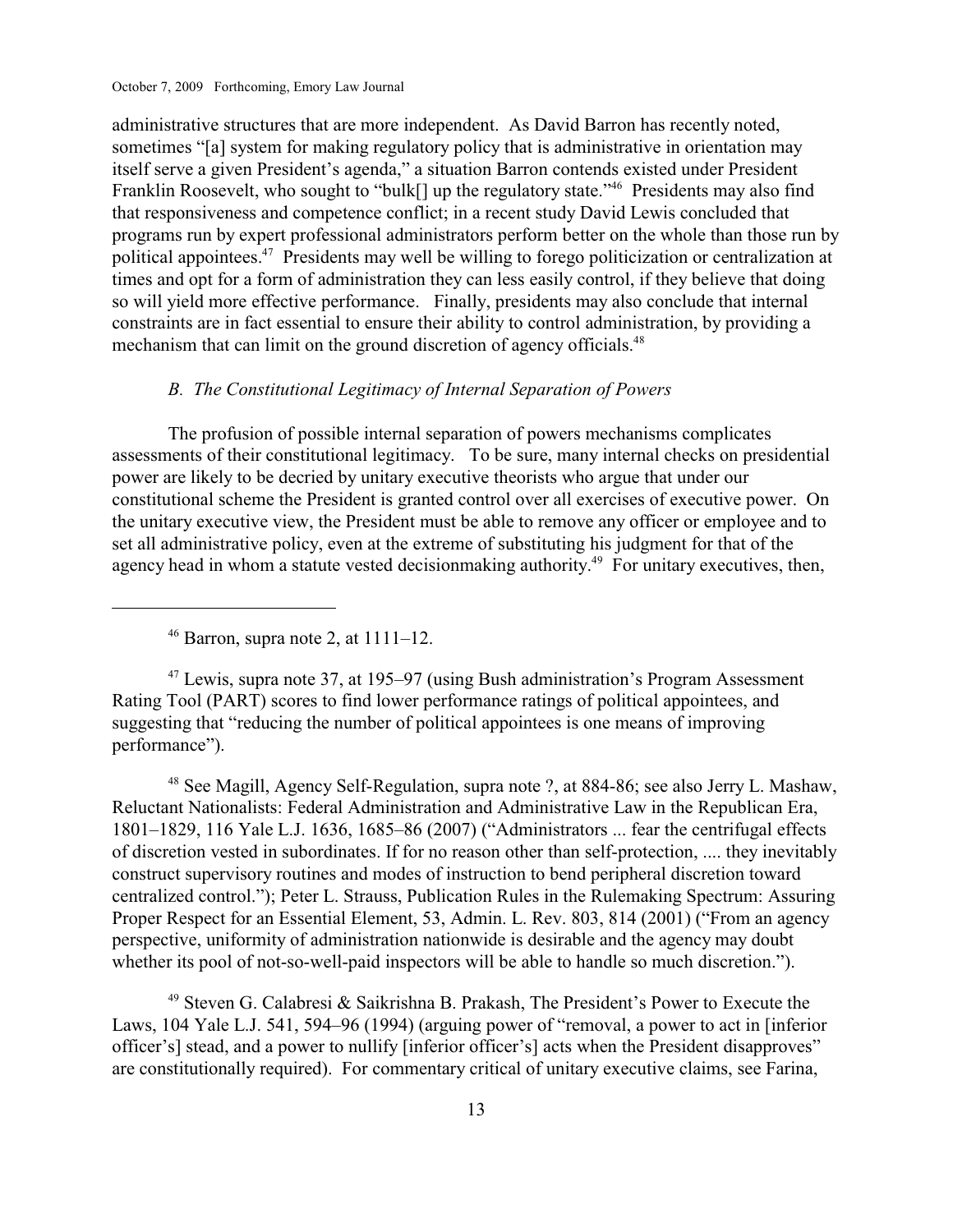internal constraints such as independent agencies, the civil service, and assertions of independent agency policysetting authority actually violate constitutional separation of powers principles.<sup>50</sup> That view is of course subject to much debate, and has failed to find much support at the Supreme Court.<sup>51</sup>

The more interesting point to note here is that even unitary executivists might not question the constitutionality of some of the measures described above. Voluntarily adopted measures are an obvious example; although the policy benefits and costs of such constraints could be disputed, it is hard to view self-imposed executive branch constraints as a significant threat to presidential constitutional authority. In addition, few deny that Congress has the power to require that standards be based on scientific criteria and evidence, to divide functions within agencies or assign similar responsibilities to multiple agencies, even if the effect of such measures is to bolster internal checks on presidential decision making and control.<sup>52</sup> In like vein, those scholars who have raised concerns about expanding presidential authority generally accept the constitutionality of presidential efforts to oversee agency decisionmaking, provided such efforts do not extend so far as to involve presidential assumption of decisionmaking power that Congress has vested in agency heads. 53

<sup>50</sup> Calabresi & Yoo, supra note ?, at  $420-22$  (direction of subordinates); id. at  $422-23$ (civil service); id. at. 423–25 (independent agencies).

 $<sup>51</sup>$  See, e.g., Morrison v. Olson, 487 U.S. 654, 685–96 (1988). The Court will hear a case</sup> in the coming term raising the question of the extent to which executive branch officials must be subject to presidential removal. See Free Enterprise Fund v. Public Co. Accounting Oversight Board, 537 F.3d 667 (D.C. Cir. 2008), cert. granted, 77 U.S.L.W. 3431 (U.S. May 18, 2009) (No. 08-861).

52 See, e.g., Saikrishna B. Prakash, Fragmented Features of the Constitution's Unitary Executive, 45 Willamette L. Rev. 701, 705 (2009) ("The power to create offices is not merely the limited power to create generic offices, leaving the President to determine each office's functions and duties. Rather, when Congress creates a Secretary of Treasury or a Secretary of the Interior, it may establish the powers and duties of these offices."); see also United States v. Kendall, 37 U.S. 12, (Pep) 524 (1838).

 $53$  Strauss, Overseer, supra note 36, 42, at 715–18; see also Harold H. Bruff, Balance of Forces: Separation of Powers Law in the Administrative State 455–74 (2006).

supra note 11, 13, at 987–89 (rejecting democratic legitimation argument of unitarians); Lessig  $\&$ Sunstein, supra note 19, at 2–3 ("[T]he view that the framers constitutionalized anything like [the unitary] vision of the executive is just plain myth."); Strauss, Overseer, supra note 36, 42, 702–03 (finding Constitution "at best ambivalent on the question" of whether President may direct agency determination of policy matters).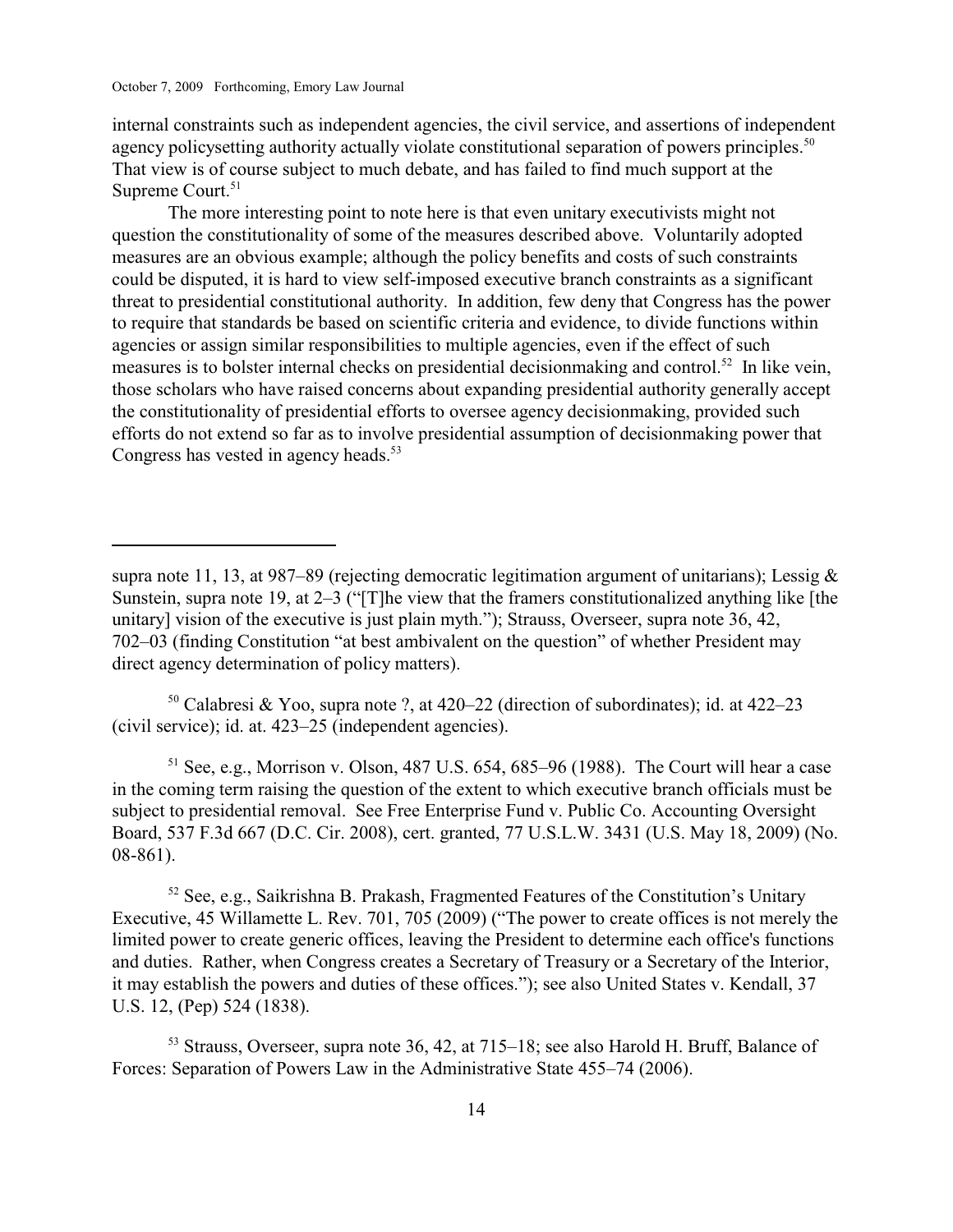In any event, whatever the scholars' views, under current doctrine the vast majority of internal separation of powers mechanisms within the executive branch are constitutional.<sup>54</sup> Most prominently, the Court has repeatedly upheld the constitutionality of restrictions on the president's power to remove high-level executive branch officers.<sup>55</sup> Even if the Court were to revisit that determination,<sup> $56$ </sup> it is quite unlikely to call into question many other structural protections for intra-executive branch independence. In particular, the Court long ago upheld the constitutionality of the civil service, and reiterated that view in its decision most favorable to presidential control.<sup>57</sup> The Court has also repeatedly enforced substantive statutory requirements over contrary presidential priorities, with *Massachusetts v. EPA*<sup>58</sup> and *Gonzales v. Oregon*<sup>59</sup> being just two recent examples.<sup>60</sup> Hence, as a practical matter the constitutionality of statutory provisions mandating science or expert-based decisionmaking or for segregating professional and expert employees organizationally seems at this point beyond debate.

 $55$  See Morrison v. Olson, 487 U.S. 654, 685–96 (1988); Wiener v. United States, 357 U.S. 349, 356 (1958); Humphrey's Ex'r v. United States, 295 U.S. 602, 629-31 (1935).

<sup>56</sup> The *Free Enterprise* decision on the Court's docket for next term may not reach this question, as the statute at issue there made no provision for presidential removal and instead vested for cause removal authority in the SEC, an independent commission whose members also enjoy removal protections. Free Enterprise Fund v. Public Co. Accounting Oversight Board, 537 F.3d 667 (D.C. Cir. 2008), cert. granted, 77 U.S.L.W. 3431 (U.S. May 18, 2009) (No. 08-861).

 $57$  United States v. Perkins, 116 U.S. 483 (1886); see also Myers v. United States, 272 U.S. 52, 173 (1926) (rebuffing critique that removal power would contravene civil service protections).

<sup>58</sup> Massachusetts v. EPA, 127 S. Ct. 1438 (2007).

<sup>59</sup> Gonzales v. Oregon, 126 S. Ct. 904 (2006).

 $60$  See e.g. Jody Freeman & Adrian Vermeule, Massachusetts v. EPA: From Politics to Expertise, 2007 Sup. Ct. Rev. 51, 52 (identifying these decisions as instances in which a majority was "worrie[d] about the politicization of administrative expertise"); Kathryn A. Watts, Proposing A Place for Politics in Arbitrary-and-Capricious Review, 119 Yale Law Journal (forthcoming XXX) (manuscript at 18, 21–22) (discussing administrative law's resistance to political justifications for agency action).

 $54$  Even in the context of the military, the Court has insisted on executive branch adherence to congressional strictures, see, e.g., Hamdan v Rumsfeld, 548 US 557, 590–95 (2006) (finding Presidential national security powers not sufficient to expand on statutorily specified procedures for military trials).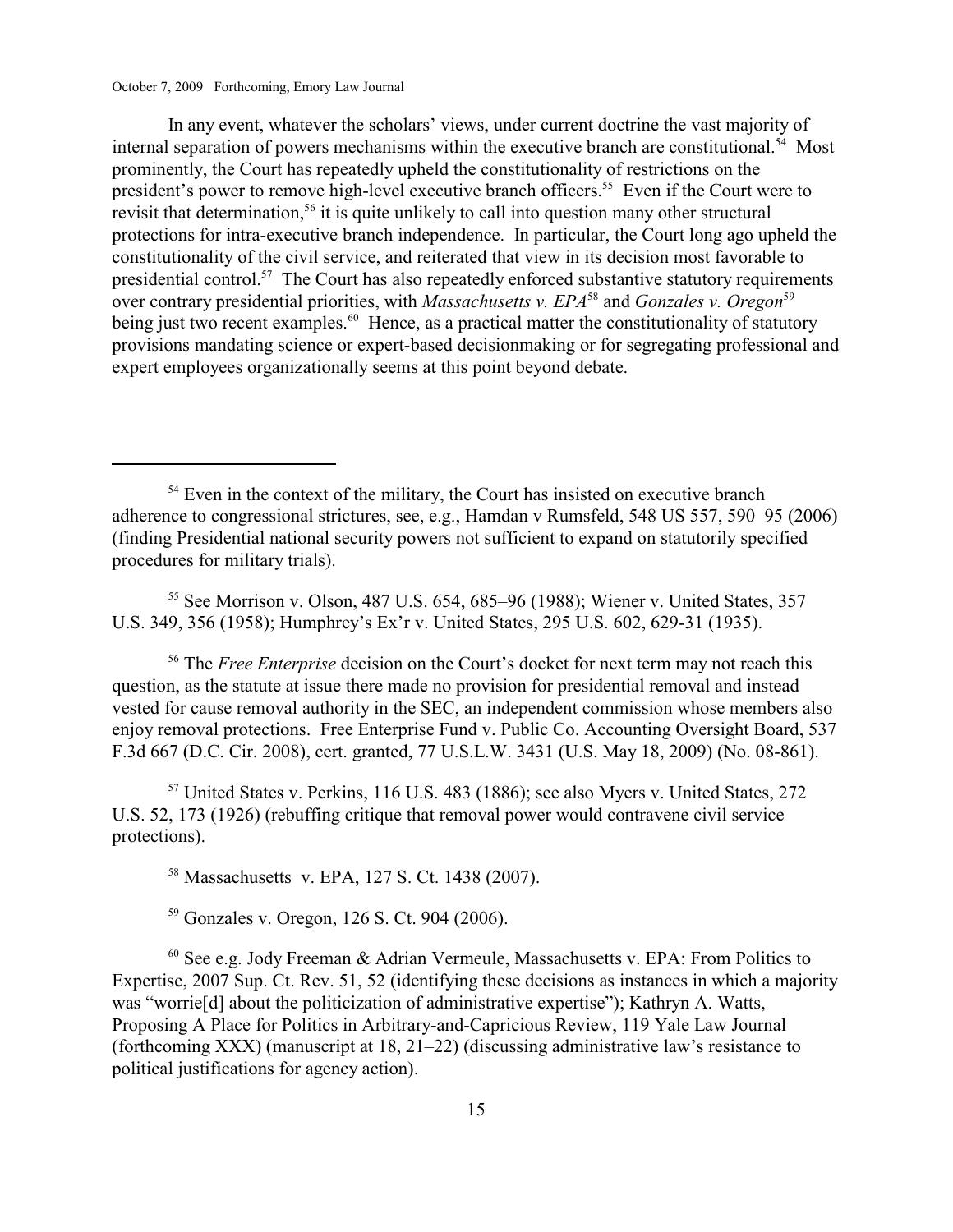#### II. THE INTERDEPENDENCE OF INTERNAL AND EXTERNAL SEPARATION OF POWERS

A separate question to raise about internal separation of powers mechanisms concerns their effectiveness, particularly as measures aimed at constraining executive branch aggrandizement. Are they actually able to constrain excessive presidential assertions of authority and other abuses? Or are they, in the end, little more than "parchment barriers" that are largely ineffective or worse may obscure the extent of accumulated presidential power?

The case in favor of internal mechanisms is in part comparative. Real limitations exist on the ability of traditional external constraints, specifically Congress and the courts, to check the executive branch. The fundamental impediments for Congress are internal ones, in particular its need to proceed via the arduous process of bicameralism and presentment and the additional obstacles created by congressional committees and rules.<sup> $62$ </sup> The ordinary burdens of the legislative process are intensified in contexts involving efforts to check presidential authority, given the frequent need to overcome a presidential veto. $63$  Congress does wield important investigatory and oversight powers, and has other tools that may give it leverage over the president, such as control over spending or the ability to add contentious measures to must-pass legislation.<sup>64</sup> But the political reality of party allegiance dominating over institutional interests, along with greater ideological cohesion in congressional parties, undermines these techniques and makes rigorous congressional constraints on presidential actions unlikely except in contexts of divided government.  $\frac{1}{65}$  Moreover, even if Congress is willing to undertake oversight, its ability to do so may be significantly hampered by executive branch non-cooperation or intransigence,

<sup>61</sup> The Federalist No. 48, at 305 (James Madison) (Clinton Rossiter ed., 1999).

 $62$  See William N. Eskridge, Jr., Vetogates, Chevron, Preemption, 83 Notre Dame. L. Rev. 1441, 1444–46 (2008) (describing barriers to legislative action).

 $63$  Cf. Johnsen, Internal Constraints, supra note 29, at 1562 (arguing Congress is an inadequate check on presidential power in part because of need to overcome veto).

 $64$  See, e.g., William G. Howell & Jon C. Pevehouse, While Dangers Gather: Congressional Checks on Presidential War Powers 10–27 (2007) (describing congressional powers in face of executive intransigence); Douglas Kriner, Can Enhanced Oversight Repair "the Broken Branch"?, 89 B.U. L. Rev. 765, 773–75 (2009) (describing importance of congressional oversight).

 $65$  Kagan, supra note 39, at 2311–12 (noting "congressional parties have grown more ideologically coherent and partisan," but also arguing that divided power is the reality of modern government); Katyal, Internal Separation, supra note 22, at 2321 ("When the political branches are controlled by the same party, loyalty, discipline, and self-interest generally preclude interbranch checking."); see generally Thomas Mann & Norman Ornstein, The Broken Branch: How Congress is Failing America and How to Get Back on Track (2006).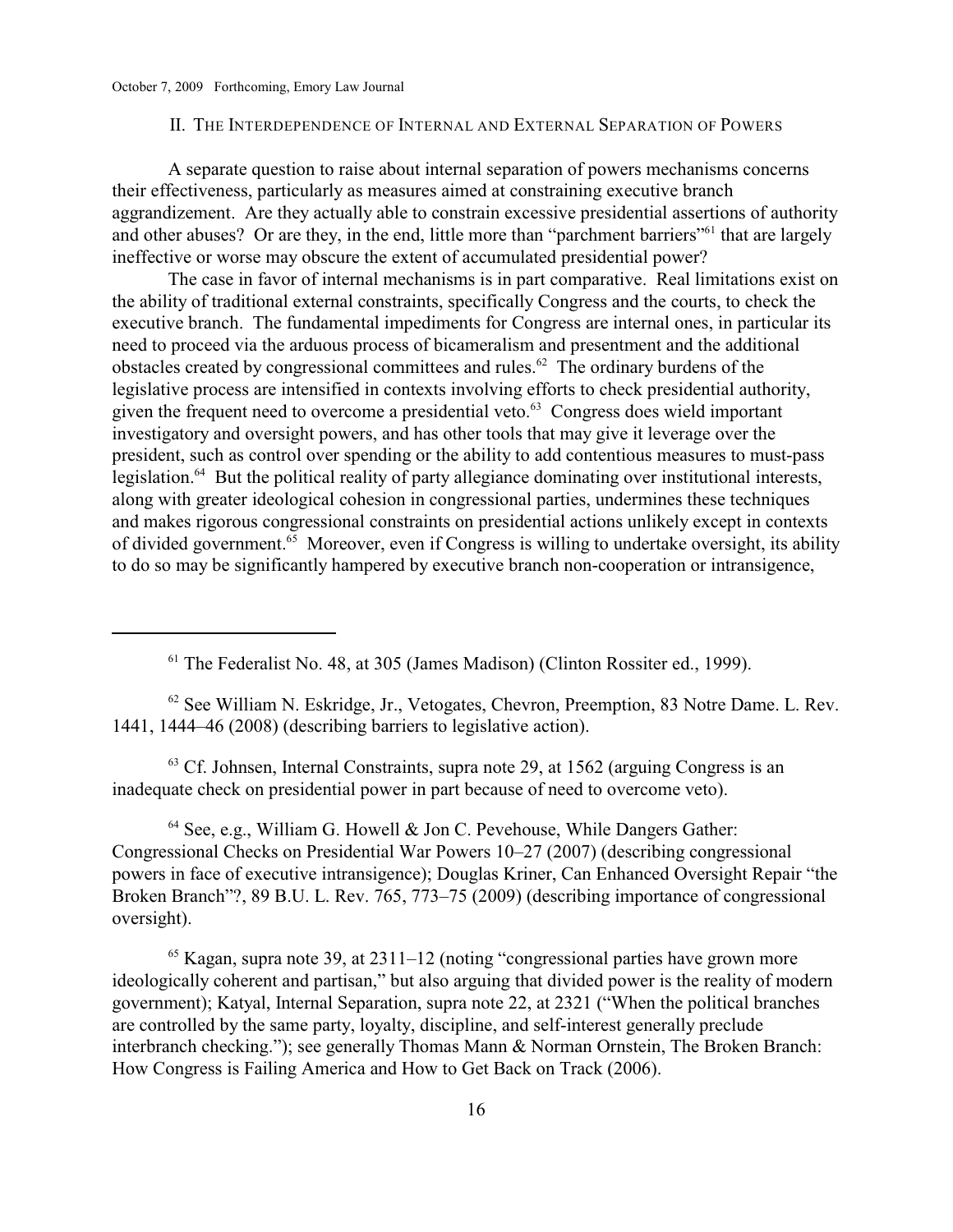often in the form of assertions of executive privilege and failure to inform Congress of contentious activities.<sup>66</sup>

Courts, in turn, face jurisdictional barriers that limit their ability to review executive branch actions.  $67$  Such barriers have recently surfaced in litigation challenging the government's expansion of domestic wiretapping without complying with FISA requirements, with the Sixth Circuit holding that plaintiffs' claims of injury from the program were too speculative to provide a basis for standing to challenge the program.  $\frac{68}{68}$  Even when actions are justiciable, the courts' effectiveness as a check can be significantly curtailed by their deference to reasonable executive branch policy determinations, particularly in the area of national security.<sup> $69$ </sup> Courts are also

<sup>66</sup> The Bush administration repeatedly demonstrated such resistance to congressional oversight, ranging from its early 2001 refusal to turn over documents relating Vice-President Cheney's energy task force, see to its 2007 invocation of executive privilege to shield high-level presidential aides from testifying about the removal of seven U.S. attorneys to its 2008 attempt to block access to an EPA draft document finding that greenhouse gases endanger the environment. See Heidi Kitrosser, Accountability and Administrative Structure, 45 Willamette L. Rev. 607, 609 (2009) [hereinafter Kitrosser, Administrative Structure]; Mark J. Rozell & Mitchel A. Sollenberger, Executive Privilege and the Bush Administration, 24 J. L. & Politics 1, 12–18, 37- 38 (2008). The Bush administration has also been accused of tampering with data that was publicly released. See, e.g., Freeman & Vermeule, supra note 60, at 55 ("[T]here were suggestions of widespread tampering by the Bush administration with the global warming data reported by numerous federal agencies, including EPA."). Whether Congress was adequately informed of the Bush Administration's program for expanded domestic national security wiretapping is a question currently in dispute. See, e.g., Perry Bacon Jr. and Joby Warrick, CIA Chief Rebuts Pelosi's Charges, The Washington Post, May 16, 2009, at XXX.

 $67$  Johnsen, supra note 29, at 1587 ("Courts employ a variety of jurisdictional and prudential limitations that either preclude review--such as standing and the political question doctrine--or that result in only partial review."); Pillard, Constitution, supra note 29, at 688–91 (describing "acute practical and legal limitations on the courts' ability and willingness to decide many constitutional issues that confront the executive branch").

<sup>68</sup> See A.C.L.U. v. N.S.A., 493 F.3d 644, 656 (6th Cir. 2007), cert. denied, 128 S. Ct. 1334 (2008) ("Because there is no evidence that any plaintiff's communications have ever been intercepted, and the state secrets privilege prevents discovery of such evidence ... the anticipated harm is neither imminent nor concrete-it is hypothetical, conjectural, or speculative. Therefore, this harm cannot satisfy the "injury in fact" requirement of standing.").

<sup>69</sup> Adrian Vermeule, Our Schmittian Administrative Law, 122 Harv. L. Rev. 1095, 1140 (2009) ("[W]here judges perceive an emergency ... standards of rationality, statutory clarity, evidence, and reasonableness all become more capacious and forgiving."); see also Pillard, Constitution, supra note 29, at 692 ("In cases involving foreign policy, national security, military, or immigration judgments, the courts systematically apply doctrines of overt deference that cause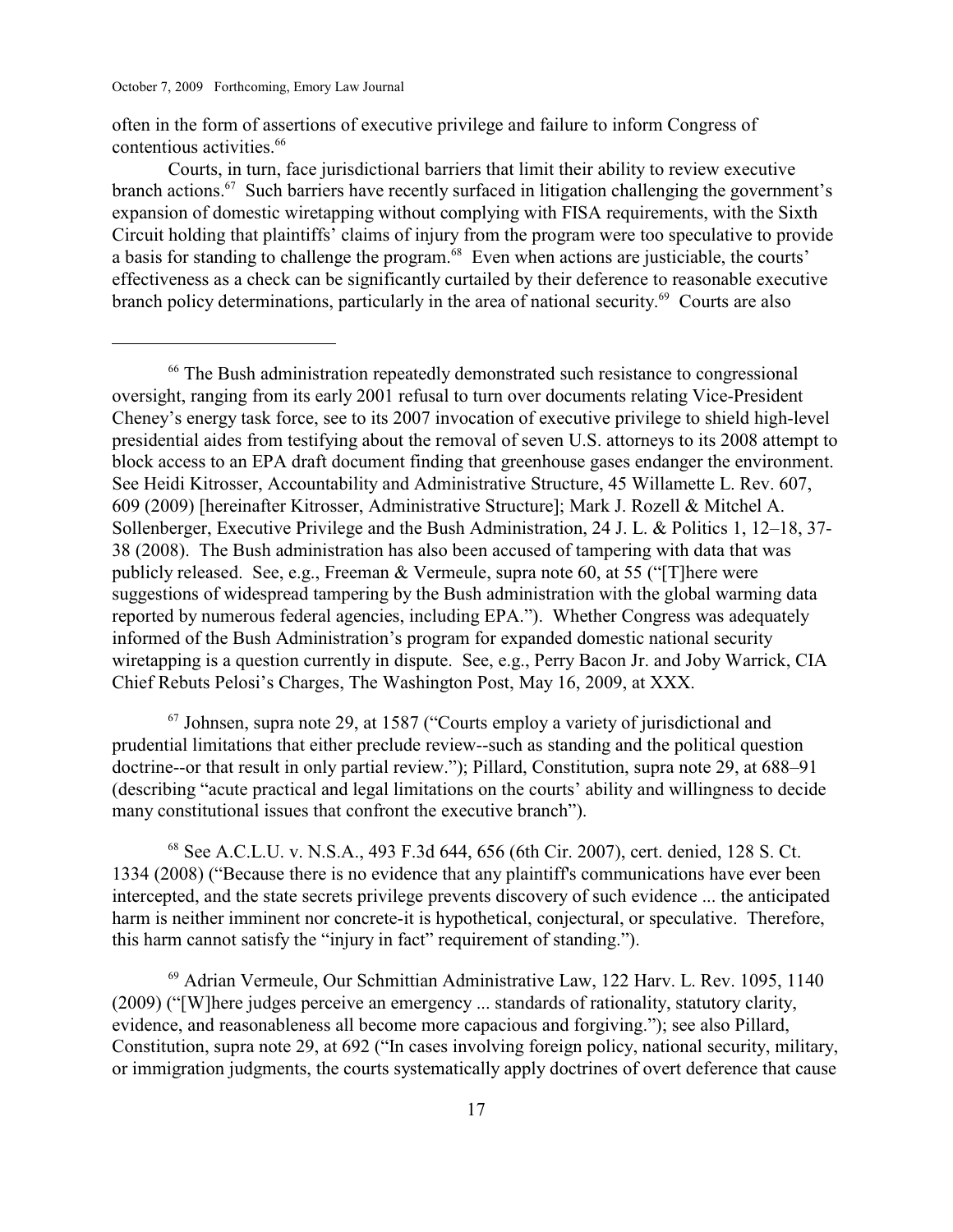reluctant to intervene to correct general failures in administration or prompt executive branch action.<sup>70</sup> An additional major impediment is delay; courts must wait for cases to come to them, and challenges to presidential action or policy are likely to be appealed.<sup>71</sup> This is not to say that deference and inaction necessarily undermine judicial checks; the Supreme Court's rejection of the Bush Administration's refusal to regulate greenhouse gases in *Massachusetts v. EPA*<sup> $72$ </sup> and recent decisions rebuffing broad presidential assertions of power regarding the Guantanamo Bay detainees<sup> $73$ </sup> are important testaments to the contrary. Yet even in these contexts the limits of judicial constraints are evident. Although the EPA proposed regulating greenhouse gases under the Clean Air Act in response to the decision in *Massachusetts*, the White House refused to act on the proposal and no formal action towards regulating greenhouse gases had yet been taken when President Obama assumed office over a year and a half later.<sup>74</sup> The seven-year-andongoing saga of habeas challenges involving the Guantanamo Bay detention center demonstrates even more vividly that it can be years before judicial review forces a change in executive branch behavior on the ground.<sup>75</sup>

Several bases exist for thinking that internal separation of powers mechanisms may have a comparative advantage. Internal mechanisms operate ex ante, at the time when the executive branch is formulating and implementing policy, rather than ex post; they are therefore able to

 $\frac{70}{10}$  See Summers v. Earth Island Institute, 129 S.Ct. 1142, 1151 (2009) ("[D]eprivation of a procedural right without some concrete interest that is affected by the deprivation—a procedural right in vacuo—is insufficient to create Article III standing."); Heckler v. Chaney, 470 U.S. 821, 831 (1985) ("[Supreme Court] has recognized on several occasions over many years that an agency's decision not to prosecute or enforce, whether through civil or criminal process, is a decision generally committed to an agency's absolute discretion.").

 $<sup>71</sup>$  See Pillard, Constitution, supra note 29, at 689 (finding that "even where private parties")</sup> can get courts to respond to their constitutional harms, they may face interstitial deprivations" including delay and irreparable injury).

<sup>72</sup> Massachusetts v. EPA, 127 S. Ct. 1438 (2007).

 $<sup>73</sup>$  See, e.g., Boumediene v. Bush, 128 S. Ct. 2229 (2008); Hamdan v. Rumsfeld, 548 US</sup> 557 (2006).

 $74$  Kitrosser, Administrative Structure, supra note 17, at 609 (describing Bush administration attempts to stall EPA rulemaking on climate change following Supreme Court ruling).

<sup>75</sup> See Boumediene v. Bush, 128 S. Ct. 2229, 2275 (2008) (noting, in 2008, that "[i]n some of these cases six years have elapsed without the judicial oversight that habeas corpus or an adequate substitute demands.").

them to refrain from full enforcement of constitutional norms, leaving that task to the political branches.").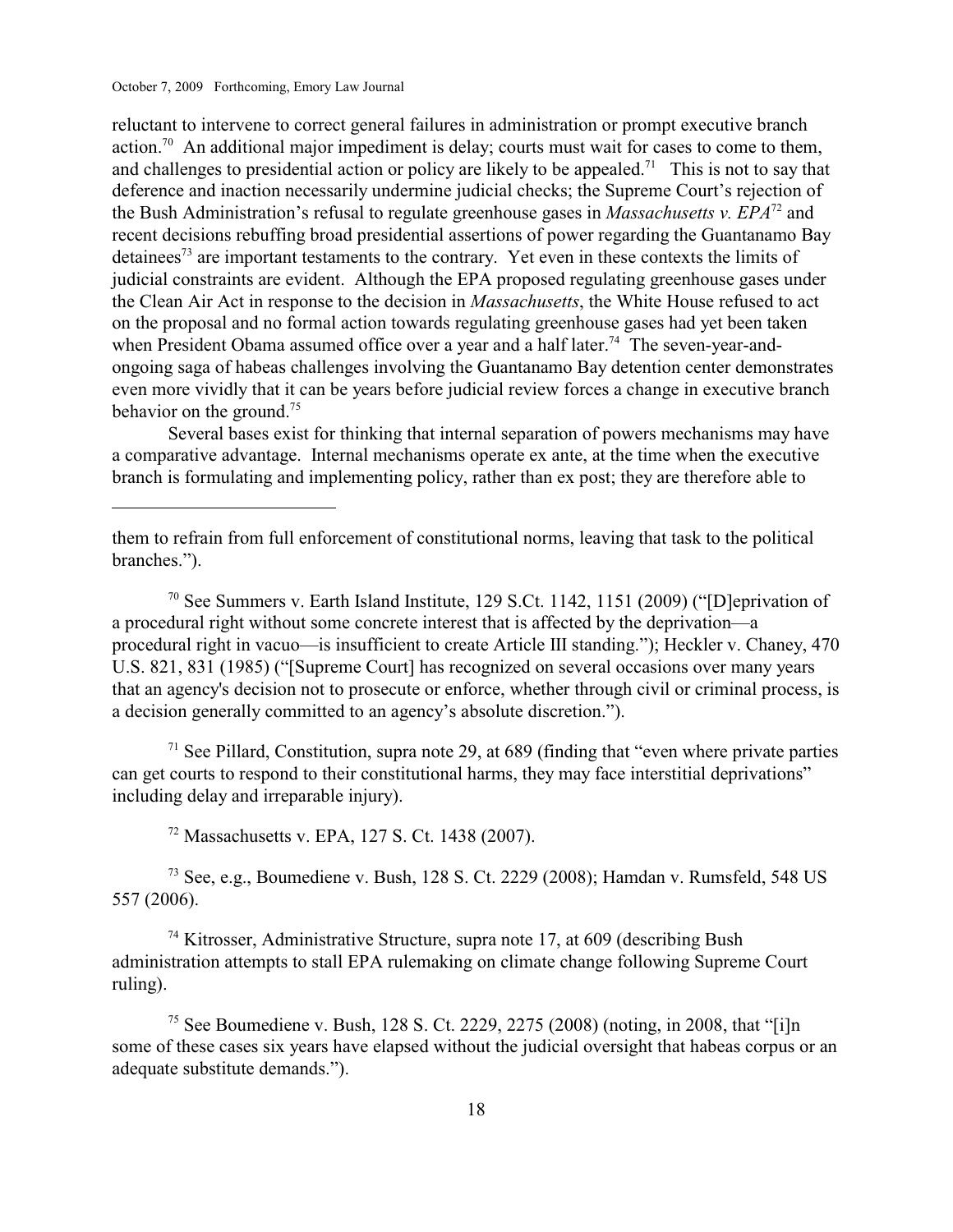avoid the delay in application that can hamper both judicial and congressional oversight.<sup>76</sup> Internal mechanisms often operate continuously, rather than being limited to issues that generate congressional attention or arise in the form of a justiciable challenge.<sup>77</sup> Internal mechanisms operate not just at the points at which policy proposals originate and are implemented but also at higher managerial levels, and thus can address policy and administration in both a granular and a systemic fashion. In addition, policy recommendations generated through internal checks may face less resistance than those offered externally, because the latter frequently arise after executive officials have already decided upon a policy course and are more likely to take an adversarial form.<sup>78</sup> Internal mechanisms may also gain credibility with executive branch officials to the extent they are perceived as contributing to more fully informed and expertise-based  $decision making.<sup>79</sup>$ 

<sup>76</sup> Matthew D. McCubbins et al., Structure and Process, Politics and Policy: Administrative Arrangements and the Political Control of Agencies, 75 Va L. Rev. 431, 433 (1989) ("[E]ffective political control of an agency requires ex ante constraints on the agency (that is, a means of restricting the agency's decisionmaking before it actually makes policy choices), one source of which is manipulation of its structure and process."); see also Kenneth A. Bamberger & Deirdre K. Mulligan, Privacy Decisionmaking in Administrative Agencies, 75 U. Chi. L. Rev. 75, 106 (2008) (noting ex ante controls may overcome shortcomings of ex post monitoring); see also Laura A. Dickinson, Outsourcing War and Peace (forthcoming 2010) (emphasizing internalization of rules and norms as a more effective check than external controls, and describing efforts by military to encourage such internalization, such as integrating JAG officers into command structures).

 $^{77}$  Pillard, supra note 29, at 690–91 (describing deficiencies of ex post judicial review in ensuring constitutionality of executive actions); Matthew D. McCubbins, Abdication or Delegation? Congress, the Bureaucracy, and the Delegation Dilemma, Regulation, Summer 1999, at 33, explaining "[Congressional] leaders do not have to spend a lot of time looking for trouble. Waiting for trouble to be brought to their attention assures leaders that the trouble is important to constituents.").

 $78$  See Gillian E. Metzger, Ordinary Administrative Law as Constitutional Common Law, 110 Colum. L. Rev. (forthcoming 2010, manuscript on file) at 32 n.66 (discussing "greater effectiveness of internally generated reforms"); Stephanie Stern, Cognitive Consistency: Theory Maintenance and Administrative Rulemaking, 63 U. Pitt. L. Rev. 589, 591 (2002) (suggesting a "bias towards the maintenance of existing beliefs," and thus that agencies more receptive to new ideas before "lock-in" of policy preferences); Susan Sturm, Second Generation Employment Discrimination: A Structural Approach, 101 Colum. L. Rev. 458, 522 (2001) ("Judicially developed and imposed systems frequently trigger strong resentment and resistance, and they invite strategic behavior aimed at minimizing the impact of the law.").

 $\frac{79}{2}$  See supra test accompanying notes 22–23 (explaining how internal checks foster expertise and information generation); see also Mark Seidenfeld, Cognitive Loafing, Social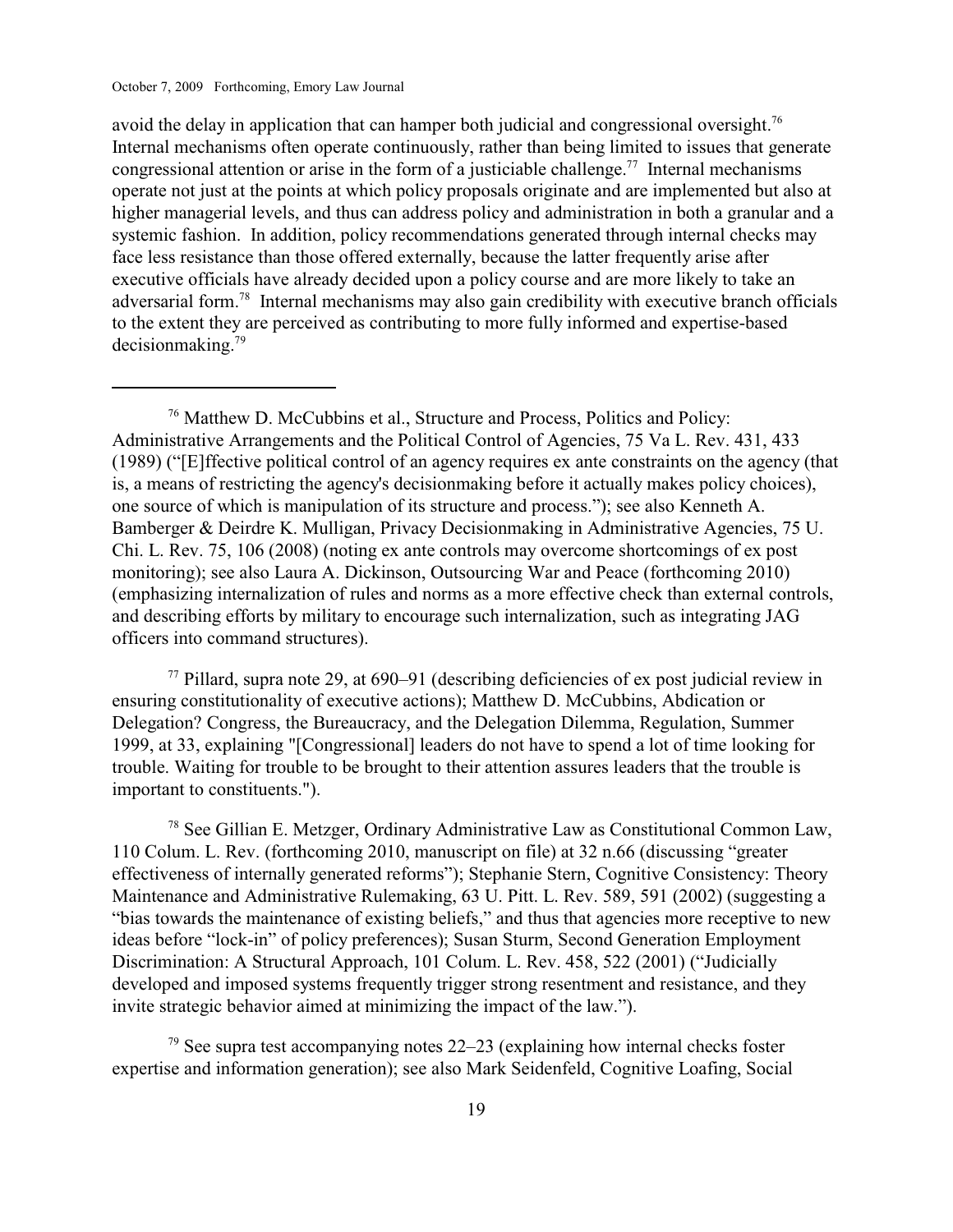At the same time, it is important not to exaggerate the ability of internal separation of powers mechanisms to check presidential authority. Although as noted presidents have reasons to adhere to these mechanisms, they also have strong incentives to trump and evade internal checks in order to advance their political agendas and desired policy goals. Particularly in the face of a determined president, the constraining power of internal checks can be quite limited. Perhaps more than any other, this is the lesson brought home by the Bush administration.<sup>80</sup> Policy decisions were repeatedly made against the recommendations of career professional staff, often with evidence of direct White House intervention.<sup>81</sup> In other instances, most prominently the promulgation of OLC memos on torture and interrogation techniques, top presidential officials avoided consulting with career staff or involving other agencies with expertise on the questions.<sup>82</sup> Both entrenched practices and legal constraints guaranteeing political independence

<sup>80</sup> See M. Elizabeth Magill, Can Process Cure Substance? A Response to Neal Katyal's "Internal Separation of Powers", 116 Yale L.J. Pocket Part 126, 130 (2006) [hereinafter, Magill, Response] (emphasizing that President Bush pursued post-September 11 policies despite internal dissent); see also William G. Howell, Political Checks on a Politicized Presidency: a Response to Neal Katyal's "Internal Separation of Powers", 116 Yale L.J. Pocket Part 111 (2006) (noting "essentially political nature of bureaucratic structure" and methods the executive might employ to circumvent internal opposition).

 $81$  See Doremus, supra note 5, at 1603–9(describing allegations that Bush administration political appointees interfered in work of agency scientists); Gilman, supra note 5, at 566 (noting complaints of scientists "who claimed they were censored, forced to alter their conclusions, and prohibited from issuing reports and attending conferences"); Mendelson, supra note 3, at 2164 ("[T]hough Office of Management and Budget clearance was not required for this decision, EPA officials reportedly consulted with the White House on the decision [to deny California's waiver for stricter greenhouse gas regulations] anyway."); Metzger, Administrative Regulation, supra note 3, at 881 (describing rejection of "recommendations of both [FDA] advisory committees and the directors and staff of the offices reviewing the application [for over-the-counter status for Plan B]").

 $82$  See Goldsmith, supra note 6, at 166–68 (2007) (describing Bush administration practice of "limit[ing] readership of controversial legal opinions [from OLC] to a very small group of lawyers," and specifically exclusion of state department from consideration of torture memos); Cornelia Pillard, Unitariness and Myopia: the Executive Branch, Legal Process, and Torture, 81 Ind. L.J. 1297, 1303–05 (2006) [hereinafter Pillard, Unitariness] (highlighting importance of consultation within executive branch and suggesting that key entities were not consulted during drafting of torture memos); see also Jane Mayer, Annals of the Pentagon: the Memo, The New Yorker, February 27, 2006.

Conformity, and Judicial Review of Agency Rulemaking, 87 Cornell L. Rev. 486, 515–16 (2002) [hereinafter Seidenfeld, Cognitive Loafing] (noting agencies more likely to respond to review where perceived legitimacy of reviewing audience).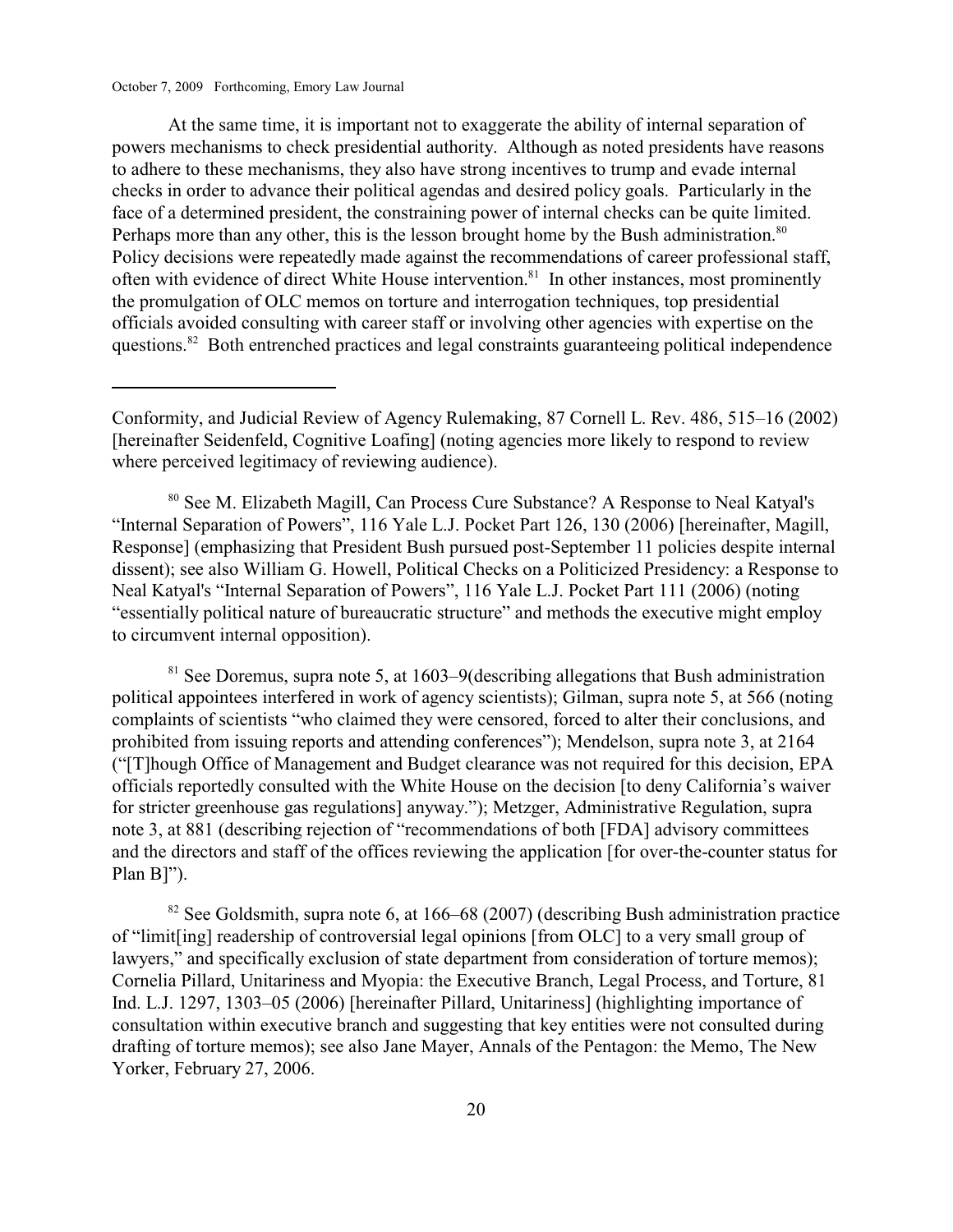were violated.<sup>83</sup> As Elizabeth Magill has argued, even the strongest internal constraints are unlikely to be that effective in contexts in which the president is committed to a policy fundamentally at odds with the suggestions generated by agency independents.<sup>84</sup>

Yet it does not follow that efforts to strengthen internal checking mechanisms are necessarily misdirected. The potential separation of powers benefits of such mechanisms, particularly given the limitations of external checks, makes these efforts worthwhile.<sup>85</sup> Moreover, high profile political disputes are too narrow a frame against which to assess the effectiveness of internal constraints. Even if unable to check a determined president in contexts of deep political disagreement, internal constraints may still prove potent in more run of the mill policy disputes or in contexts in which political allegiances are more divided. Nor does this mean that internal constraints are ineffective just when it counts. To the contrary, high-profile political disputes are arguably situations in which presidents *should* be able to implement their policies of choice in order to ensure democratic accountability of the executive branch, assuming these policies accord with governing law. In such contexts, success and effectiveness for internal constraints may be better understood not as forestalling presidential control of policy but rather as ensuring that contentious policy choices are made by the president and that the president's role

 $83$  See Office of the Inspector Gen. & Office of Profl Responsibility, Politicized Hiring, supra note?, at 64 (finding Justice Department official "considered political and ideological affiliations in hiring career attorneys and in other personnel actions affecting career attorneys in the Civil Rights Division. In doing so, he violated federal law" and that "[i]n doing so, he violated federal law ... and [Justice] Department policy"); Office of the Inspector Gen. & Office of Prof'l Responsibility, U.S. Attorneys, supra note 4, at 356 ("Process used to remove the nine U.S. Attorneys in 2006 was fundamentally flawed."); Johnsen, supra note 29, at 1578 ("Many [former OLC attorneys] were deeply outraged and saddened by what they saw as a dramatic and dangerous deviation from the office's tradition of accurate and principled legal advice on violation of OLC practices."); see also U.S. Gov't Accountability Office, No. GAO-06-109, Food and Drug Administration: Decision Process to Deny Initial Application for Over-the-Counter Marketing of the Emergency Contraceptive Drug Plan B Was Unusual 5 (2005), http://www.gao.gov/new.items/d06109.pdf (noting Plan B denial letter's deviation from consistent FDA practice).

 $84$  See Magill, Response, supra note 80, at 126, 130 (arguing that belief that further internal process would impede President was "misplaced" and that Bush administration faced internal dissent but "adopted the course that they did despite those objections").

 $85$  Johnsen, supra note 29, at 1562 (emphasizing role of internal legal constraints in face of "inherent inadequacies of the courts and Congress as external checks on the President").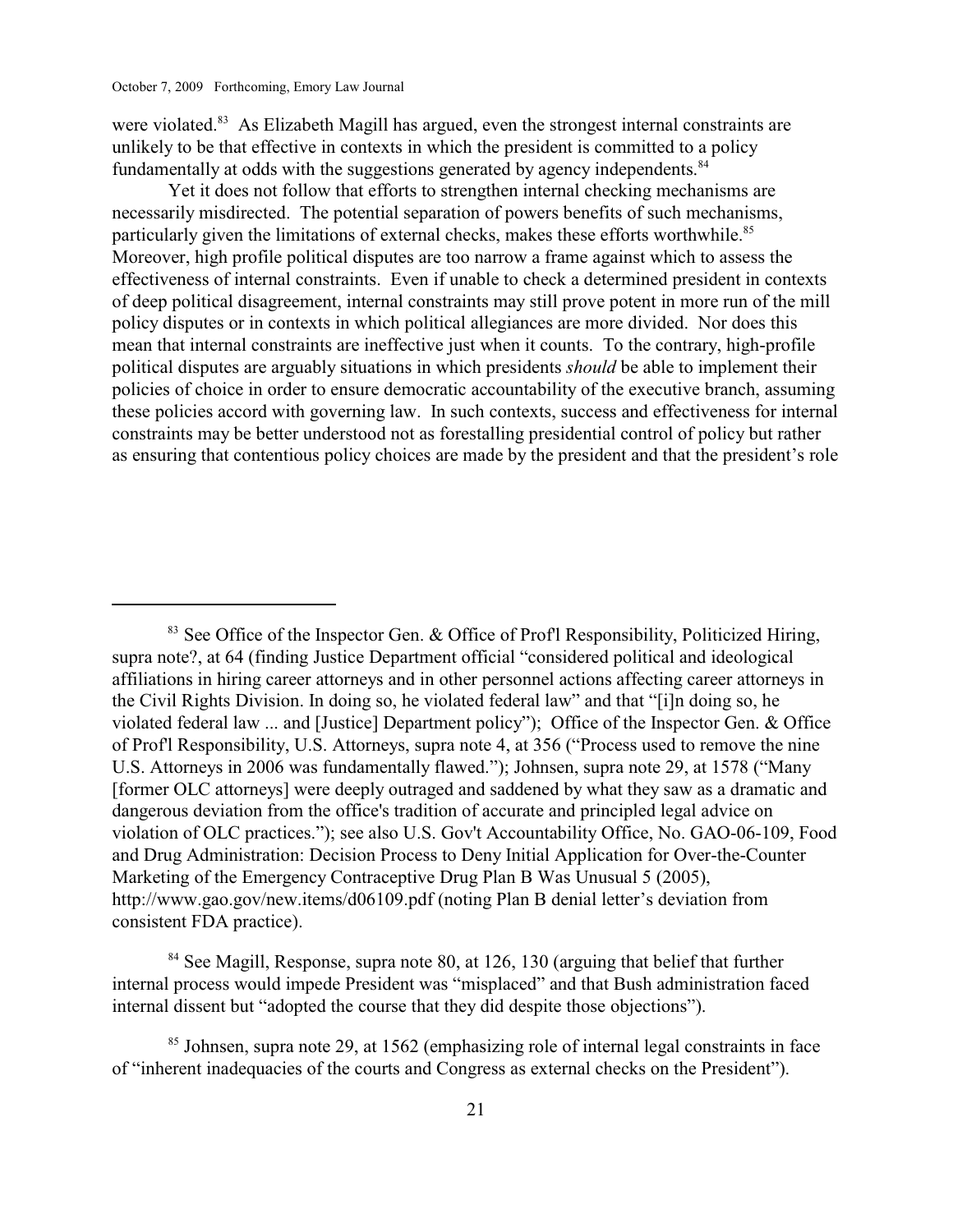is publicly known.<sup>86</sup> The primary onus for checking excessive presidential assertions of authority then falls to external forces, including Congress, the courts, and public opinion.

More basically, focusing on the effectiveness of internal constraints alone ignores the critical interdependent relationship between internal and external separation of powers. Internal mechanisms can have more traction when reinforced externally, and external checks may be able to have such a reinforcing effect even if their ability to constrain the president directly is more limited. Recent history demonstrates the way that external mechanisms can reinforce internal constraints. $^{87}$  Congressional hearings on the politicization of DOJ hiring and the politicallymotivated firings of US Attorneys forced the resignation of Attorney General Alberto Gonzales and several of his staff.<sup>88</sup> Even if politicized government hiring continued but was driven more underground, the hearings still likely served to reinforce civil service protections by making clear the potential reputational costs of such behavior and emboldening career staff to come forward with examples of abuse.<sup>89</sup> Two senators were able to force the FDA to reconsider its denial of

 $87$  Daniel Carpenter's study of the emergence of bureaucratic autonomy during the progressive era, in which he underscores the important role that external networks played, demonstrates that the dependence of internal constraints on external forces is not just a recent phenomenon. See Daniel P. Carpenter, The Forging of Bureaucratic Autonomy 26-33 (2001).

<sup>88</sup> Steven Lee Myers & Philip Shenon, Embattled Attorney General Resigns, New York Times, August 27, 2007, at XXX; see also David Johnston & Eric Lipton, Ex-aide Disputes Gonzales Stand over Dismissals, New York Times, March 30, 2007, at A20 (noting resignation of Chief of Staff to Attorney General Gonzales over dismissal of U.S. attorneys); David Stout & David Johnston, A Top Aide to Gonzales Resigns, Becoming Latest Fallout Casualty, New York Times, April 7, 2007, at XXXX (reporting resignation of Monica Goodling who helped "coordinate" dismissals of U.S. attorneys).

<sup>89</sup> Indeed, former U.S. Attorney David Iglesias has argued that the scandal had a kind of paradoxical effect. "There was a sense at first that maybe it was going to make it less likely for U.S. attorneys to take more controversial cases, public corruption cases," but, he explains, "It's had the opposite effect. You've got U.S. attorneys that are really independent in a way they haven't been in years." Interview by Emma Schwartz with David Iglesias, Looking Back on the Justice Department Scandal: A Conversation With Former U.S. Attorney David Iglesias, U.S. News & World Rep., June 4, 2008, at XXX; cf. Evan J. Criddle, Fiduciary Foundations of Administrative Law, 54 UCLA L. Rev. 117, 162 (2006) ("[A]dministrators may care a good deal

<sup>&</sup>lt;sup>86</sup> Cf. Katyal, supra note 7, at 2337–38 (recommending transferring OLC's adjudicatory function to independent official, removable only for cause, but making that official's decisions "subject to presidential override"). Katyal explains that "a presidential overruling of [an independent internal executive adjudication] could trigger reporting to Congress," id. at 2339, and also foster accountability by checking unelected director. Id. at 2338 (arguing presidential override appropriate because "lack of political accountability might dispose [director] toward adventurism").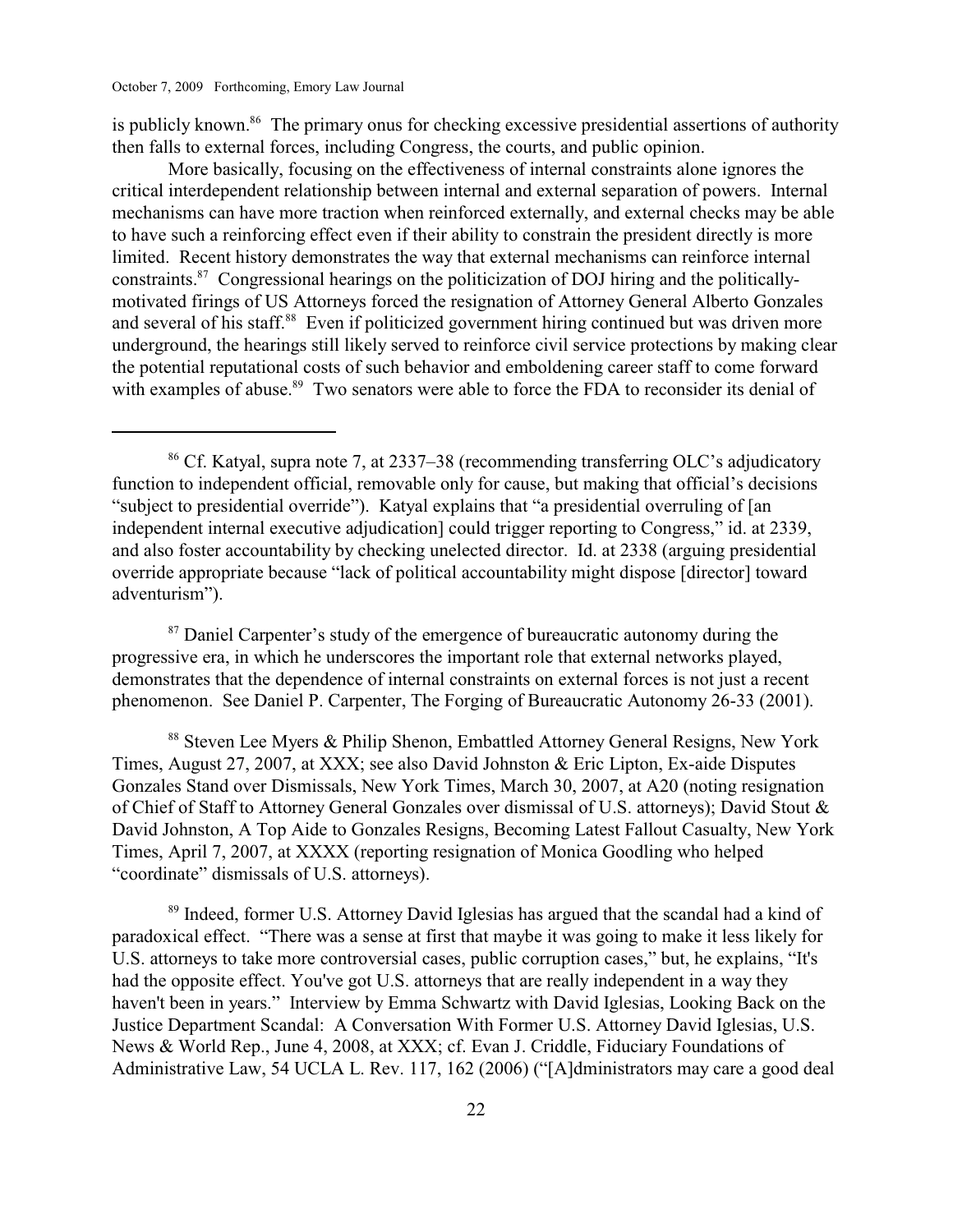over-the-counter status for Plan B by blocking action on President Bush's nominee to take over as Commissioner.<sup>90</sup> The Supreme Court's habeas decisions undermined the more extreme ideologically-driven positions taken by high-level Bush Administration lawyers and—along with public outcry over OLC's the Torture Memo—appear to have led to some more moderate positions.<sup>91</sup> Media exposure combined with pressure by professional organizations and other groups also forced some retraction in efforts to politicize science.<sup>92</sup> The Court's decision in *Massachusetts* led initially to EPA's political leadership changing its stance and acceding to the agency staff's view that greenhouse gases should be regulated under the CAA, although the White House continued to stonewall such a move.<sup>93</sup>

more about the reputational harms that flow from public censure than the legal consequences of an adverse judgment (for which they are not usually personally liable). An administrator's perceived failure to act with reasonable prudence can have devastating reputational costs, as illustrated in the wake of Hurricane Katrina by the news media's excoriation of Federal Emergency Management Agency (FEMA) director, Michael Brown.").

 $90$  See Gardiner Harris, F.D.A. Approves Broader Access to Next-Day Pill, New York Times, August 25, 2006, at A1; see also Gardiner Harris, Bush Picks F.D.A. Chief, but Vote Is Unlikely Soon, N.Y. Times, Mar. 16, 2006, at A18. Peter Strauss has noted the role played by the need to obtain Senatorial consent for a successor in curbing presidential power to fire agency heads, thereby reinforcing agency independence and expertise. Strauss, Overseer, supra note 36, 42, at 735–36.

 $91$  Bart Gellman, Angler: The Cheney Vice Presidency 354–57 (2008) (describing pullback from more extreme positions on treatment of detainees following Supreme Court's decision in *Hamdan*); Goldsmith, supra note 6, at 125 ("Whenever the Supreme Court threatened to review one of the administration's terrorism policies, [Solicitor General] Paul Clement was able to eke out small concessions from the White House [such as] more formal procedural protections for detainees."). Cornelia Pillard has argued more generally that the authority of OLC and the Solicitor General within the executive branch depends largely on their being able to "backstop [their] judgments in judicial doctrine." Pillard, Constitution, supra note 29, at 685.

 $\frac{92}{2}$  See Gilman, supra note 5, at 605 ("Media reports [on politicization of science] spurred some government agencies to conduct internal investigations that generated new policies to protect agency scientists and promote transparency. Thus, the media clearly enhanced accountability...."); Andrew C. Revkin, NASA Office Is Criticized on Climate Reports, N.Y. Times, June 3, 2008 (reporting Michael Griffin, NASA agency head, quickly ordered review and policy changes when pattern of distorting science was made public).

 $93$  See Kitrosser, Administrative Structure, supra note 66, at 608–09 (explaining White House refused to see the EPA's plans and did their best to ensure that others could not see them," even refusing to open email from EPA containing draft document recommending pollution controls); Felicity Barringer, White House Refused to Open Pollutants E-Mail, N.Y. Times, June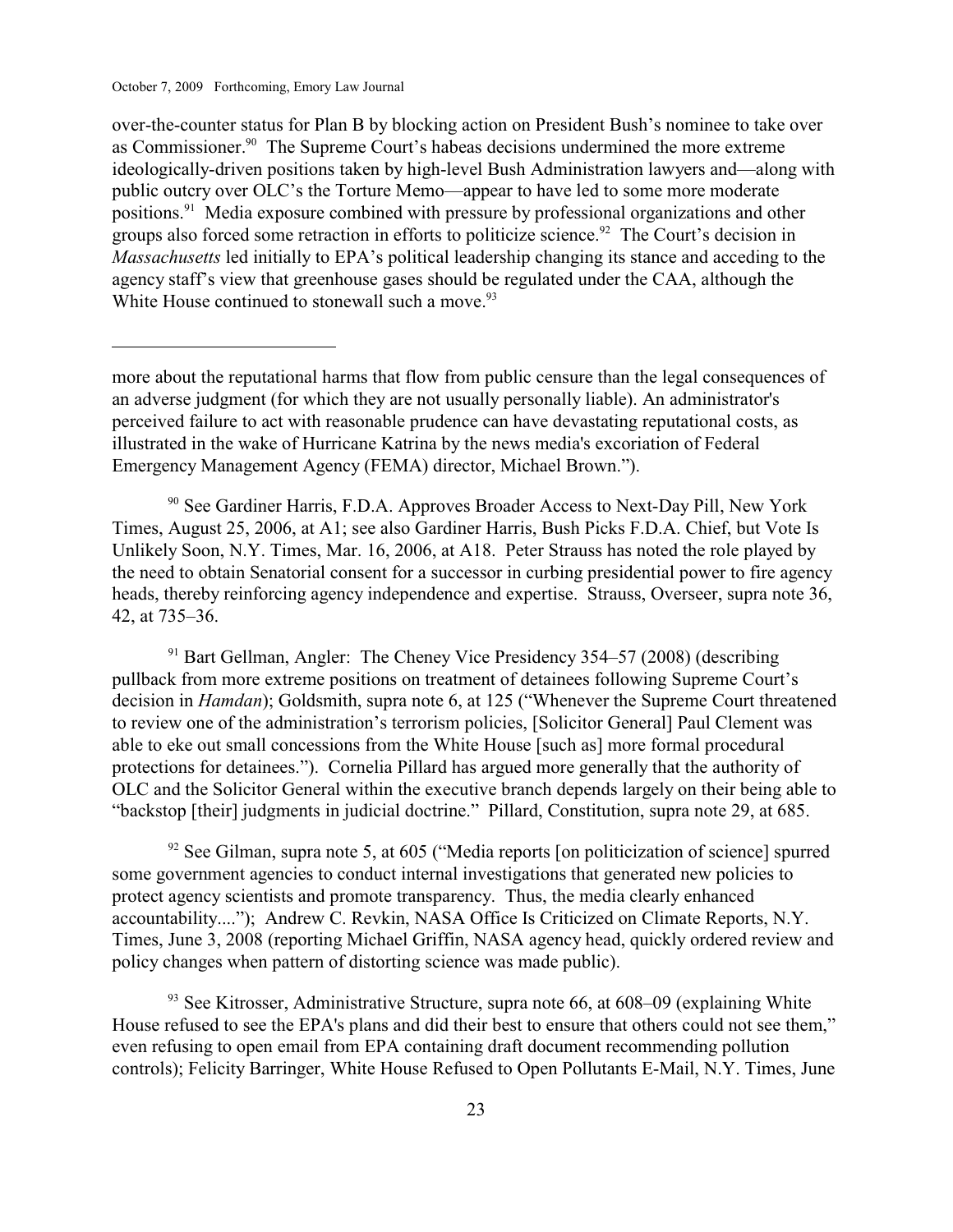Equally important, the relationship between internal and external separation of powers is not unidimensional: Internal mechanisms can, in turn, play a pivotal role in enabling external checks on the executive branch to function. Congress needs information in order to conduct meaningful oversight of the executive branch.<sup>94</sup> Internal agency experts and watchdogs are important sources of that information, whether in the guise of formal reports, studies, and testimony or more informal conversations and leaks.<sup>95</sup> Procedural constraints within agencies can serve a similar function of ensuring that Congress is aware of agency activities.<sup>96</sup> Internal mechanisms also reinforce Congress's role by creating bodies of personnel within the executive branch who are committed to enforcing the governing statutory regime, which sets out the parameters of their authority and regulatory responsibilities, and on whose expertise functioning

 $94$  See Matthew D. McCubbins & Thomas Schwartz, Congressional Oversight Overlooked: Police Patrols Versus Fire Alarms, *in* Congress, Structure and Policy 426, 427–30 (1987) (arguing Congress likely to depend on outside sources, such as citizens and interest group for information directing oversight activities); Matthew D. McCubbins et al., supra note 76, at 434 (noting cost of oversight provides incentive "to set up a system in which someone else (that is, a third party outside of the principal-agent diad) monitors the agent and reports acts of noncompliance"); Patricia M. Wald & Jonathan R. Siegel, The D.C. Circuit and the Struggle for Control of Presidential Information, 90 Geo. L.J. 737, 739 (2002) (explaining Congress requires information from executive for legislative and investigatory tasks because "Executive is the repository of the country's most important information for public policy formulation").

 $95$  Katyal, Internal Separation, supra note 22, at 2347 ("Over fifty inspectors general serve today, and they are structurally insulated from control by agency heads and required to report their findings biannually to Congress."); see generally Light, Monitoring Government, supra note 26. As Seth Kreimer has argued, internal separation of powers constraints may also play a crucial role in enhancing transparency, and in turn accountability to external actors, through the Freedom of Information Act (FOIA). To be successful, requests under the Freedom of Information Act usually require prerequisite knowledge, and requesters are therefore largely dependent on leaks from civil servants or other insiders in identifying which claims for information to pursue. Seth F. Kreimer, the Freedom of Information Act and the Ecology of Transparency, 10 U. Pa. J. Const. L. 1011, 1025-32, 1037–45 (2008).

<sup>96</sup> See McCubbins & Schwartz, supra note 94, at  $427-30$  (describing Congressional dependence on "fire alarms," outside interest groups that highlight areas requiring oversight, allowing Congress to focus resources on needs of constituents).

<sup>25, 2008;</sup> Juliet Eilperin, White House Tried to Silence EPA Proposal on Car Emissions, Wash. Post, June 26, 2008. Instead, the EPA sent out notice seeking further comment, delaying the rulemaking until the end of the Bush administration. Juliet Eilperin & R. Jeffrey Smith, EPA Won't Act on Emissions This Year, Wash. Post, July 11, 2008, at A1.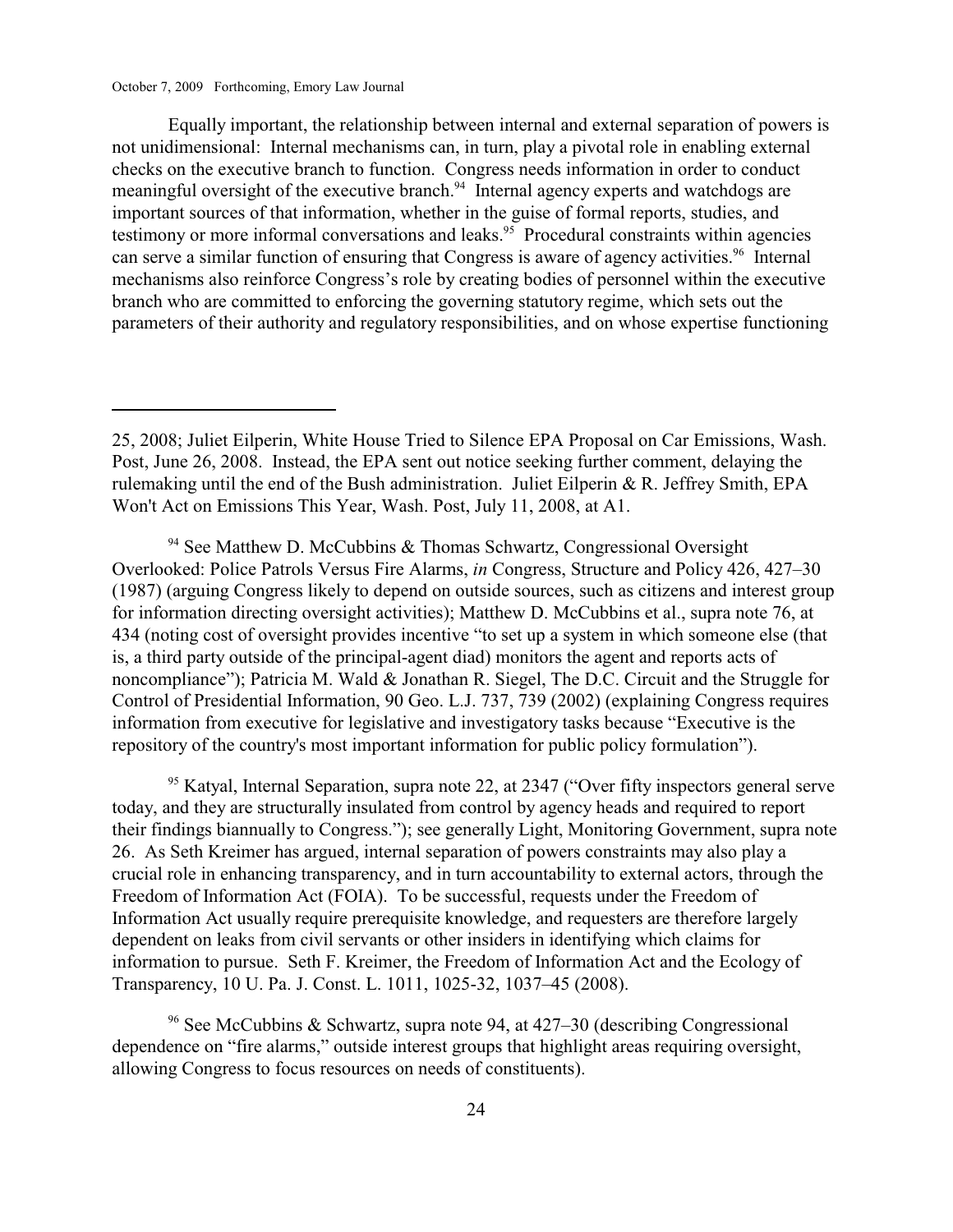of those regimes often depends. $97$  Courts are equally dependent on information and evidence compiled by agency personnel to adequately review agency actions, and have invoked this dependence in justifying the requirement that agencies disclose underlying information and offer detailed explanations of their decisions.<sup>98</sup> Moreover, despite regularly intoning that "it [is] not the function of the court to probe the mental processes of Secretar[ies] in reaching [their] conclusions,"<sup>99</sup> judicial review of agency actions often appear to turn on judges' perceptions of the role politics played in agency officials' decisionmaking.<sup>100</sup> Evidence that decisions were made over the objections of career staff and agency professionals—sometimes indicated by inconsistency in an agency's position from its previous stance—often triggers more rigorous review.<sup>101</sup> A particularly striking suggestion of how internal checks can effect judicial review came in the recent *Boumediene* litigation: Just a few months after refusing to grant certiorari in order to allow the CSRT process to proceed, the Court reversed course and granted review,

 $99$  See, e.g., Cobell v. Norton, 334 F.3d 1128, 1142 (D.C. Cir. 2003) (citing Morgan v. United States, 304 U.S. 1, 18 (1938)).

<sup>100</sup> Freeman & Vermeule, supra note 60, at 52 (arguing case law driven by fear that executive expertise had been subordinated to politics).

<sup>101</sup> Tummino v. Von Eschenbach, 427 F. Supp. 2d 212, 230-34 (E.D.N.Y. 2006) (noting concern that agency action not approved by scientific advisory committee in finding requisite bad faith necessary for discovery beyond administrative record). Inconsistency in an agency's opinion, particularly over a recent period, is often a good indicator that politics affected the agency's decision rather than expertise, and often leads to greater scrutiny. See, e.g., Wyeth v. Levine, 129 S. Ct. 1187, 1201 (2009) (refusing to show deference to agency's determination of preemption in part because reversal indicates determination not based on expertise); Motor Vehicle Mfrs. Ass'n v. State Farm Mut. Auto. Ins. Co., 463 U.S. 29, 41–42 (1983) ("Accordingly, an agency changing its course by rescinding a rule is obligated to supply a reasoned analysis for the change beyond that which may be required when an agency does not act in the first instance."). But see F.C.C. v. Fox Television Stations, Inc., 129 S.Ct. 1800, 1810 (2009) ("We find no basis in the Administrative Procedure Act or in our opinions for a requirement that all agency change be subjected to more searching review.").

 $97$  Bruff, supra note 53, at 408 ("By training and inclination, [civil service] bureaucrats seek legal authority for their actions. Accordingly, they constitute an often unappreciated bulwark to the rule fo law in its everyday application to the citizen.").

<sup>&</sup>lt;sup>98</sup> See, e.g., United States v. Nova Scotia Food Products Corp., 568 F.2d 240, 249 (2nd Cir. 1977) ("Adequate review of a determination requires an adequate record, if the review is to be meaningful.").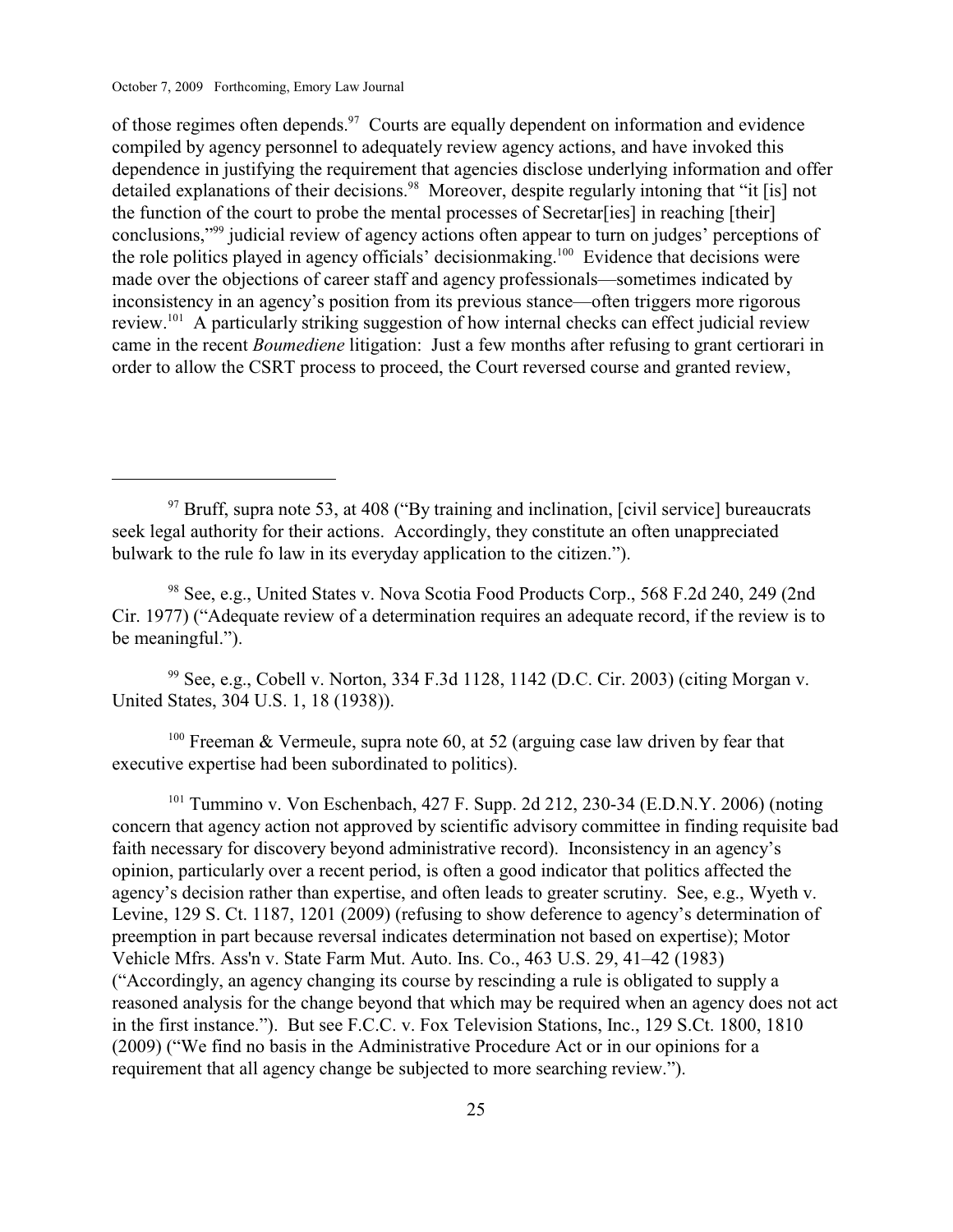apparently influenced in part by concerns expressed by military lawyers about how the tribunals were functioning. $102$ 

The claim that internal and external separation of powers mechanisms are interdependent is not novel. Recognition of this interdependence figures most prominently in commentary on how to enhance the effectiveness of internal mechanisms, which often involve suggestions for strengthening congressional and public oversight of the executive branch through greater disclosure.<sup>103</sup> It also surfaces, though more infrequently, in general separation of powers scholarship.<sup>104</sup> Yet the connection between internal and external mechanisms is often implicit and not the focus of sustained analysis. Indeed, this connection is sometimes obscured by discussions of how internal mechanisms can replace external checks on the executive branch and analyses of external branch deficiencies that assess those branches' ability to function in isolation.<sup>105</sup>

Bringing the interdependence of internal and external separation of powers mechanisms to the forefront allows for a more realistic assessment of what internal executive branch constraints can accomplish. Although such mechanisms can act as important brakes on

 $103$  See Katyal, Internal Separation, supra note 22, at 2341–42 (explaining how congressional reporting requirements might strengthen internal checks); Pillard, Constitution, supra note 9, at 749–50 (arguing transparency encourages internal executive constitutionalism, since the public can bring pressure on President to comply with constitutional provisions); see also Johnsen, supra note 29, at 1596–97 ("Perhaps most essential to avoiding a culture in which OLC becomes merely an advocate of the administration's policy preferences is transparency in the specific legal advice that informs executive action, as well as in the general governing processes and standards."). In some cases, however, disclosure may actually weaken internal checks. See Pillard, Unitariness, supra note 82, at 1302–03 (arguing that routine publication of OLC legal opinions might discourage executive branch officials from seeking OLC's legal advice in the first place).

 $104$  See, e.g., Bruce Ackerman, The New Separation of Powers, 113 Harv. L. Rev. 633 (2000) (analyzing the impact of tripartite system of government on federal bureaucracy); M. Elizabeth Magill, Beyond Powers and Branches in Separation of Powers Law, 150 U. Pa. L. Rev. 603, 605–06 (2001) [hereinafter Magill, Beyond Powers] (arguing government separated not into "three undifferentiated branches," but rather into "large and diverse set of government decisionmakers," and considering implications of this for separation of powers analysis); Strauss, Place of Agencies, supra note 17, at 622-25 (emphasizing import of separation of function concerns for separation of powers analysis).

 $105$  See Katyal, Internal Separation, supra note 22, at 2316 (2006) ("The first-best concept of "legislature v. executive" checks and balances must be updated to contemplate second-best "executive v. executive" divisions.").

 $102$  Joseph Landau, Muscular Procedure: An Institutional Surrogate in Times of Crisis, 84 Wash. L. Rev. (forthcoming XXX) (manuscript at 41).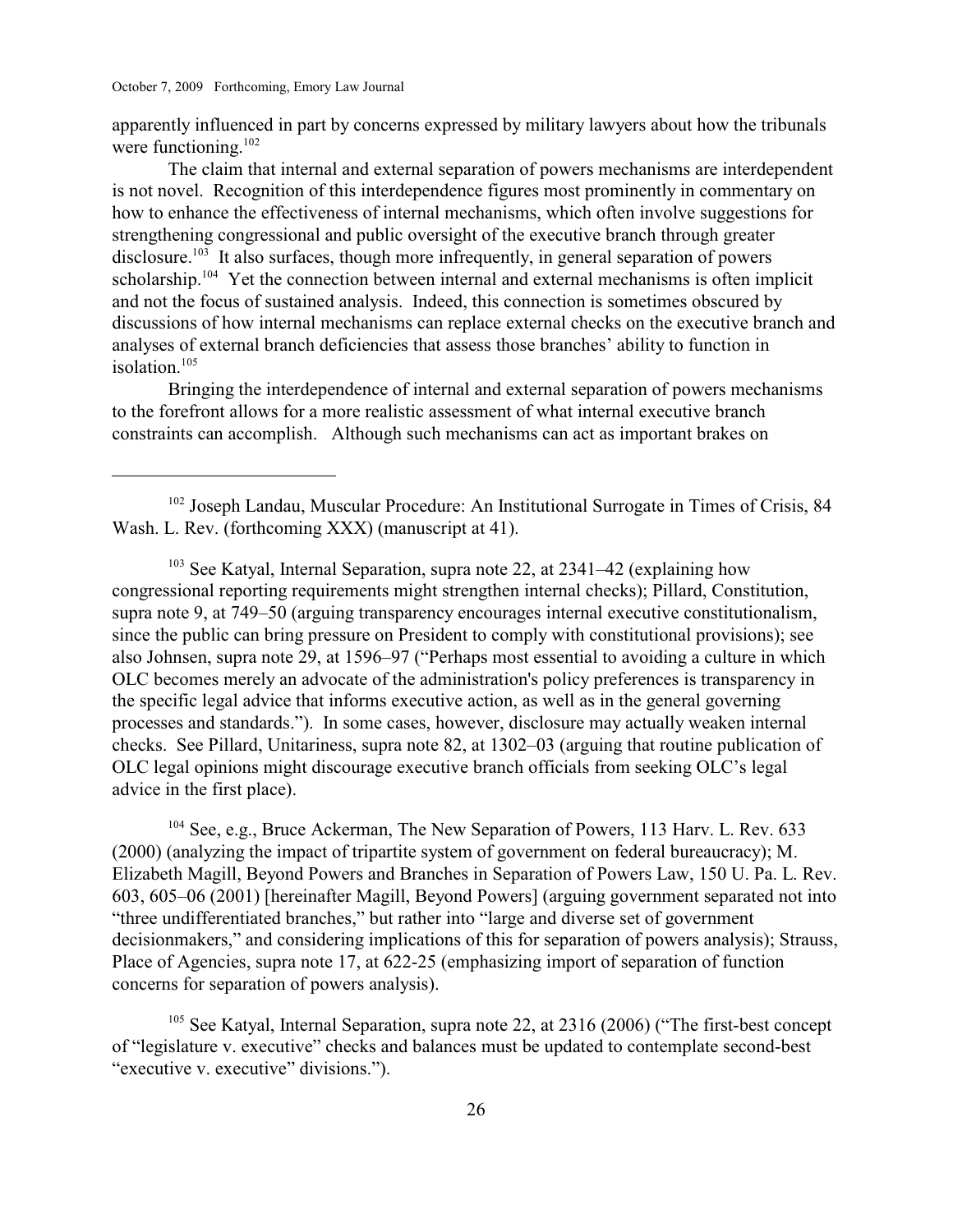executive branch excesses, they are not a panacea for failures in other branches to adequately police the president. On the other hand, it is also mistaken to conclude that the dependence of internal mechanisms on external checks makes the former irrelevant, because this argument ignores the reciprocal and dynamic relationship between these two. Focusing on this internalexternal interdependence also holds important lessons for proposals to strengthen internal mechanisms. It suggests that the reforms that are most likely to bear fruit are those that explicitly link external and internal constraints, to the benefit of each.<sup>106</sup>

# III. REINFORCING INTERNAL CONSTRAINTS THROUGH SEPARATION OF POWERS DOCTRINE

In this final section, I want to focus on one such potential reform: reinforcing internal separation of powers mechanisms through the medium of constitutional separation of powers doctrine. This reform technique has to date received relatively little attention in internal separation of powers scholarship.<sup>107</sup> More importantly, as I will argue below, it has received scant attention in the context of separation of powers decisions, with reinforcement of internal constraints being relegated instead to the realm of administrative law. This doctrinal divide is analytically perplexing and unfortunate, as it serves to hide the important function that internal executive branch checks can—and do—play in our constitutional system.

## *A. The Absence of Internal Checks in Separation of Powers Analysis*

Internal executive branch constraints feature regularly in separation of powers jurisprudence. The Court has repeatedly addressed the constitutionality of efforts to insulate executive branch officers from at-will presidential removal, and internal executive branch structure also surfaces in determining an officer's status for Appointments Clause purposes.<sup>108</sup> Notably, however, these decisions generally treat internal constraints as a given and focus their

 $107$  Although varied in their specific subject matter focus, many reform proposals have emphasized the importance of greater disclosure as a mechanism for reinforcing internal constraints. See sources cited supra note103.

 $106$  This linkage need not be specifically to Congress and the courts; other external forces—state and foreign governments, the media, and civil society organizations such as professional associations or advocacy groups—can also play a reinforcing role. As noted above, professional associations sought to publicize the administration's interference with the work of government scientists, see supra text accompanying note 92, and advocacy organizations have brought repeated litigation to force disclosure of government policy.

 $108$  Edmond v. United States, 520 U.S. 651, 658-66 (1997) (finding judges of the Coast Guard Court of Criminal Appeals "inferior officers," and reviewing supervisory checks on their authority); Morrison v. Olson, 487 U.S. 654, 691? (1988); Humphrey's Ex'r v. United States, 295 U.S. 602, 629 (1935).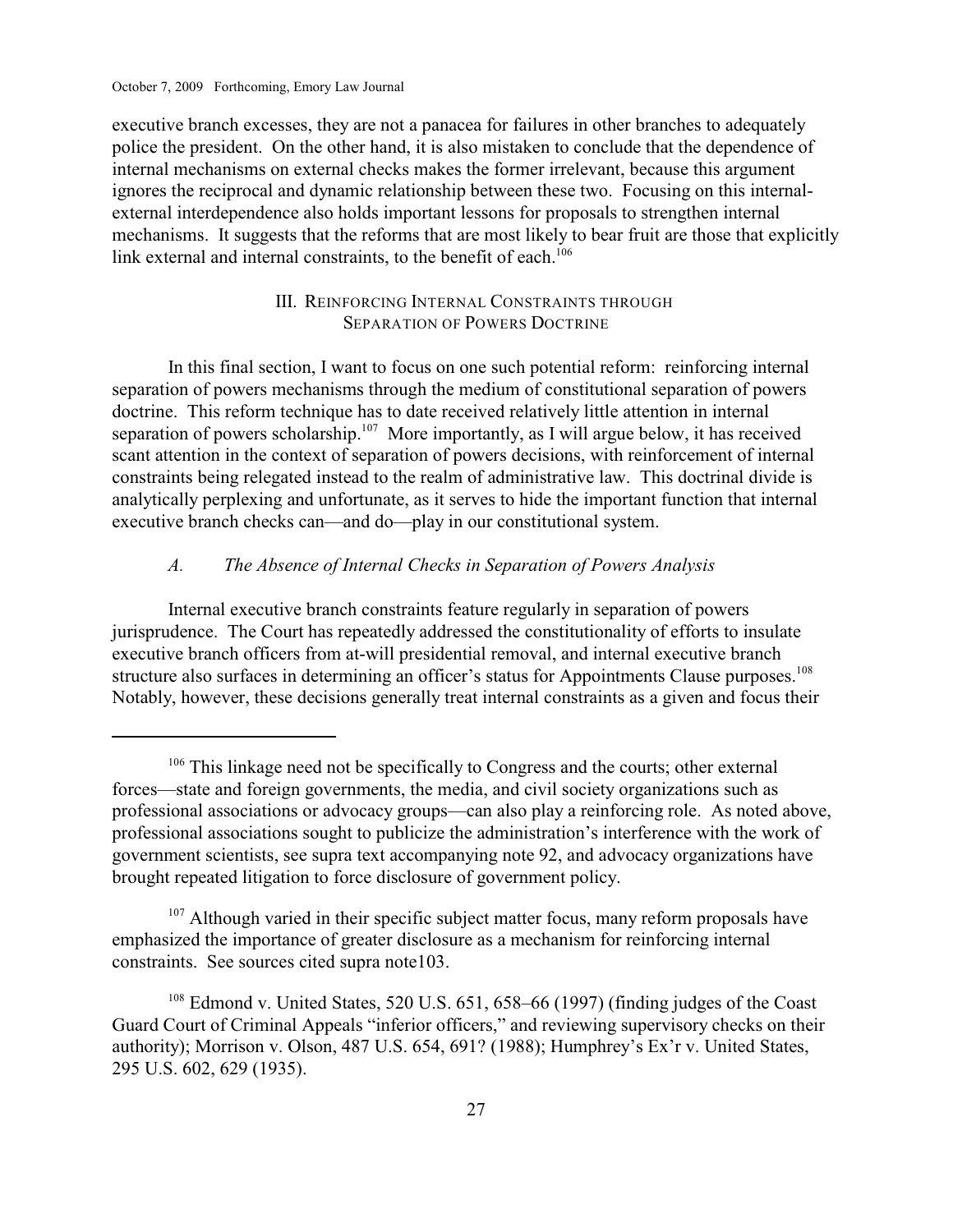attention on determining if the specific constraints at issue represent constitutional violations because they intrude too far on presidential power. Less common, particularly in recent decisions, is judicial recognition of the potential constitutional benefits from internal controls, either in terms of guarding against aggrandized power from within or in reinforcing the ability of the other branches to do so.

*Morrison v. Olson*, upholding the constitutionality of the independent counsel statute, is a good case in point. The Court there analyzed whether limitations on the President's ability to control and oversee an independent counsel, including the requirement that the counsel could only be removed for good cause, violated constitutional separation of powers principles by "impermissibly interfer[ing] with the President's exercise of his constitutionally appointed functions." In concluding no such interference was present, the Court acknowledged the constitutional relevance of internal constraints governing the activities of independent counsels, both for determining the counsels' Appointments Clause status $110$  and for ensuring that such provisions do not impermissibly undermine the constitutional values of accountability and adherence to law. $^{111}$  Left unmentioned, however, was the possibility that the good cause provision and other internal constraints on presidential oversight in fact advanced these constitutional values by ensuring that legal violations by high-level executive branch officials do not go unpunished.

To be sure, the independent counsel statute's intrusions on presidential power were more immediately salient and represented the basis on which the constitutional challenge was framed. Nor have time and experience been kind to the argument that the independent counsels served separation of powers goals, with concerns about lack of accountability, prosecutorial excesses, and politicization leading Congress to let the statute die in 1999.<sup>112</sup> It is nonetheless surprising that the Court did not discuss the potential constitutional benefits of such an internal constraint on the executive branch, even in the course of upholding the independent counsel's constitutionality. *Humphrey's Executor v. United States*, the Court's 1935 decision upholding for cause limitations on the president's ability to remove Federal Trade Commissioners, offers an instructive comparison. In the course of so holding, the *Humphrey's Executor* Court argued that at will presidential removal would exert a "coercive influence . . . [on] the independence of the

<sup>109</sup> Morrison v. Olson, 487 U.S. 654, 685 (1988); see also id. at 697.

 $110$  Id. at 670-77.

 $111$  Id. 692-93, 695-96.

 $112$  Roberto Suro, As Special Counsel Law Expires, Power Will Shift to Reno, Wash. Post, June 30, 1999, at A6 (discussing lapse of Independent Counsel Act).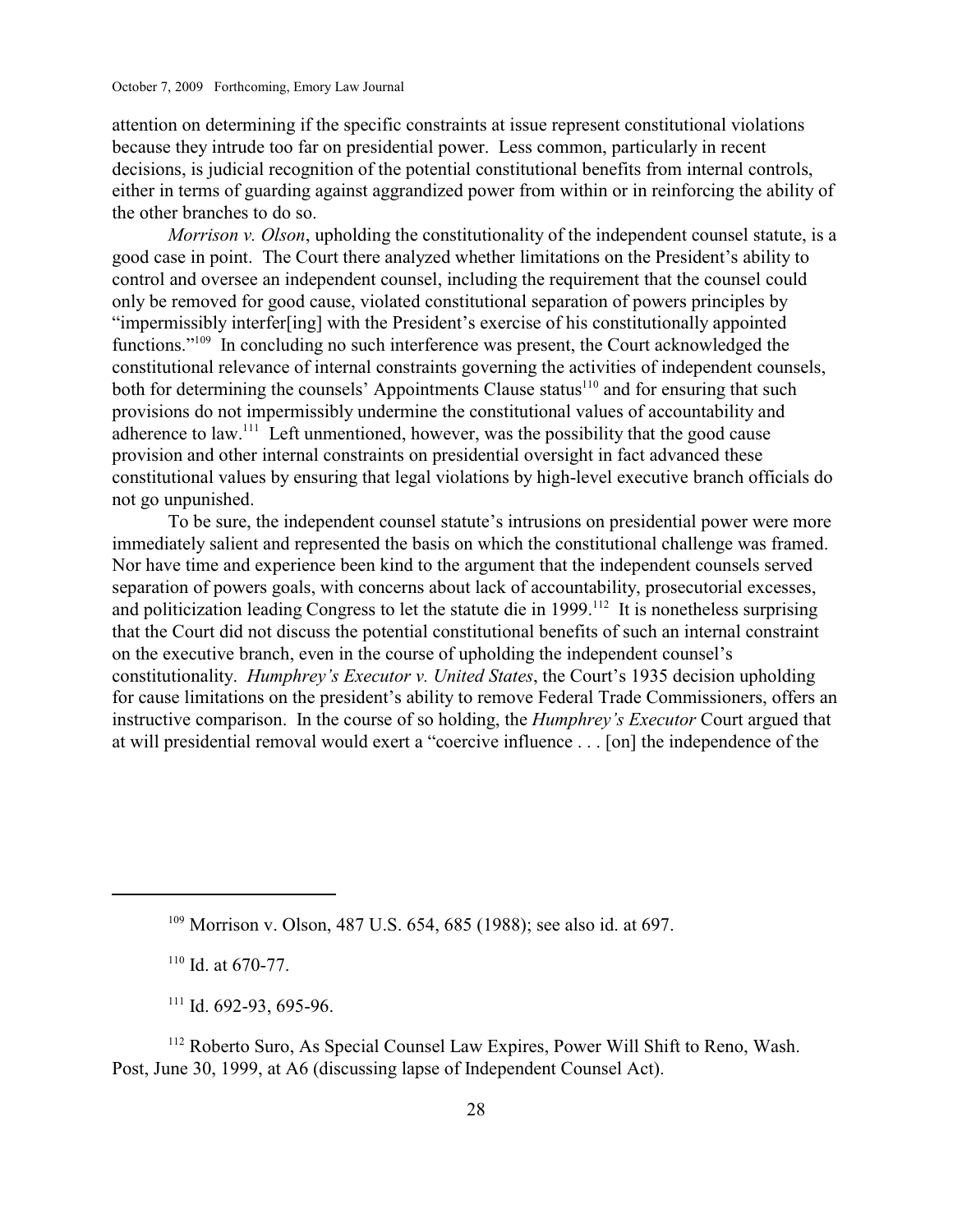commission"<sup>113</sup> and portrayed this as serving a separation of powers function by guarding against presidential assumption of legislative and adjudicative powers. 114

Similarly absent in recent separation of powers jurisprudence are efforts to use separation of powers doctrine to encourage executive branch adherence to or adoption of internal constraints. A striking decision here is *Whitman v. American Trucking Associations*, a 2001 decision rejecting the claim that the Clean Air Act's delegation of authority to set emission standards for pollutants that were "requisite to protect public health" was an unconstitutional delegation of legislative power.<sup>115</sup> The *Whitman* Court adamantly rejected the relevance of agency-imposed constraints to assessing a delegation challenge, stating "that [t]he idea that an agency can cure an unconstitutionally standardless delegation of power by declining to exercise some of that power seems to us internally contradictory."<sup>116</sup> Whitman's failure to acknowledge the separation of powers benefits of internal constraints is particularly notable because at issue was transfer to the executive branch of broad standard-setting authority, a core legislative activity even if one the executive branch could constitutionally perform.<sup>117</sup> Unlike *Morrison*, therefore, the constitutional danger most clearly presented on the face of the case was excessive accumulation of power in the executive branch, precisely the type of danger to which internal executive branch constraints would appear most constitutionally relevant. Indeed, a number of commentators had identified the importance of internal constraints that restrict agency regulatory discretion to addressing delegation fears and guarding against arbitrary or abusive agency action—as indeed had some earlier delegation doctrine precedent.<sup>118</sup> The net effect of *Whitman*,

<sup>113</sup> 295 U.S. 602, 629-30 (1935).

 $114$  Id.

 $115$  531 U.S. 457, 472–76 (2001).

 $116$  Id. at 473. As Peter Strauss has noted, the Court also gave no weight to the fact that the process the Environmental Protection Agency used in promulgated the air quality standards at issue involved independent checks on agency discretion, specifically participation by outside experts on the statutorily-mandated Clean Air Scientific Advisory Council. Peter L. Strauss, On Capturing the Possible Significance of Institutional Design and Ethos, 61 Admin. L. Rev. 269, 270-71 (2009) [Hereinafter Strauss, On Capturing].

<sup>117</sup> Cf. Whitman v. American Trucking Associations, 531 U.S.  $457, 487-90$  (2001) (Stevens, J., concurring) (arguing power at issue was legislative).

<sup>118</sup> See, e.g., Yakus v. United States, 321 U.S. 414, 425 (1944) (noting power of the courts to "ascertain whether the will of Congress has been obeyed"); Kenneth Culp Davis, Discretionary Justice: A Preliminary Inquiry 55–57, 219–20 (1969) (suggesting agencies should provide standards to limit their discretion); Lisa Schultz Bressman, Disciplining Delegation After Whitman v. American Trucking Ass'ns, 87 Cornell L. Rev. 452, 477, 479–82 (2001) (arguing agencies cannot "lack any authority whatsoever to adopt narrowing constructions in the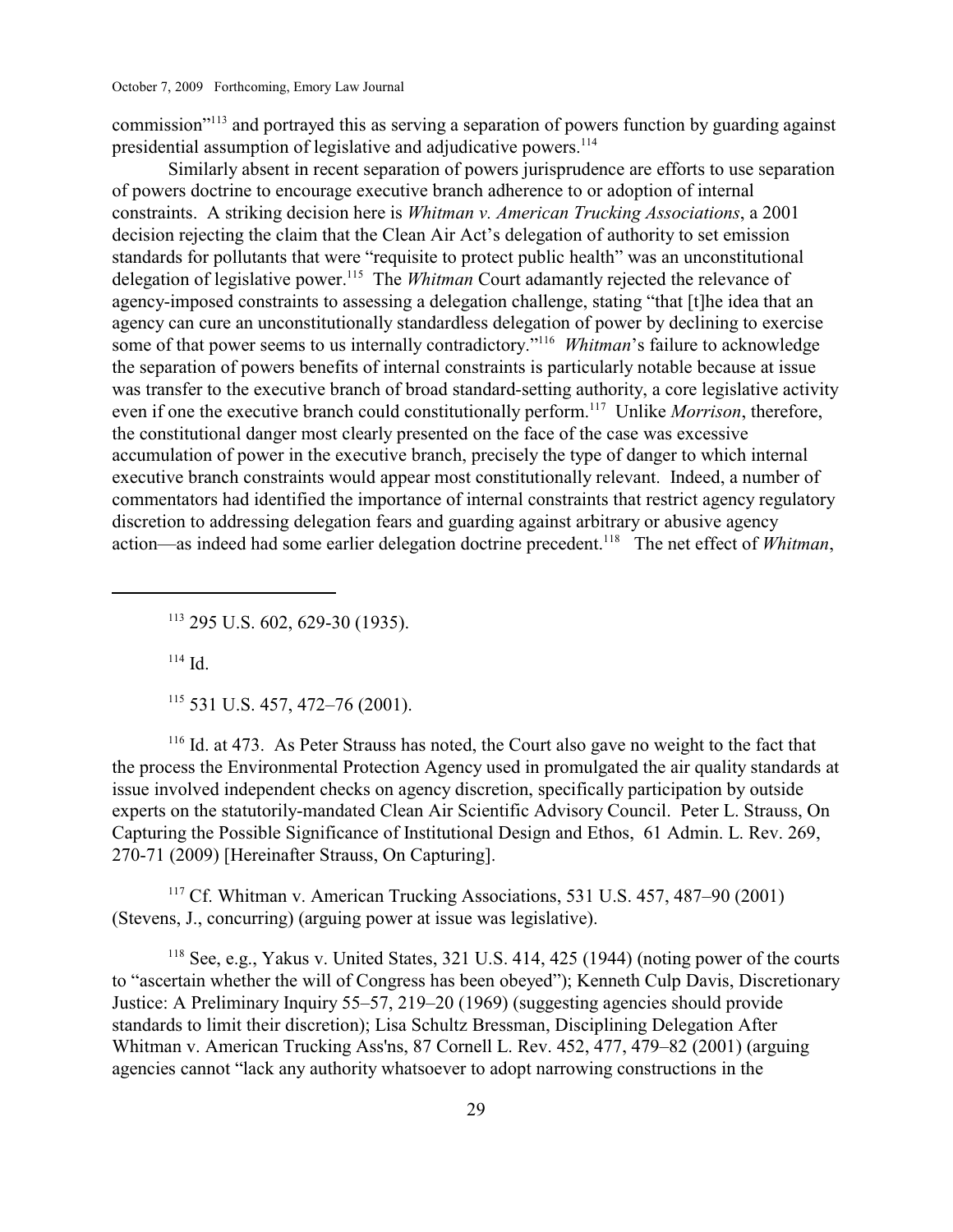however, was to disable delegation doctrine as a means of encouraging adoption of such constraints and reinforcing adherence to their requirements.

An interesting contrast to *Whitman*'s insistence on the irrelevance of internal constraints is the Court's 2008 decision in *Boumediene v. Bush*, which held that the Military Commissions Act (MCA)'s restrictions on the ability of Guantanamo Bay detainees to challenge their detention through habeas corpus constituted a violation of the Suspension Clause.<sup>119</sup> Although involving a habeas challenge, the *Boumediene* Court underscored the importance of the writ of habeas corpus to the separation of powers, explaining that through the writ the Judiciary retains "a time-tested device . . . . to maintain the 'delicate balance of governance' that is itself the surest safeguard of liberty." $120$  Most significant for my purposes here, in holding the MCA unconstitutional Justice Kennedy's majority opinion made repeated reference to procedural deficiencies with the government's internal administrative proceedings, the combatant status review tribunals (CSRTs), at times suggesting that use of more robust internal procedural protections could have led to a different result. In particular, the Court emphasized that such alternative procedures can be an adequate substitute for habeas and that in determining adequacy, "[w]hat matters is the sum total of procedural protections afforded to the detainee at all stages, direct and collateral."<sup>121</sup>

The effect of *Boumediene* was thus counter to that of *Whitman*, in that here the Court used its constitutional scrutiny to encourage the executive branch to adopt more robust internal constraints. Although it seems fair to say this was an intentional move on the Court's part, at a minimum *Boumediene* demonstrates that the Court's lack of attention to the separation of powers benefits of internal constraints is not universal.<sup>122</sup> Yet *Boumediene*'s express linkage of

<sup>119</sup> 128 S. Ct. 2229, 2240 (2008).

 $120$  Id. at 2247.

 $121$  Id. at 2269; see also id. at 2268 ("[T]he necessary scope of habeas review in part depends upon the rigor of any earlier proceedings ....").

<sup>122</sup> Hamdan v. Rumsfeld, 548 U.S. 557 (2006), is arguably another instance of judicial reinforcement of internal constraints, albeit more tacit. According to Neil Katyal, driving the result in *Hamdan* was the fact that internal executive branch experts on the Geneva Convention and the law of war opposed the president's position. See Neal Kumar Katyal, Hamdan v. Rumsfeld: the Legal Academy Goes to Practice, 120 Harv. L. Rev. 65, 105, 109–112 (2006) ("The Justices consciously refused to award deference to the presidential determinations at issue because they lacked support from the bureaucracy, and in particular the Judge Advocates General and the State Department."). Yet as Katyal acknowledges, *Hamdan*'s strong emphasis on the importance of congressional sanction at a minimum obscures the decision's concern about the lack of internal expertise underlying the administration's position. Id., at 112-13; see also

delegation situation," and that such authority should instead be derived from administrative law);Metzger, Ordinary Administrative Law, supra note 78 at 7& n.42 (contrasting *Whitman* with prior case law looking to other checks, such as judicial review, to determine constitutionality).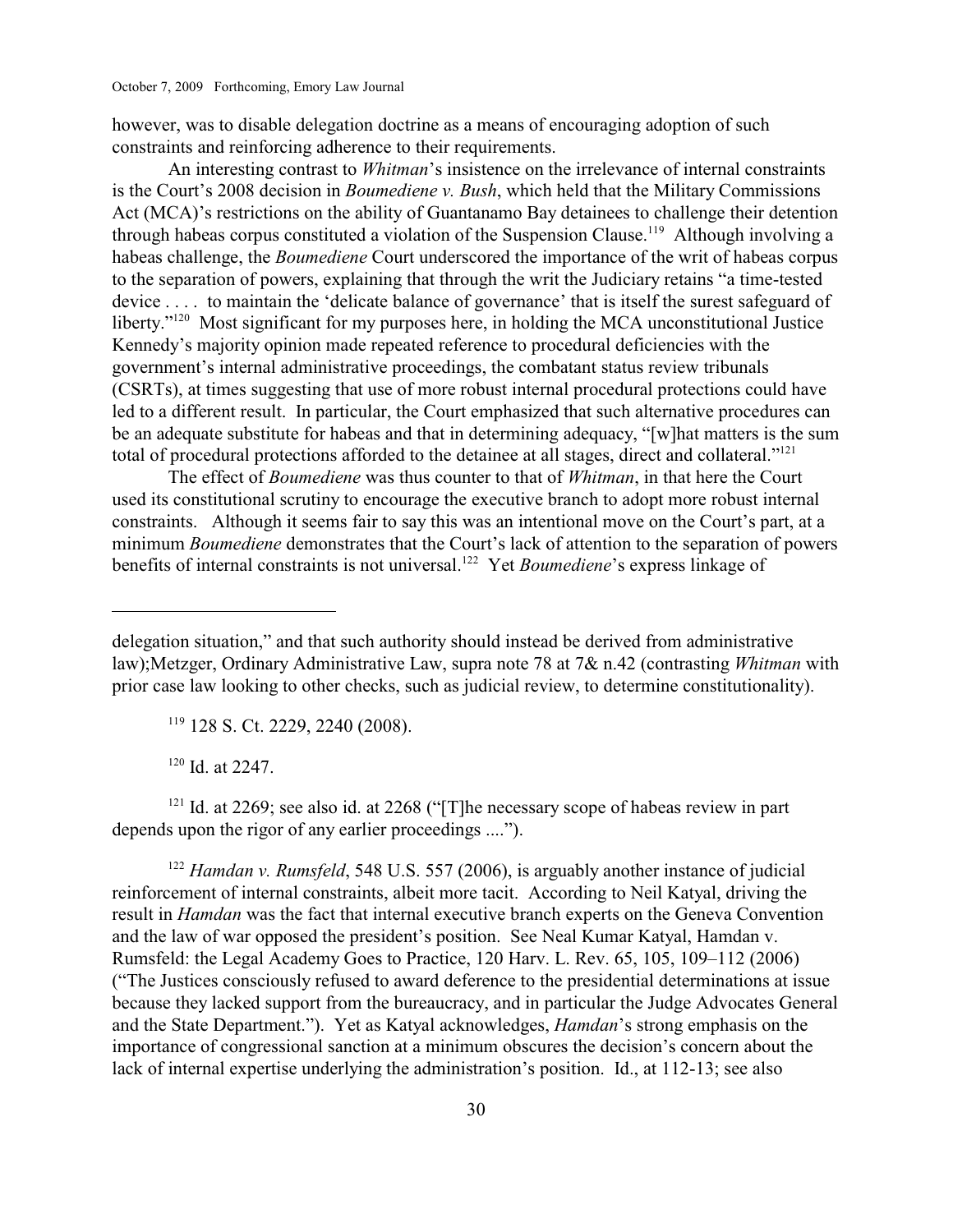separation of powers doctrine and internal constraints remains a rarity, and reflects in part specific features of habeas jurisprudence, which has long required absence of adequate alternatives before a habeas claim will lie.<sup>123</sup>

Internal executive branch constraints and external judicial review are much more frequently connected in administrative law doctrine. Here the most salient recent example is *United States v. Mead Corporation*, the Court's 2000 decision indicating that *Chevron* deference is predominantly granted to agency statutory interpretations promulgated using procedures that carry the force of law.<sup>124</sup> By thus linking deference to particular procedures, *Mead* gave agencies an incentive to undertake notice-and-comment rulemaking or formal adjudication, both processes that impose significant constraints on agency's policysetting discretion.<sup>125</sup> Administrative law decisions have tied judicial review to internal constraints in other ways, such as justifying extensive agency duties of explanation in rulemaking as necessary to allow meaningful judicial review or expressing concern that judicial review may lead to excessive proceduralization of agency decisonmaking.<sup>126</sup> Sometimes the connection is tacit, but nonetheless an evident

<sup>123</sup> Boumediene, 128 S. Ct. at 2262 ("In light of this holding [that non-citizens detained at Guantanamo Bay, Cuba entitled to constitutional habeas protections] the question becomes whether the statute stripping jurisdiction to issue the writ avoids the Suspension Clause mandate because Congress has provided adequate substitute procedures for habeas corpus."); Swain v. Pressley, 430 U.S. 372, 381 (1977) ("[S]ubstitution of a collateral remedy which is neither inadequate nor ineffective to test the legality of a person's detention does not constitute a suspension of the writ of habeas corpus.").

<sup>124</sup> United States v. Mead. Corp., 533 U.S. 218, 226–27, 230 (2001).

 $125$  See Mead, 533 U.S. at 246 (Scalia, J., dissenting) ("Another practical effect of today's opinion will be an artificially induced increase in informal rulemaking. Buy stock in the GPO."); Matthew C. Stephenson, The Price of Public Action: Constitutional Doctrine and the Judicial Manipulation of Legislative Enactment Costs, 118 Yale L.J. 2, 31–32 (2008) ("[I]n the nonconstitutional administrative law context, whether an agency used formal decision-making procedures in promulgating an interpretation of a statute is a central factor courts consider in deciding whether the agency's interpretation is entitled to deference.").

 $126$  United States v. Nova Scotia Food Products Corp., 568 F.2d 240, 249 (2nd Cir. 1977) ("Adequate review of a determination requires an adequate record, if the review is to be

*Hamdan*, 548 U.S. at 593-95 & n.23, 601-03, 613; id. at 636 (Breyer, J., concurring). Instead, the more obvious incentive created by *Hamdan* was to encourage the executive branch to obtain congressional sanction for its policy of detaining and trying enemy combatants in military commissions, which the administration promptly proceeded to do and which resulted in enactment of the MCA. ee Boumediene, 128 S. Ct. at 2242 ("Congress responded [to *Hamdan*] by passing the MCA."); Goldsmith, supra note 2, at 137–40 (explaining that following *Hamdan*, "only Congress could help the administration out of its predicament").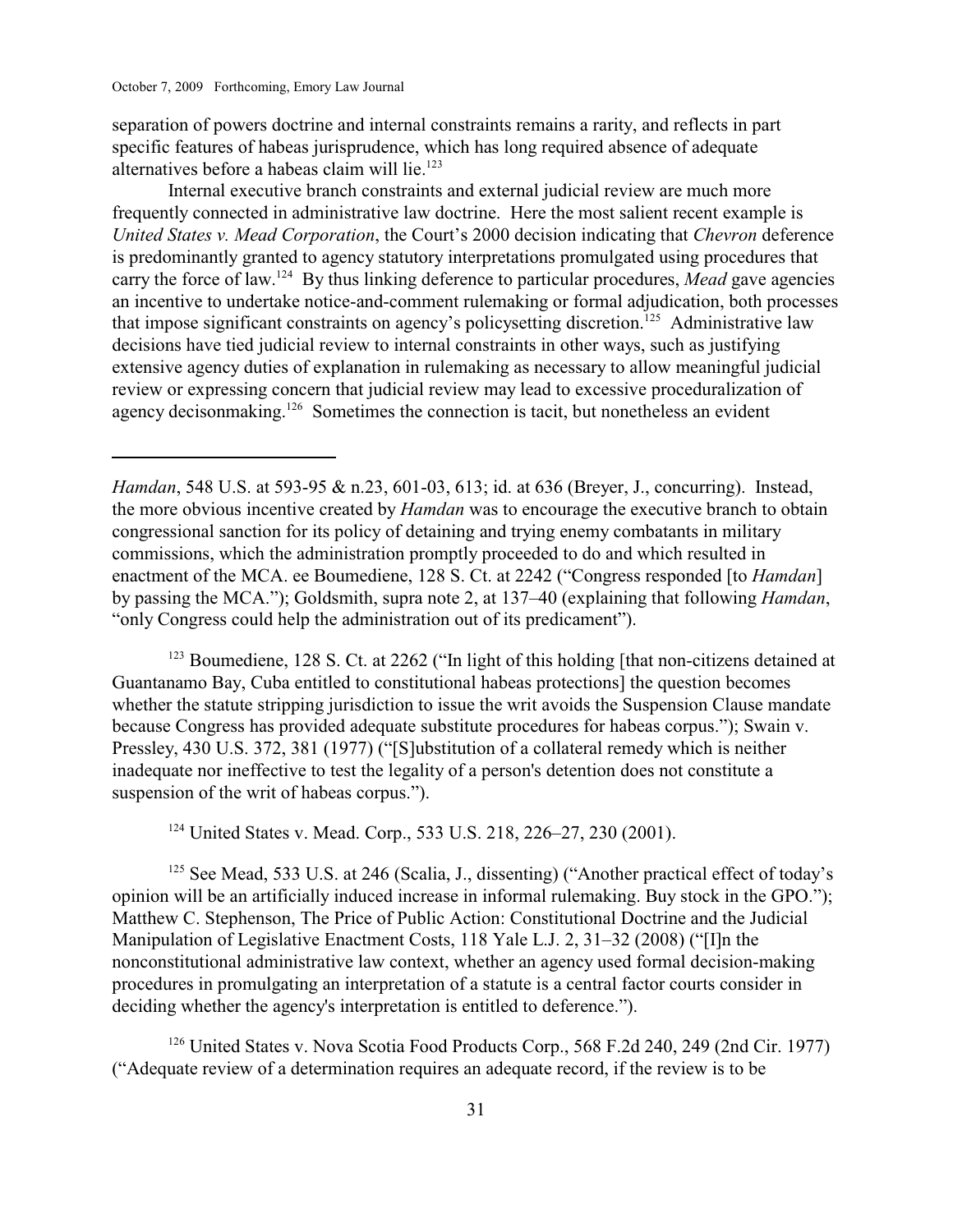dynamic. The prime example here is the greater scrutiny that the Court often applies to agency decisions that appear driven by political considerations rather than expertise.<sup>127</sup> Another central linkage between administrative law doctrine and internal agency constraints is the rule that courts will force agencies to follow their existing regulations, often referred to as the *Accardi* principle.<sup>128</sup>

# *B. Should Separation of Powers Analysis Be Used to Reinforce Internal Executive Branch Constraints?*

meaningful."); see also Vermont Yankee Nuclear Corp. v. NRDC, 435 U.S. 519, 547 (1978) (noting concern that "Monday morning quarterbacking [of the type engaged in by the lower court] not only encourages but almost compels the agency to conduct all rulemaking proceedings with the full panoply of procedural devices normally associated only with adjudicatory hearings."). Interestingly, some proposed linkages between judicial review and other constraints have yet to find judicial favor. The Court does not defer more to executive branch actions for which there is evidence of greater presidential oversight and sanction, see Kagan, supra note 39, at 2372 (advocating such deference), or of political involvement more generally, see Peter L. Strauss, Revisiting Overton Park: Political and Judicial Controls Over Administrative Actions Affecting the Community, 39 UCLA L. Rev. 1251, 1329 (1992) ("The risks created by accepted judicial participation in the political process should lead judges to pay serious attention to the realities of political controls over administrative action before acting on the assumption that such controls will not prove effective."). Nor is the involvement of state governments or expert advisory committees generally deemed an acceptable basis for expanded deference. See Am. Trucking Ass'ns., Inc. v. EPA, 175 F.3d 1027, 1061 (D.C. Cir. 1999) (Tatel, J., dissenting) (arguing that because politically accountable state governments play primary role in determining how to distribute burden or regulation, "courts have less reason to second-guess the specificity of the congressional delegation"); see also Strauss, On Capturing, supra note 29, at 271.

<sup>127</sup> See, e.g., Freeman & Vermeule, supra note 60, at 53 ("[J]ust as State Farm held deregulatory decisions reviewable, in order to allow a judicial hard look at a decision that allegedly injected politics into an expert judgment, so too *Massachusetts v. EPA* held the denial of a petition requesting regulation to be reviewable, and for similar reasons."). Katherine Watts has recently suggested that courts take a different approach, deferring to agency express acknowledgment of the role politics played in their decisionmaking when such political calculations are allowable by statute, as a way to limit the extent to which politics undermines expertise in agency decisionmaking. See Watts, supra note 60, at 5 (arguing that "what counts as a 'valid' reason under arbitrary-and-capricious review should be expanded to include influences from the President, other executive officials and members of Congress, so long as these political influences are openly and transparently disclosed in the agency's rulemaking record").

 $128$  See United States ex rel. Accardi v. Shaughnessy, 347 U.S. 260, 266-68 (1954). For discussions of *Accardi*, see Magill, Agency Self-Regulation, supra note ?, at 873-881; Thomas W. Merrill, The *Accardi* Principle, 74 Geo. Wash. L. Rev. 569 (2006).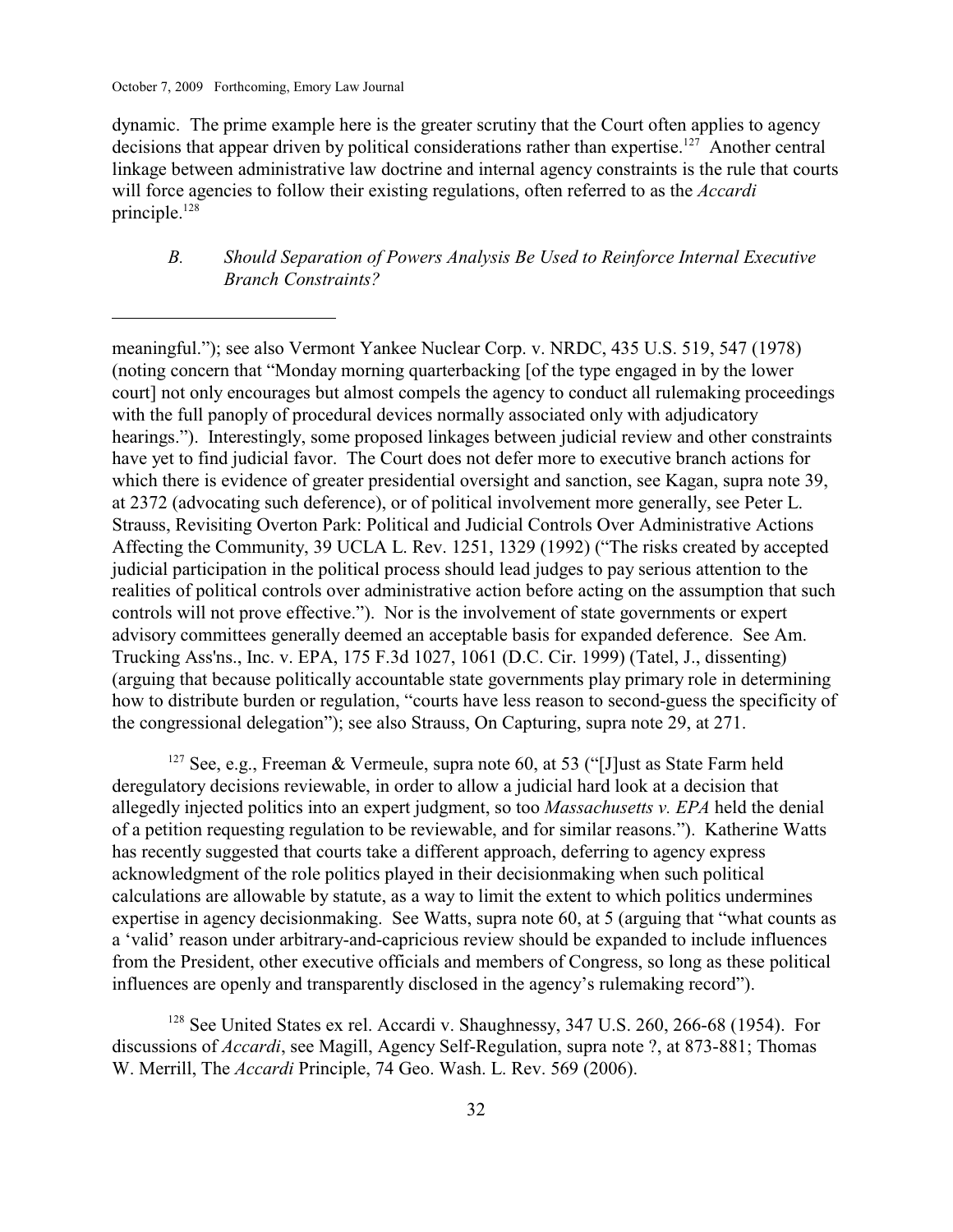Assessing whether the Court should use separation of powers analysis to reinforce internal executive branch constraints requires greater understanding of why the Court's recent decisions largely fail to do so. No doubt, a major reason is the availability of ordinary administrative law to serve this role.<sup>129</sup> Ordinary administrative law provides a mechanism by which the Court can often reinforce internal constraints without expressly linking them to constitutional law. But this descriptive explanation really just serves to clarify the phenomenon at issue. The Court is plainly willing to enforce internal executive branch constraints—both those imposed by Congress, and in some contexts those assumed voluntarily by executive branch actors.<sup>130</sup> Its reluctance lies instead in acknowledging the constitutional role these constraints can play.<sup>131</sup>

 I find this reluctance puzzling. The strong judicial inclination to avoid unnecessary constitutional questions does not justify it, as the Court is hardly avoiding constitutional questions in cases like *Morrison* and *Whitman*. More relevant might be a judicial concern that emphasizing the separation of powers benefits of internal executive branch constraints suggests that such constraints are constitutionally required and risks intruding unduly on Congress's prerogatives to fashion the administrative structure of federal government.<sup>132</sup> Yet it is surely possible to take internal constraints into account as one factor in a separation of powers analysis without conveying that a particular set of constraints is mandatory.<sup>133</sup> The Court has done this in

<sup>130</sup> See sources cited in note 128 and accompanying text discussing *Accardi*. Many voluntary constraints, most notably Executive Order 12,866, providing for centralized regulatory review by OMB, are expressly made not judicially reviewable. See Exec. Order No. 12,866, 58, Fed. Reg. 51,735 (Oct. 4, 1993), amended by Exec. Order No. 13,422, 72, Fed. Reg. 2763 (Jan. 18, 2007).

 $131$  I have argued elsewhere that the Court is similarly reluctant to openly acknowledge the constitutional basis of many core administrative law doctrines. See Metzger, Ordinary Administrative Law, supra note 78, at 4–5.

<sup>132</sup> U.S. Const. art. I, § 7, cl. 18.

 $133$  See Boumediene v. Bush, 128 S. Ct. 2229, 2269 (2008) (explaining, in reviewing whether military commissions adequate substitute for habeas, "[w]hat matters is the sum total of procedural protections afforded to the detainee at all stages, direct and collateral"); Walters v. National Ass'n of Radiation Survivors, 473 U.S. 305, 326 (1985) ("The flexibility of our approach in due process cases is intended in part to allow room for other forms of dispute resolution; with respect to the individual interests at stake here, legislatures are to be allowed considerable leeway to formulate such processes without being forced to conform to a rigid constitutional code of procedural necessities.").

<sup>&</sup>lt;sup>129</sup> See Metzger, Ordinary Administrative Law, supra note 78, at  $6-7$ ; see also Bressman, supra note ?, at 479–81 ("[*Whitman*] shifts the source of authority for that requirement from constitutional law to administrative law....").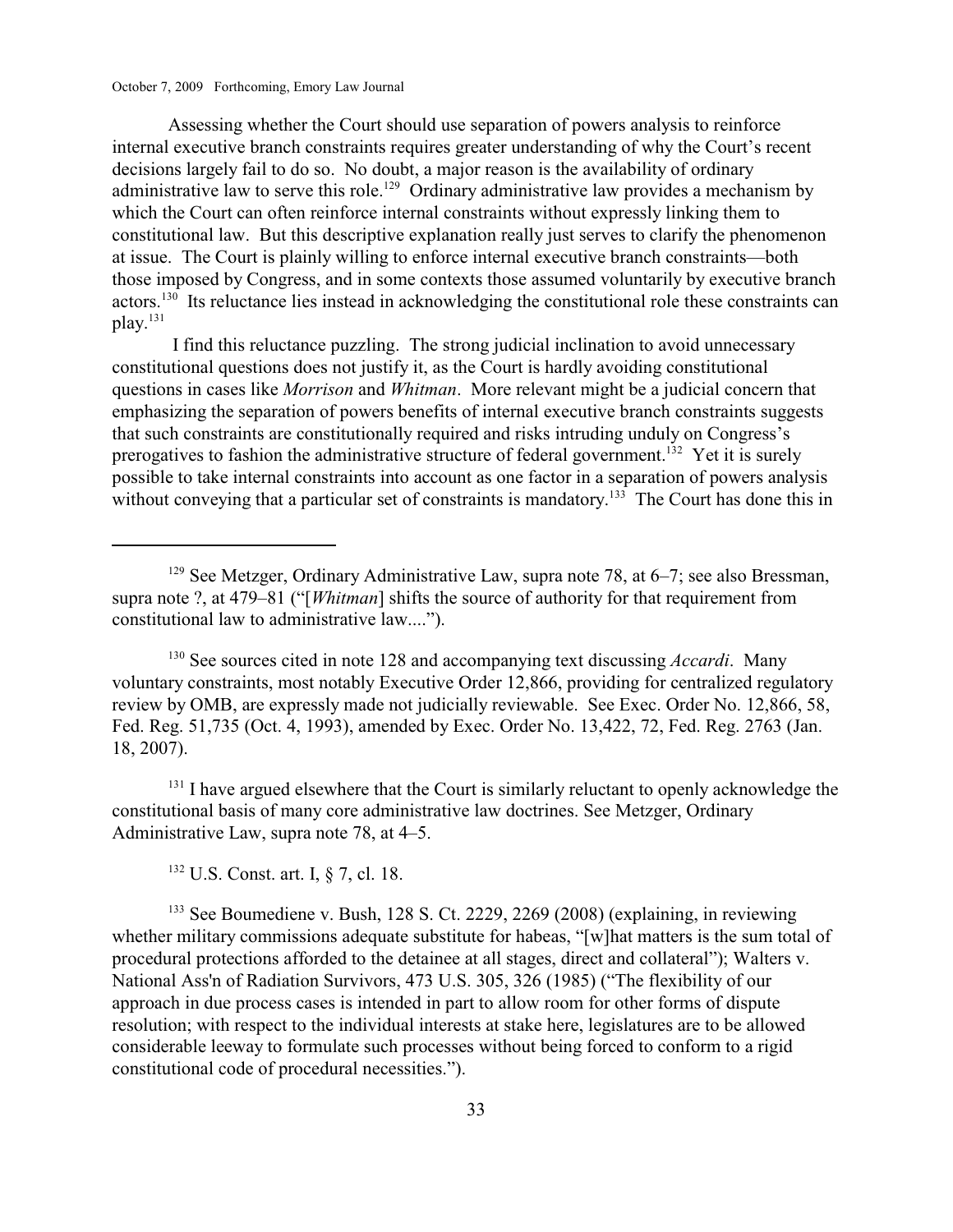the Appointments Clause context,  $134$  and the general balancing and functionalist character of separation of powers analysis would seem easily able to absorb an additional consideration into the mix.<sup>135</sup> Moreover, perhaps some form of internal executive branch constraints *are* constitutionally required to address the separation of powers concerns raised by the expansions of executive power in the modern administrative and national security state. Or, at least, the Court should more directly engage that possibility before rejecting it.<sup>136</sup>

A more significant concern is institutional competency. Courts may have difficulty assessing internal separation of powers mechanisms in a principled yet meaningful manner. Internal constraints may simultaneously advance some separation of powers values while undermining others; in particular, at the same time as they serve the constitutional goal of checking excessive executive branch power, these constraints arguably undermine political accountability and executive branch singularity.<sup>137</sup> Indeed, to some scholars the role that internal constraints play in strengthening external checks, particularly Congress, makes them

<sup>135</sup> See, e.g., Boumediene v. Bush, 128 S. Ct. 2229, 2246–47, 2263–74 (2008) (finding writ of habeas corpus essential to separation of powers, but considering possibility of adequate alternative); Clinton v. Jones, 520 U.S. 681, 697–706 (1997) (considering role of president and judiciary and the extent that participating in court proceedings would burden president's official duties); Morrison v. Olson, 487 U.S. 654, 685–96 (1988) (weighing range of factors to determine independent counsel law not upset constitutional balance).

 $136$  In this regard, *Whitman*'s formalistic emphasis on congressional guidance as the sole constitutional consideration in nondelegation challenges and lack of attention to more functional considerations is particularly unsatisfying, given the decision's functionalist justification for why limitations on delegations are not rigorously enforced. Whitman v. American Trucking Associations, 531 U.S. 457, 474 (2001) 474–75 ("[W]e have "almost never felt qualified to second-guess Congress regarding the permissible degree of policy judgment that can be left to those executing or applying the law." (Citing Mistretta v. United States, 488 U.S. 361, 416 (1989) (Scalia, J., dissenting))).

<sup>137</sup> In her article on presidential administration, for example, now Solicitor General Elena Kagan famously argued that courts should more readily defer to agency determinations where the President is involved their formulation to enhance accountability and improve effectiveness. Kagan, supra note 39, at 2331–46.,statues as providing for presidential role).

 $^{134}$  Edmond v. U.S., 520 U.S. 651, 662–63 (1997) (stating that "[w] hether one is an 'inferior officer' depends on whether he has a superior" and that "'inferior officers' are officers whose work is directed and supervised at some level by [principal officers]"); Morrison v. Olson, 487 U.S. 654, 671–72 (1988) (considering a variety of factors in determining that independent counsels were inferior officers).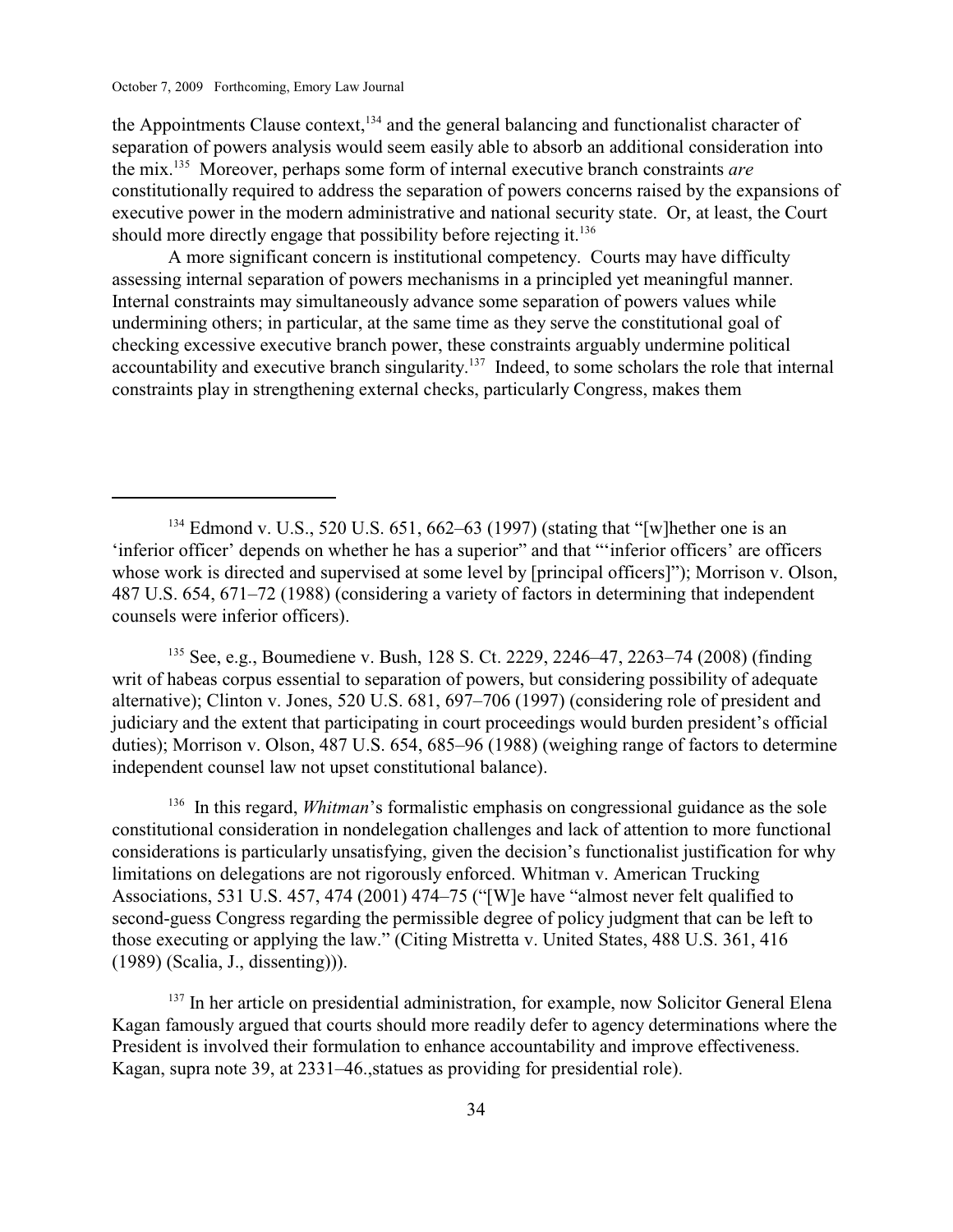constitutionally suspect as an effort by Congress to aggrandize itself at the president's expense.<sup>138</sup> Separate from this indeterminancy concern is the problem that the practical effect of such mechanisms is often contested and rests on aspects of government operations with which many judges may be unfamiliar. Thus assessing the impact of specific mechanisms may prove difficult even when agreement exists on the relevant priority of the separation of powers values at stake.

 These institutional competency concerns are quite real, but ultimately unpersuasive as a reason to forego reinforcing internal constraints through separation of powers analysis. Neither is unique to the context of assessing the potential constitutional benefits of internal executive branch constraints. The same concern with constitutional indeterminacy underlies criticism of the Court's willingness to move beyond specific constitutional provisions and base its constitutional determinations on general constitutional values and principles.<sup>139</sup> But that issue is water under the bridge, in particular with respect to separation of powers analysis in which general constitutional values and principles have long played a central role.<sup>140</sup> Difficulties in assessing practical impact are equally present when courts address other separation of powers issues, such as how great an intrusion removal restrictions are on president's authority and ability to perform constitutional functions. Indeed, courts regularly make such assessments in a variety of constitutional contexts.  $\frac{1}{41}$  Moreover, the implications of this competency concern are not easily cabined to constitutional analysis, and also call into question efforts to reinforce internal

 $139$  See John F. Manning, Federalism and the Generality Problem in Constitutional Interpretation, 122 Harv. L. Rev. 2003, 2040–47 (2009) (finding constitutional decisions derived from background norms at odds with understanding of Constitution as finely crafted compromise).

 $140$  See Gillian E. Metzger, Response: The Constitutional Legitimacy of Freestanding Federalism, 122 Harv. L. Rev. F. 98, 103–06 (2009).

 $141$  See, e.g., Wilkinson v. Austin, 545 U.S. 209, 224–30 (2005) (finding detention procedures provide detainees adequate process); Forsyth County v. Nationalist Movement, 505 U.S. 123, 128–37 (1992) (finding parade ordinance invalid under First and Fourteenth Amendments).

 $138$  See Fox v. F.C.C., 129 S. Ct. 1800, 1815–16 (2009) ("The independent agencies are sheltered not from politics but from the President, and it has often been observed that their freedom from presidential oversight (and protection) has simply been replaced by increased subservience to congressional direction."); Calabresi & Prakash, supra note 13, 583 (1994) ("[I]ndirect political control [by Congress] will necessarily exist with any so-called "independent" agency or officer because absent presidential control, congressional oversight and appropriations powers become the only concern for the officers of the allegedly "independent" agencies.").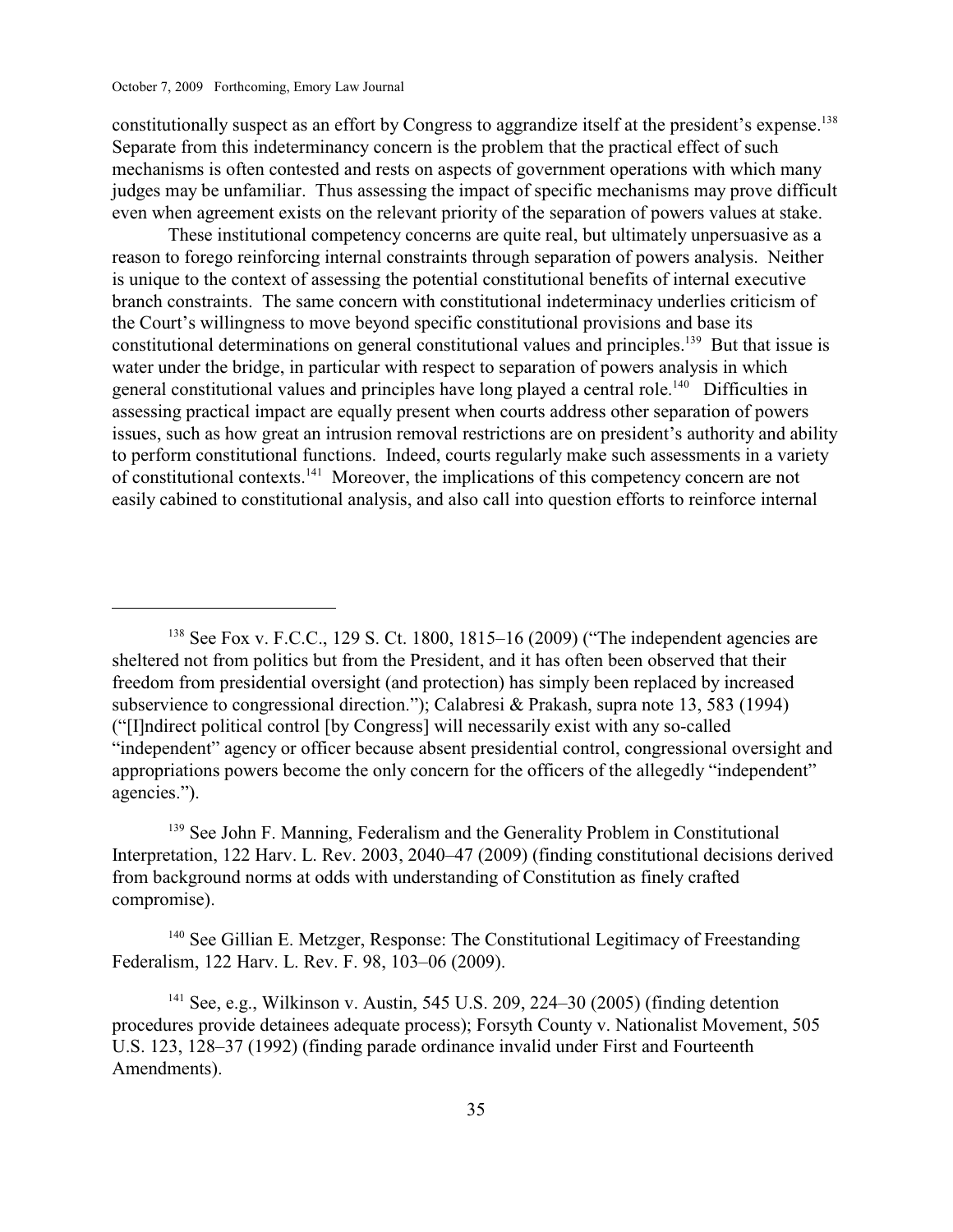checks and otherwise encourage agency self-regulating behavior through administrative law.<sup>142</sup> As a result, this competency concern cannot justify the current disparate treatment of internal constraints in constitutional as opposed to administrative law.

In addition, this concern rests on a misperception of the role courts would need to play if separation of powers doctrine were used to reinforce internal constraints. Courts could, as in *Boumediene*, identify a fairly specific set of internal constraints as necessary to avoid a constitutional violation. But they could also serve a reinforcing role simply by taking such constraints into account in the manner suggested above, as a factor that may support a finding of constitutionality or greater deference.<sup>143</sup> They could even continue to rely primarily on administrative law doctrine, both as a means of reinforcing internal checks and more directly policing against undue agency politicization, and simply acknowledge more openly the constitutional separation of powers function that administrative law is then performing.<sup>144</sup>

Neither concerns with judicial overstepping or judicial institutional competency thus justify ignoring the potential separation of powers role that internal executive branch constraints can serve. That still leaves the question of what is gained by including this recognition and seeking to reinforce such internal constraints through constitutional separation of powers analysis—rather than leaving this task, as at present, to the realm of ordinary administrative law. One practical issue is that a number of instances involving alleged presidential overreaching do not arise in a form that allows a direct administrative law challenge.<sup>145</sup> But viewed more systematically, administrative law often functions well as a reinforcement mechanism, particularly given the Court's willingness to manipulate doctrine if necessary to ensure that

<sup>143</sup> This latter route is the approach taken in *Wyeth v. Levine* last term, in which the Court indicated that it would titrate the weight given to agency assessments of the burden state laws imposed on federal regulatory schemes based on the degree to which those assessments represent an "informed determination[]." 129 S. Ct. 1187, 1201 (2009) ( "The weight we accord the agency's explanation of state law's impact on the federal scheme depends on its thoroughness, consistency, and persuasiveness.").

 $144$  For suggestions in this vein, see Metzger, Ordinary Administrative Law, supra note 78, at  $7-12$ ).

<sup>145</sup> See, e.g., 5 U.S.C. § 553(a) (exempting matters involving military and foreign affairs from the scope of the APA); Franklin v. Massachusetts, 505 U.S. 788, 796 (1992) (holding the president is not an agency under the APA).

 $142$  Indeed, the administrative law scholars have often criticized the Court on just this basis, with complaints that the Court's decisions have served to ossify rulemaking being a prime example. See, e.g., Thomas O. McGarity, Some Thoughts on "Deossifying" the Rulemaking Process, 41 Duke L.J. 1385, 1387-96, 1400-03, 1419 (1992).